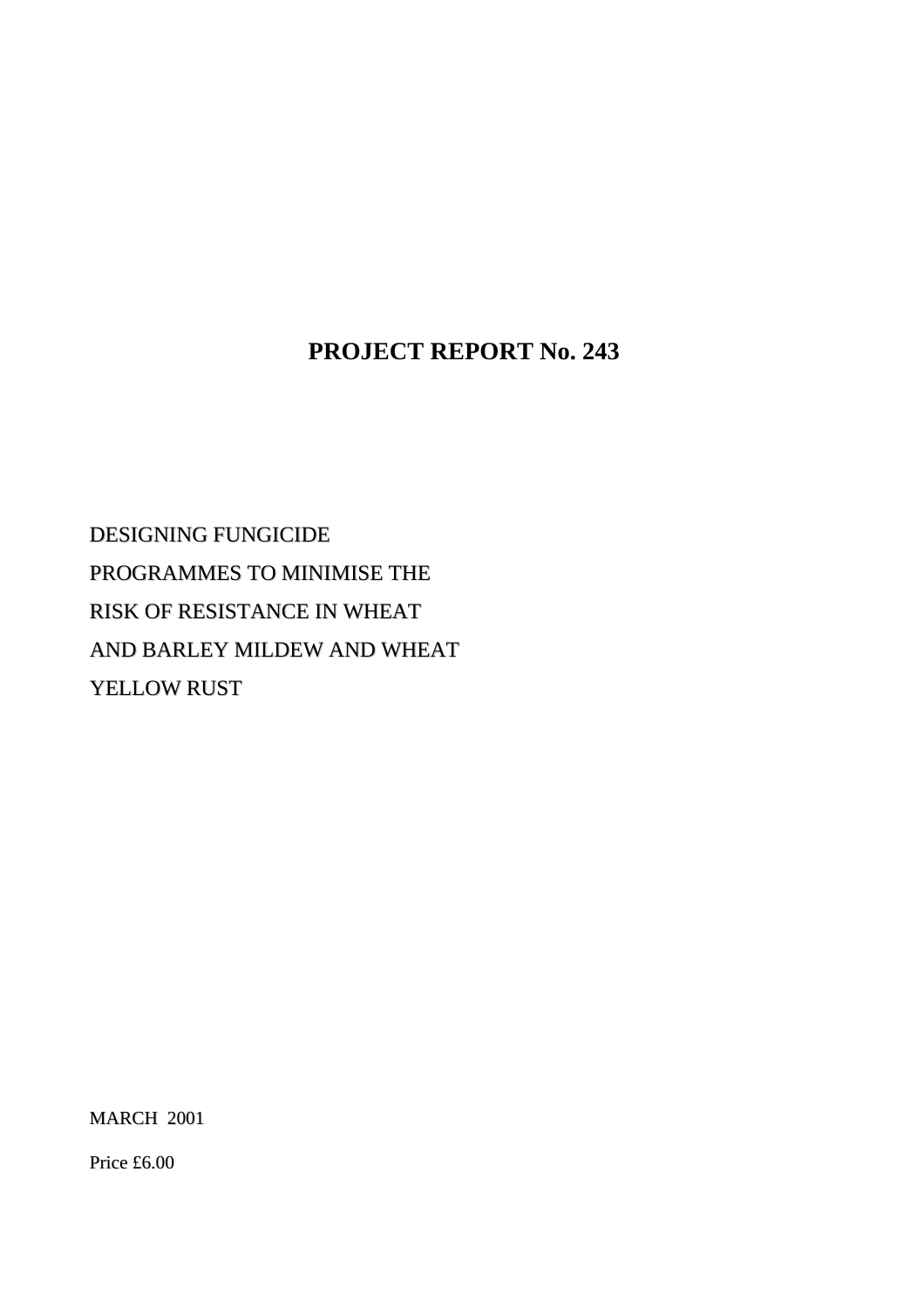### **PROJECT REPORT No. 243**

# **DESIGNING FUNGICIDE PROGRAMMES TO MINIMISE THE RISK OF RESISTANCE IN WHEAT AND BARLEY MILDEW AND WHEAT YELLOW RUST**

by

## DR ROSEMARY BAYLES $^{\rm l}$ , DR FIONA BURNETT $^{\rm 2}$  AND DR BRUCE NAPIER $^{\rm l}$

# <sup>1</sup> NIAB, Huntingdon Road, Cambridge CB3 OLE

# <sup>2</sup> SAC Edinburgh, West Mains Road, Edinburgh EH9 3JG

This is the final report of a two year and one month project which started in April 1998. The work was funded by a grant of £194,285 from the Home-Grown Cereals Authority (project no. 1304).

The Home-Grown Cereals Authority (HGCA) has provided funding for this project but has not conducted the research or written this report. While the authors have worked on the best information available to them, neither HGCA nor the authors shall in any event be liable for any loss, damage or injury howsoever suffered directly or indirectly in relation to the report or the research on which it is based.

Reference herein to trade names and proprietary products without stating that they are protected does not imply that they may regarded as unprotected and thus free for general use. No endorsement of named products is intended nor is any criticism implied of other alternative, but unnamed products.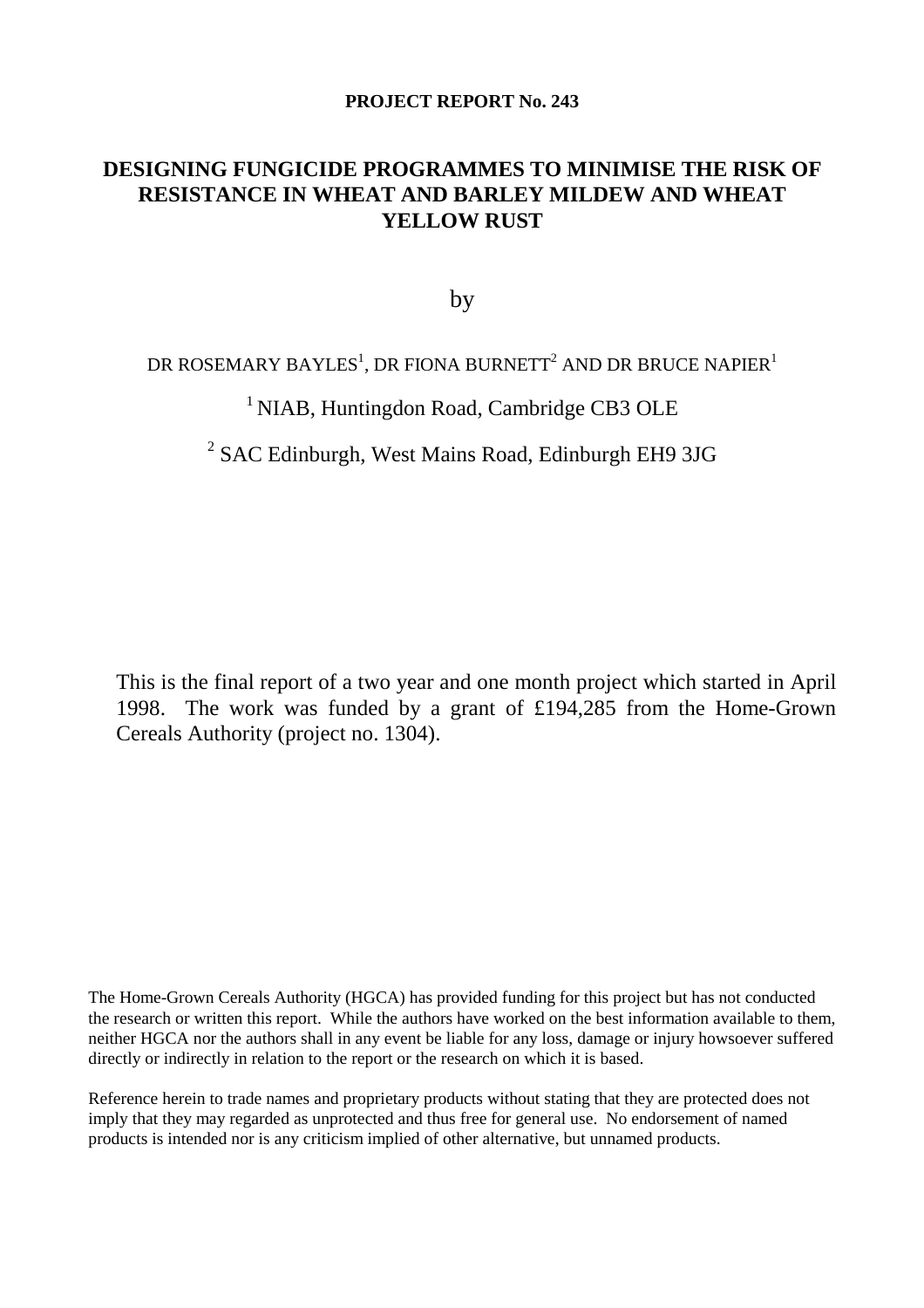| Figure 6. Mean RF values, for strobilurins, for wheat and barley mildew and wheat yellow rust isolates, with and without |  |
|--------------------------------------------------------------------------------------------------------------------------|--|
|                                                                                                                          |  |
|                                                                                                                          |  |

Contents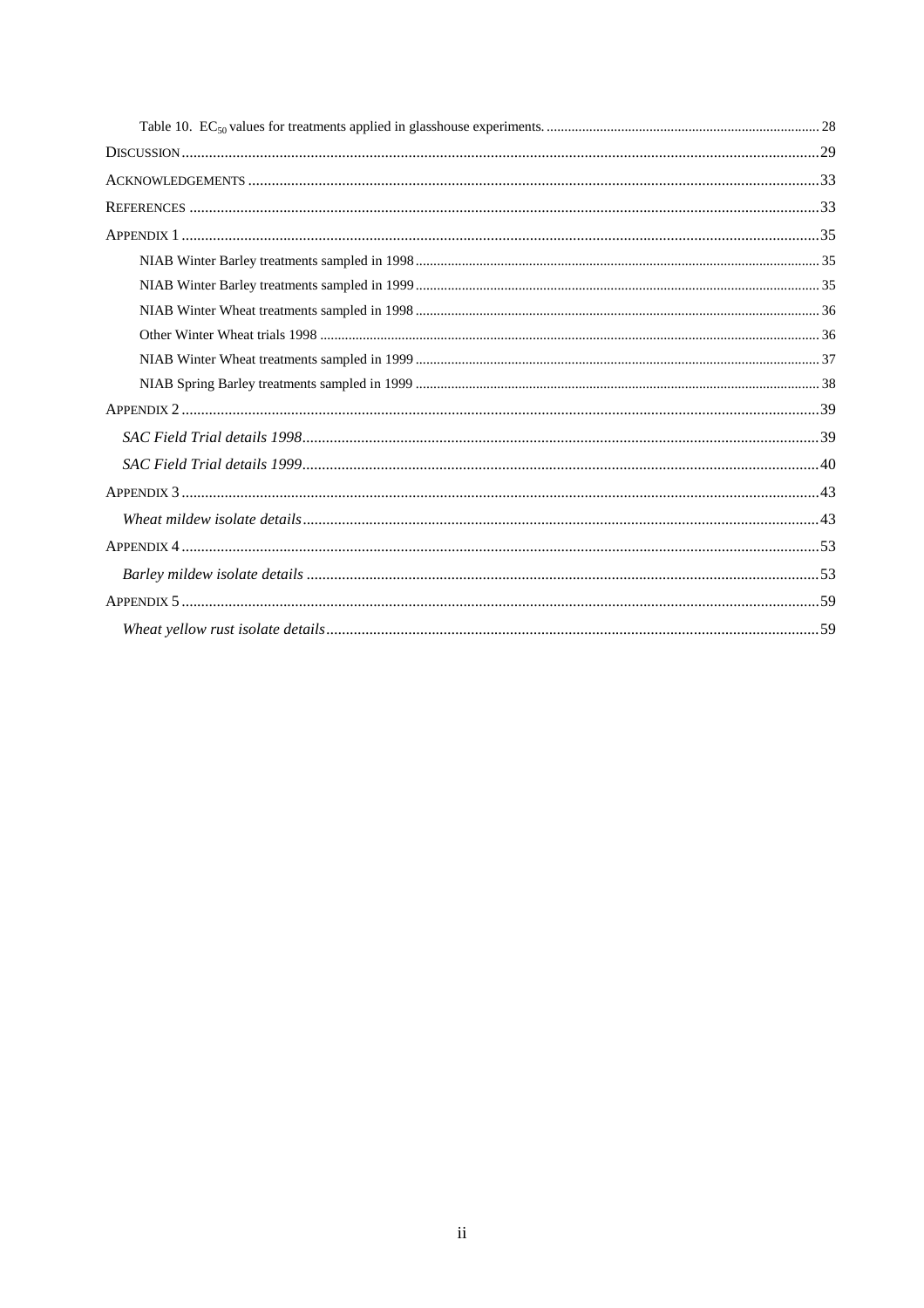### <span id="page-4-0"></span>**ABSTRACT**

Concerns over the development of fungicide resistance to 'new chemistry' resulted in the need:

- to establish baseline data for the sensitivity of wheat and barley powdery mildew and wheat yellow rust to the new strobilurin group of fungicides in the UK
- to detect early indications of shifts towards resistance to strobilurins
- to gather evidence on the influence of contrasting fungicide programmes on pathogen sensitivity
- to provide insight into the value of different fungicide strategies as 'anti-resistance' measures.

Wheat and barley mildew and wheat yellow rust were sampled from fungicide trials throughout the UK. Isolates were tested, on seedlings, to determine their sensitivity to morpholines, triazoles and strobilurins.

Tests confirmed that the sensitivity of wheat and barley mildew to the 'conventional' fungicides (DMIs and morpholines) has shifted towards resistance since their introduction some thirty years ago. The shift has been greater for DMIs than for morpholines and for wheat mildew than for barley mildew. There has also been a shift in the sensitivity of wheat yellow rust to DMI fungicides over the past ten years.

Resistance in wheat mildew to the new strobilurin fungicides was detected in 1999 (approx. 1% of isolates tested), following its detection the previous year in Germany. Resistance in barley mildew was not detected during the course of this project, although there have been recent reports of its appearance at a low level in the UK in 2000. There was no evidence of strobilurin resistance in wheat yellow rust. In contrast to the gradual shift towards resistance to DMIs and morpholines, strobilurin resistance developed in a single step. Resistant isolates show little or no reduction in growth on seedlings sprayed with a full dose of strobilurin.

Because of the extremely low frequency of strobilurin resistance in wheat mildew during 1998 and 1999 it was not possible to evaluate the effects of fungicide strategy on the frequency of fully resistant isolates. Despite this, there were indications that strobilurin application produced a slight quantitative shift in sensitivity.

With resistant wheat and barley mildew isolates now present in the UK, strobilurins will rapidly become less effective as mildew control agents and should not be relied upon for mildew control. There is also a risk that resistance may develop in other key pathogens. Growers should follow resistance management guidelines to reduce the risk of this occurring. More experimental evidence is needed on the effects of dose rate, number of strobilurin applications and mixture partners to ensure that resistance management strategies are effective.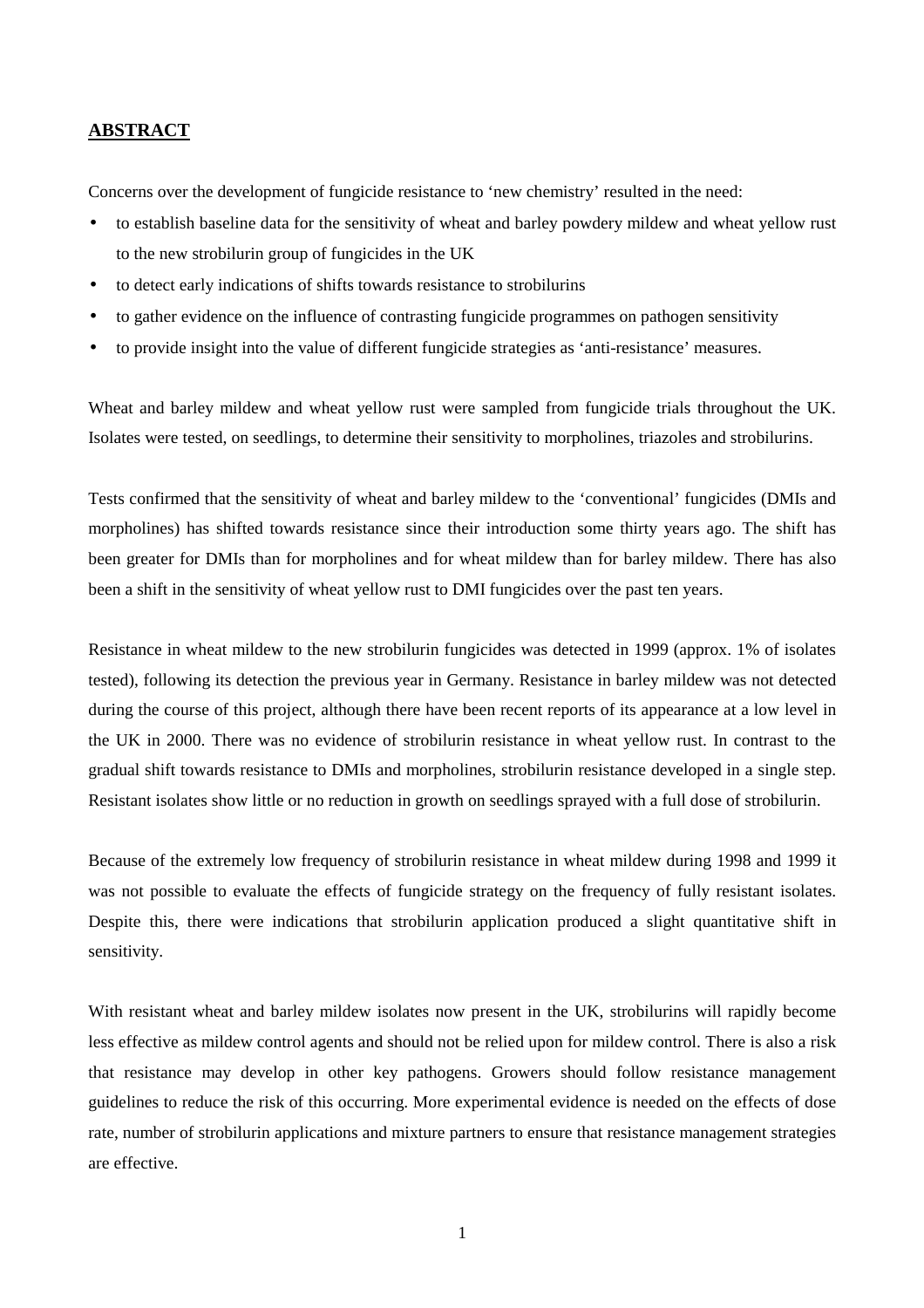#### ABSTRACT

<span id="page-5-0"></span>Recent UK studies of the resistance status of wheat and barley mildew and wheat yellow rust to DMI, morpholine and strobilurin fungicides are described. The sensitivity of both wheat and barley mildew to DMIs and morpholines has shifted significantly towards resistance compared with baseline sensitive isolates. The shift has been greater for DMIs than for morpholines and for wheat mildew than barley mildew. A small number of strobilurin-resistant isolates of wheat mildew were detected in 1999 and resistant isolates of barley mildew were reported in 2000.

### INTRODUCTION

UK farmers are heavily dependent on fungicides for disease control in cereal crops. This means that any reduction in the efficacy of a fungicide due to reduced sensitivity can have serious economic consequences.

Although wheat and barley cultivars with a high degree of genetic resistance to mildew (*Erysiphe graminis*) are available to growers, fungicides still play an important role in controlling the disease in susceptible cultivars. Similarly, for yellow rust of wheat, the popularity of certain highly susceptible cultivars in recent years has contributed to epidemics and increased requirements for fungicidal control.

Morpholines and DMIs (sterol demethylation inhibitors – triazoles) have been the standards for mildew control over the past 30 years. DMIs were initially used intensively to control mildew and by the mid 1980s their performance had declined to a level at which disease control failure was commonly encountered in the field (Clark, 1992). Insensitivity to the first morpholine fungicide, ethirimol, was reported in 1979 (Walmsley-Woodward *et al*.,1979) and a shift towards insensitivity to fenpropimorph, introduced in the early 1970s, was detected in 1986 (Wolfe *et al*. 1987). Despite this, morpholines still give generally good control of mildew in the field. Control of yellow rust of wheat (*Puccinia striiformis*) on susceptible varieties is heavily dependent upon DMI fungicides, with morpholines sometimes being used for their quick eradicant effect. An investigation of yellow rust isolates collected between 1960 and 1990 gave no evidence of any changes in sensitivity to DMIs or morpholines over the period (Barnard, 1992; Bayles *et al*., 1992; Bayles *et al*., 1994).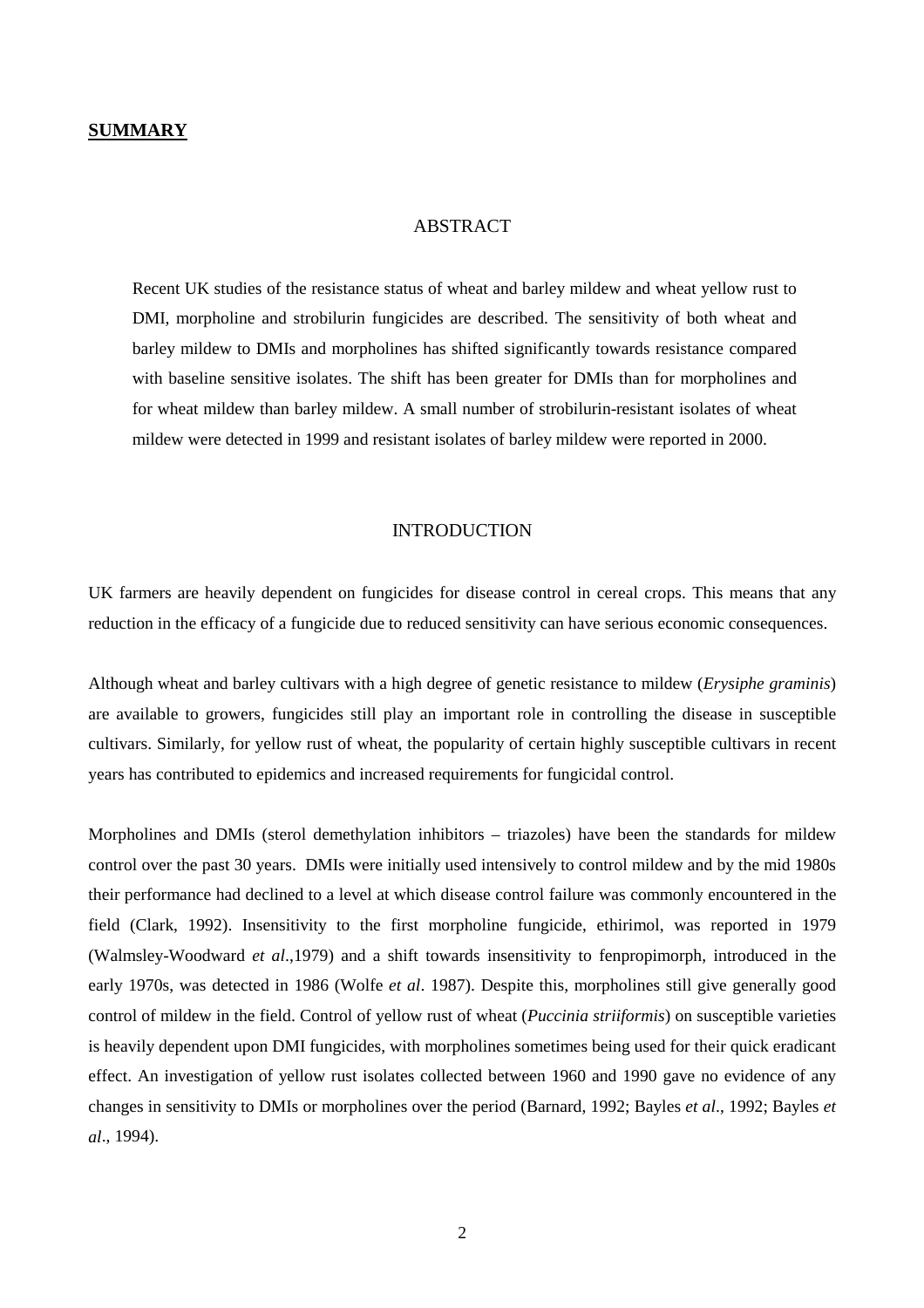The introduction of the strobilurin fungicides, effective against a very wide spectrum of pathogens, has created new possibilities for the control of mildews and rusts, as well as other important diseases. However, DMIs and morpholines are likely to continue as vital components of fungicide programmes, both for efficacy reasons and for considerations of resistance management. Strobilurins have a unique mode of action involving the target pathogen's mitochondrial adenosine triphosphate (ATP) production. It was thought initially that this would be a difficult mechanism to corrupt and that the risk of resistance would therefore be low. However, strobilurin-resistant wheat mildew isolates were found in Germany in 1998 (FRAC, 1998) and more widely throughout Europe in 1999. Resistance to strobilurins in barley mildew was reported in Germany in 1999. There do not appear to be any studies of the sensitivity of yellow rust to strobilurins. Strobilurin resistance in wheat mildew arose in a single step, with full rates of the fungicide being totally ineffective against resistant isolates. This implies a single gene resistance.

Regular and independent monitoring of fungicide sensitivity in pathogen populations is essential to prevent unexpected and widespread loss of efficacy of key chemical groups. For new chemical groups, monitoring establishes a baseline sensitivity, against which future changes can be measured. Monitoring also provides essential information for evaluating anti-resistance strategies and for estimating the risk of resistance developing in a particular chemical group.

Regular and independent monitoring of fungicide sensitivity in pathogen populations is essential if unexpected and widespread loss of efficacy of key chemical groups is to be prevented by the implementation of appropriate anti-resistance management strategies (FRAG-UK, 2000; FRAC, 1998). For new chemical groups, monitoring establishes baseline sensitivity, against which future changes can be measured. Monitoring also provides essential information for evaluating anti-resistance strategies and for estimating the risk of resistance developing in particular chemical groups.

The main objectives of this project were firstly to establish baseline data for the sensitivity of wheat and barley powdery mildew and wheat yellow rust to the new strobilurin group of fungicides and secondly to gather evidence on the influence of contrasting fungicide regimes on pathogen sensitivity. This approach was designed to detect early evidence of shifts towards resistance and provide insight into the value of different fungicide strategies as 'anti-resistance' measures.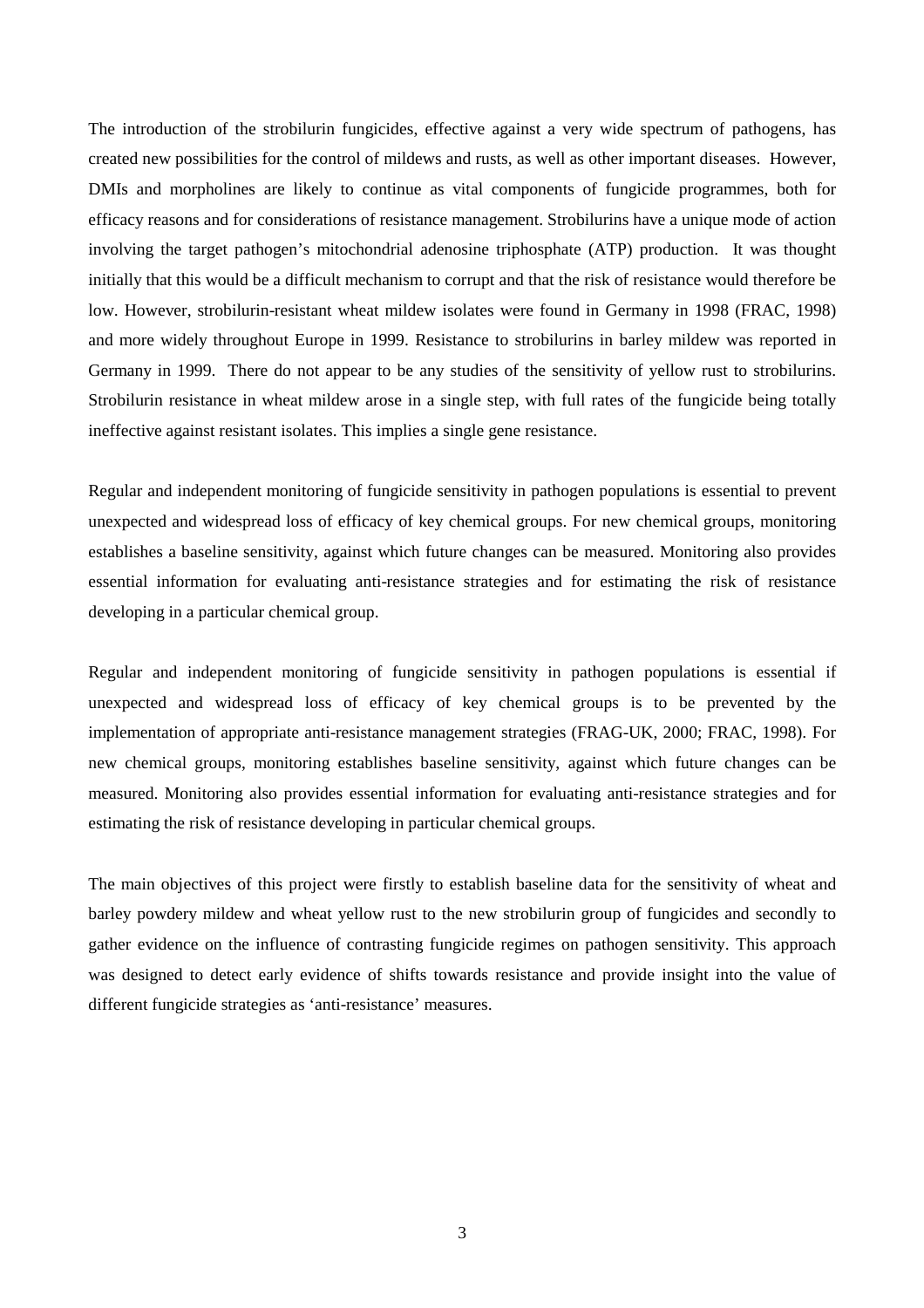### MATERIALS AND METHODS

#### <span id="page-7-0"></span>**Mildew**

Wheat and barley mildew samples were taken from fungicide trials at 12 sites in the UK in 1998 and at 15 sites in 1999. Samples were collected from plots receiving a range of different fungicide programmes, including conventional chemistry alone and various combinations of conventional and strobilurin chemistry. In 1998, all samples were collected after the final spray of each programme. In 1999, additional samples were collected before the start of spraying and, in some trials, part way through the spray programme.

Mildew isolates were maintained in the laboratory on universally susceptible cultivars of wheat and barley, either using seedlings growing in isolation propagators or detached leaf segments on agar in plastic boxes.

A total of 450 isolates of wheat mildew and 245 isolates of barley mildew were tested for fungicide sensitivity using detached leaf assays. Isolates were tested using established methods for sensitivity monitoring studies (Burnett, 1999; S. Slater, pers. comm.). Seedlings of the susceptible cultivar were sprayed with a range of fungicide concentrations and an untreated control was sprayed with water. Leaf segments cut from the sprayed seedlings were placed on agar containing 80-100 ppm benzimidazole and inoculated evenly with spores of each test isolate. At least two sensitive control isolates were included in each test. After approximately 14 days incubation, the surface area of the leaf segments infected by mildew was assessed. From this,  $EC_{50}$  values were estimated for each isolate. Resistance factors (RF) were calculated as the  $EC_{50}$  of a test isolate divided by the mean  $EC_{50}$  of the sensitive control isolates. In 1998, isolates were tested for sensitivity to DMIs (using epoxiconazole or tebuconazole), morpholines (using fenpropimorph) and strobilurins (using azoxystrobin). In 1999, isolates were tested for sensitivity to strobilurins only.

#### **Yellow rust**

Samples of wheat yellow rust were collected from fungicide trials in 1998 and 1999. 33 isolates were tested for sensitivity to the strobilurin fungicide azoxystrobin, using a seedling test method based on that of Barnard (1992) described by Bayles (1998) was used.  $EC_{50}$  values were estimated and a resistance factor calculated for each isolate compared with two control isolates (Barnard, 1992), collected in surveys before the deployment of strobilurin fungicides.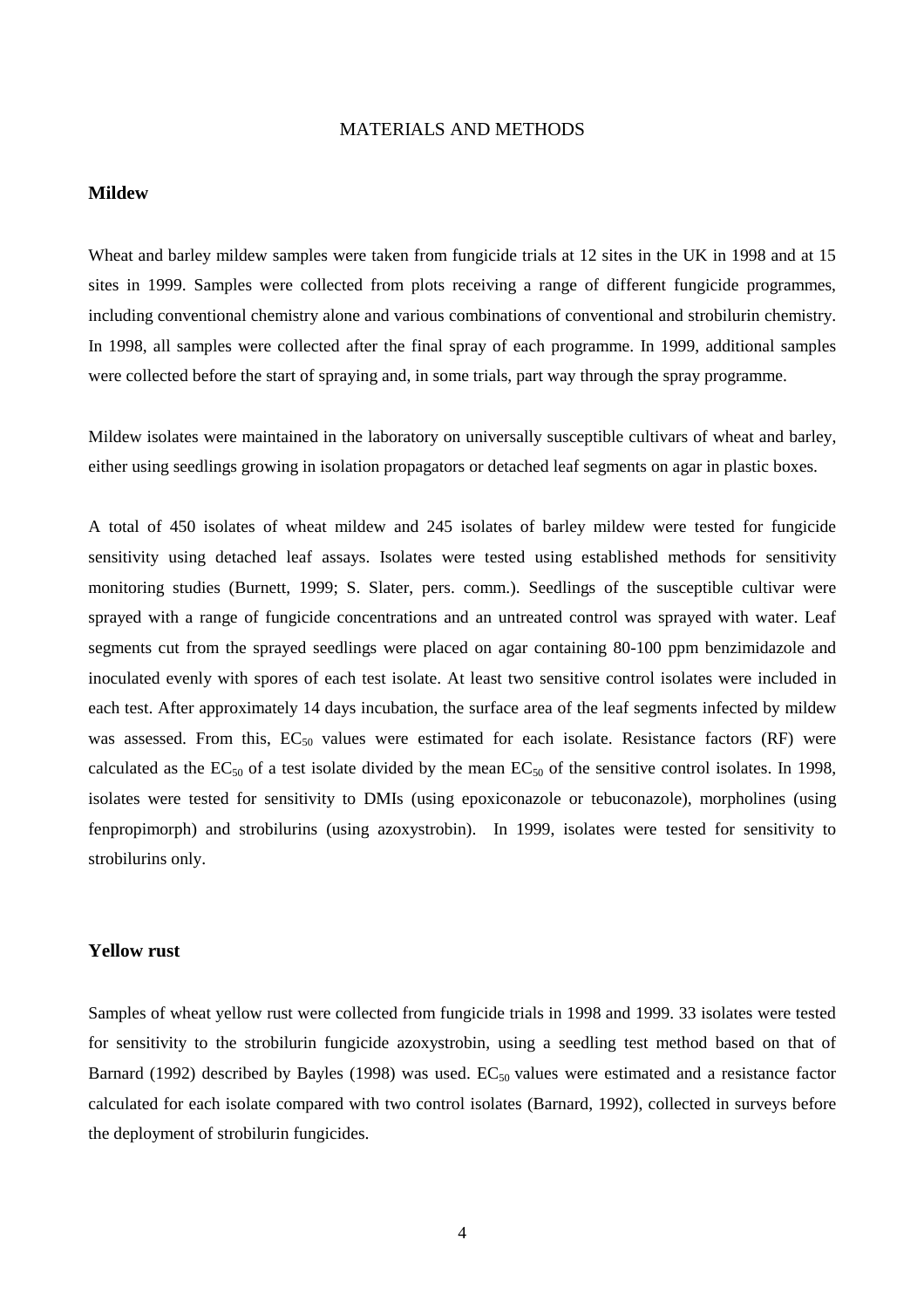<span id="page-8-0"></span>

### **RESULTS**

Figure 1 shows the distribution of resistance factors (RF) for the sensitivity of barley mildew isolates to DMI and morpholine fungicides in 1998 and to strobilurins in 1998 and 1999. A RF value of 1.0 represents the sensitivity of the sensitive baseline control isolates. The distribution of RFs for DMIs was further towards insensitivity than that for morpholines, with nearly 70 percent of isolates having RF values greater than 16 for DMIs compared with around 15 percent for morpholines. RF values for sensitivity to strobilurins occupied a narrow range on either side of the control isolates, with maximum values in the 4.0-7.9 group. Distributions in 1998 and 1999 were almost identical.

Figure 2 shows RF distributions for the sensitivity of wheat mildew isolates to DMI and morpholine fungicides in 1998 and to strobilurins in 1998 and 1999. It also shows the distribution of RF values for the sensitivity of yellow rust isolates to strobilurins, for the two years together. As with barley mildew, the distribution of RFs for DMIs was further towards insensitivity than the distribution for morpholines. For strobilurin sensitivity there was a narrow distribution of low RF values in 1998, similar to that found in barley mildew. However, in 1999, three strobilurin-resistant isolates were detected, resulting in a discontinuous distribution of RFs. These isolates were fully resistant, showing very little reduction in growth at rates of azoxystrobin equivalent to twice the full dose. It was therefore impossible to calculate true EC<sub>50</sub>s or RFs. The distribution of RF values for the sensitivity of wheat yellow rust isolates to strobilurins was similar to that for wheat mildew in 1998 and barley mildew in both years.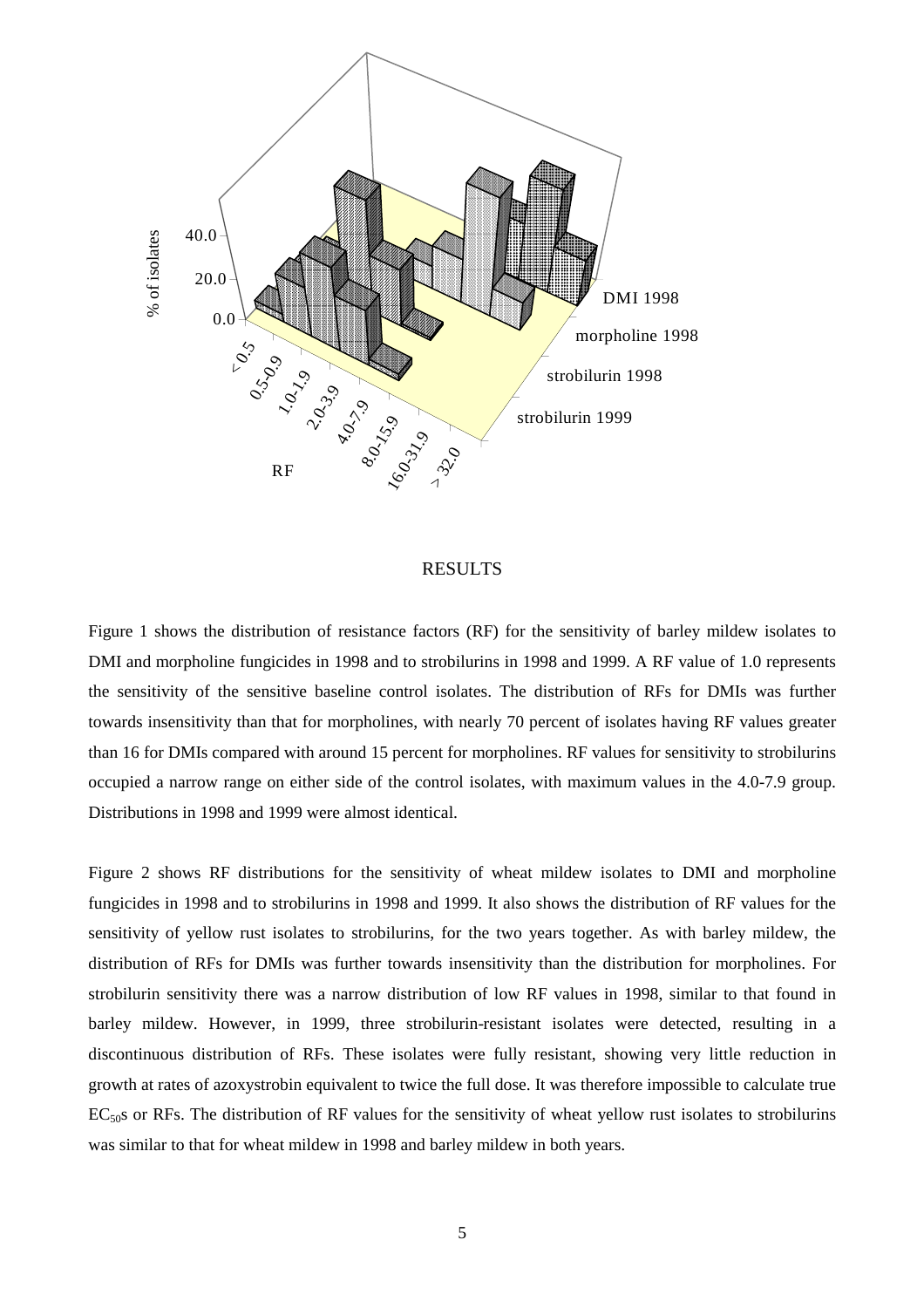<span id="page-9-0"></span>



Figure 2. Distributions of RF values for wheat mildew and yellow rust isolates

### DISCUSSION

These studies provide an update on the current resistance status of wheat mildew, barley mildew and wheat yellow rust with respect to key fungicide groups in the UK. The sensitivity of both wheat and barley mildew to DMIs and morpholines has clearly shifted since fungicides in these groups were introduced some thirty years ago. This is hardly surprising considering the continuous widespread use of this chemistry over a long period and the intrinsically high resistance risk of the pathogens concerned. The shift towards resistance has been greater for DMIs than for morpholines and for wheat mildew than for barley mildew. Average resistance factors for wheat mildew isolates in 1998/1999 were 31.8 for DMIs and 16.7 for morpholines, indicating a 32-fold or 17-fold increase in the dose of fungicide required to reduce the growth of the pathogen by 50%, when compared with unselected baseline isolates. Comparable resistance factors for barley mildew were 23.5 for DMIs and 10.7 for morpholines. Further monitoring would be needed to determine whether the sensitivity of these pathogens has stabilised or is continuing to decline. With the advent of new chemical groups with activity against mildew, there would seem to be the opportunity to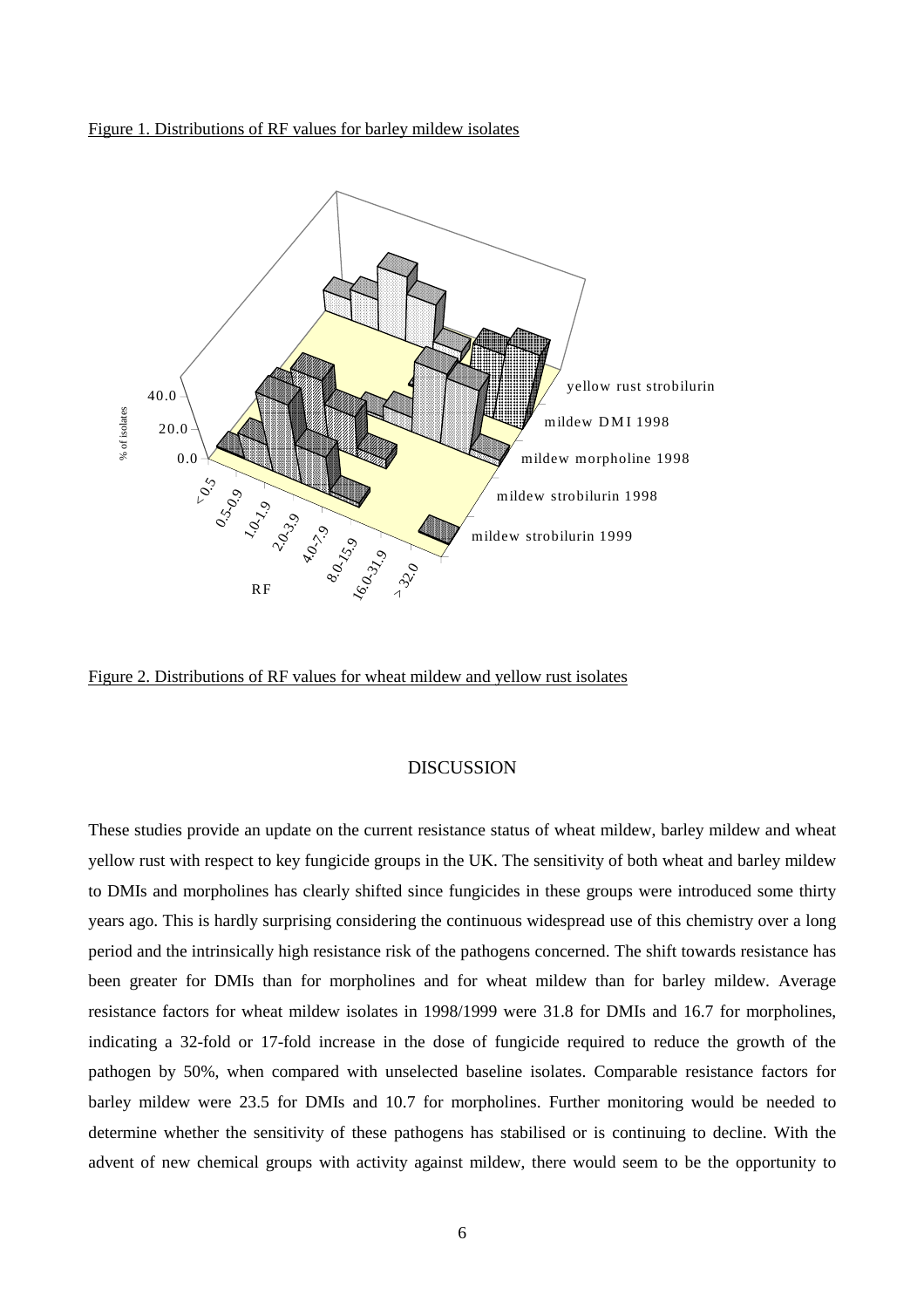stabilise the position of the older chemistry by use of mixtures and alternations of fungicides with different modes of action.

When the strobilurin sensitivity monitoring described here started, it was widely believed that the risk of resistance to this new chemistry was low. Whether resistance, if it did develop, would do so as a gradual shift or in a single large step, was unknown. However, in the first year of monitoring, 1998, resistance to strobilurins was reported in wheat mildew in Germany and it became clear that resistance is controlled by a major gene and occurs as a single step, resulting in two distinct populations of mildew, i.e. sensitive and resistant. The following year, 1999, this UK project detected resistance in wheat mildew in isolates collected in East Anglia. This was confirmed by monitoring results released by the agrochemical industry's Fungicide Resistance Action Committee (FRAC), a specialist group of the Global Crop Protection Federation (GCPF) dedicated to prolonging the effectiveness of fungicides liable to encounter resistance problems. Resistant isolates show little or no reduction in growth on seedlings sprayed with azoxystrobin at full dose rate. Judging by the rate at which resistance in wheat mildew appeared throughout Europe, it seems likely that the incidence of resistance in the UK will increase to high levels within one or two years, rendering strobilurins totally ineffective in controlling mildew. There is clearly a high risk that barley mildew will follow the same course. Isolates of barley powdery mildew resistant to strobilurins have since been identified, by Syngenta, in the north of Scotland (S. Heaney, BCPC 2000 presentation).

An important objective of these investigations was to gather evidence on the influence of different fungicide strategies on pathogen sensitivity to strobilurins and the value of these strategies as 'anti-resistance' measures. However, during the period of the project, resistance was at only a very low frequency in the wheat mildew population and was undetectable in the barley mildew population. This made it impossible to measure effects of fungicide strategy on the frequency of fully resistant isolates. Despite this, there was some evidence that strobilurin application may produce a slight quantitative shift in sensitivity. The average RF of wheat mildew isolates sampled from plots that had received at least one strobilurin spray had, on average, slightly higher RF. Barley mildew isolates showed a similar, although non-significant, trend.

Mixed spray programmes utilising fungicides with different modes of action are only valuable as antiresistance strategies if there is no cross resistance between the fungicides concerned and if combined resistance is uncommon. There was no evidence here of cross resistance between DMIs, morpholines and strobilurins. However, it appears that the general shift in the mildew populations towards reduced sensitivity to both the DMIs and morpholines has resulted in a significant proportion of isolates showing reduced sensitivity to both these chemicals i.e. combined resistance.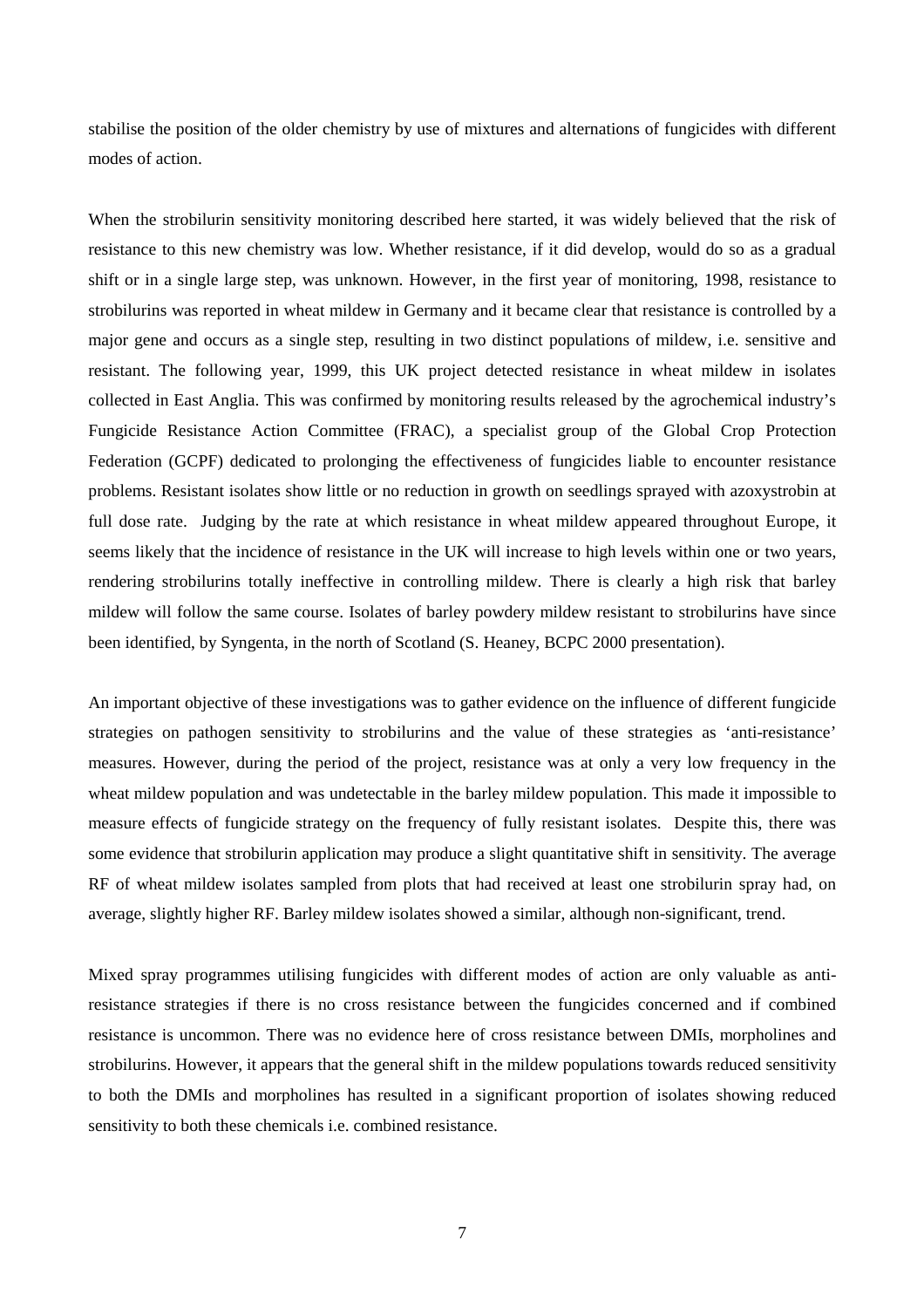Over the last ten years there has been a clear shift in the sensitivity of wheat yellow rust population towards insensitivity to DMI fungicides (B. Napier *et al*., 2000) in the wheat yellow rust population. A combination of cultivar susceptibility and weather conditions, together with a tendency for fungicides to be used at rates well below those recommended, resulted in widespread yellow rust infection and inadequate control. In response to the high disease risk, DMIs were used repeatedly in many crops, starting with seed dressings and followed by foliar applications. On theoretical grounds, prolonged exposure to a fungicide is generally believed to increase selection for insensitivity and may well have contributed to the shift observed.

Although there have been no confirmed cases of insensitivity causing failure of yellow rust control in the field, it is clearly important that every effort should be made to halt the sensitivity shift. Appropriate antiresistance measures include growing resistant varieties, following the principles of variety diversification and spraying at the first signs of infection using adequate dose rates. Repeated applications of DMIs alone should be avoided by using co-formulations, recommended tank-mixes or sequences of sprays which bring together different modes of action effective against yellow rust (FRAG-UK, 2000).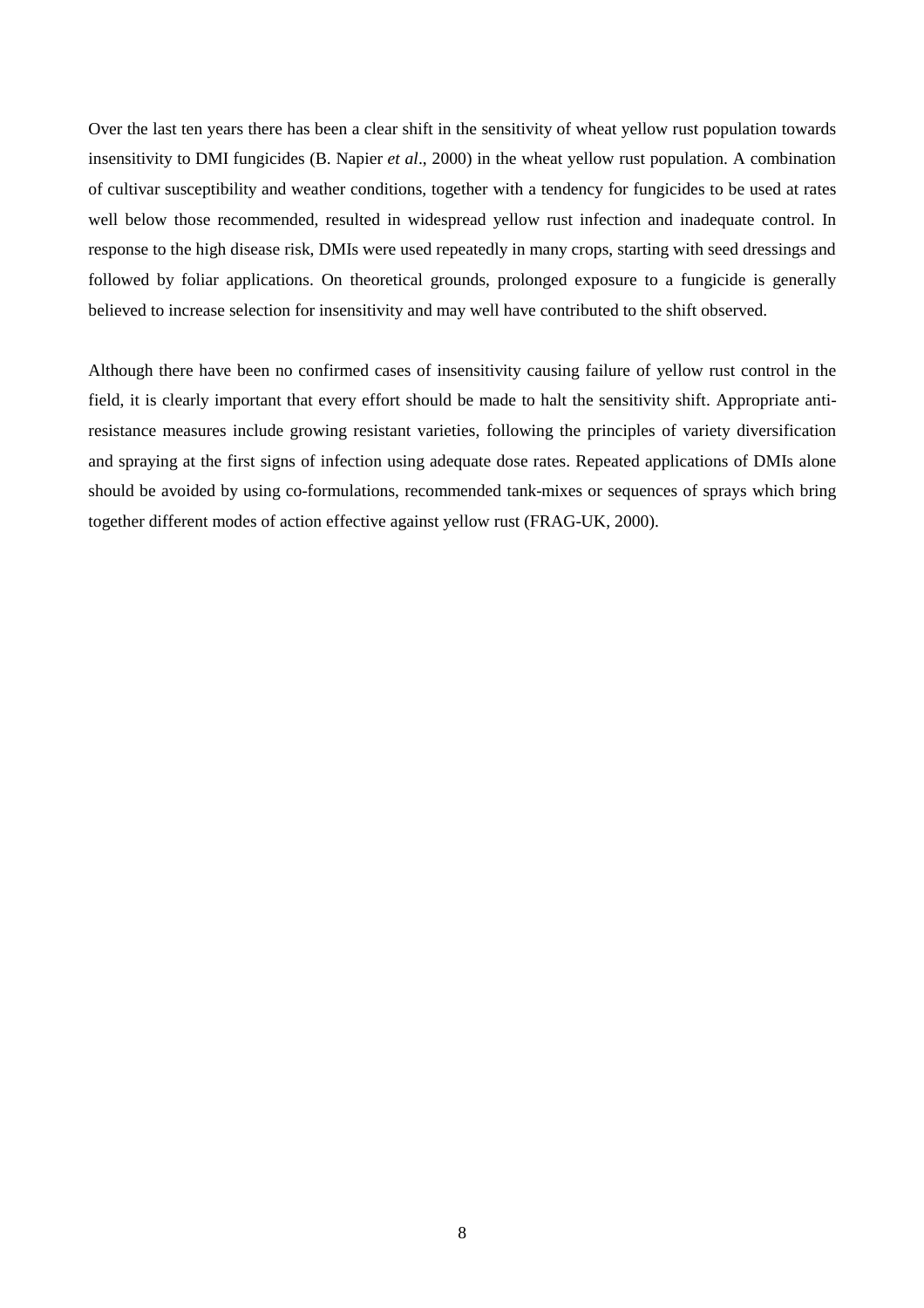### **REFERENCES**

- <span id="page-12-0"></span>Barnard E G (1992). Fungicide insensitivity in yellow rust of wheat and barley. *Project Report No. 55*, HGCA: London.
- Bayles R A (1998) Yellow rust of wheat survey of sensitivity to DMI fungicides in 1997. *Project Report No. 175*, HGCA: London.
- Bayles R A; Stigwood P L; Barnard E G (1994). Sensitivity to morpholine fungicides in yellow rust of wheat (*Puccinia striiformis*). In: *Fungicide Resistance*. BCPC Monograph No 60, 309-314.
- Bayles R A; Barnard E G; Stigwood P L (1992). Fungicide sensitivity in yellow rust of wheat (*Puccinia striiformis). Brighton Crop Protection Conference - Pests and diseases – 1992*, **1**, 165-170.
- Burnett F J (1999). Identification of effective strategies for mixing novel and conventional fungicide groups to control powdery mildew in wheat. *Project Report No. 202*, HGCA: London.
- Clark W S (1992). Practical aspects of resistance to DMI fungicides in barley powdery mildew *Erysiphe graminis*. *Proceedings. Brighton Crop Protection Conference - Pests and diseases - 1992*, **3**, 177-182.
- FRAC (1998). *1998 status report and recommended fungicide resistance management guidelines*. FRAC: Brussels.
- FRAG-UK (2000). *Guidelines for preventing and managing fungicide resistance in cereal pathogens*. HGCA: London.
- Heaney S P; Hall A A; Davies S A; Olaya G (2000). Resistance to fungicides in the Qol-STAR crossresistance group: current perspectives. *Proceedings of the Brighton Crop Protection Conference – Pests and Diseases*, **2**, 755 - 762.
- Napier B A S; Bayles R A; Stigwood P L; Burnett F J (2000). Sensitivity of powdery mildew and yellow rust to DMI, morpholine and strobilurin fungicides in England and Scotland. *Proceedings of the Brighton Crop Protection Conference – Pests and Diseases*, **1**, 427 - 434.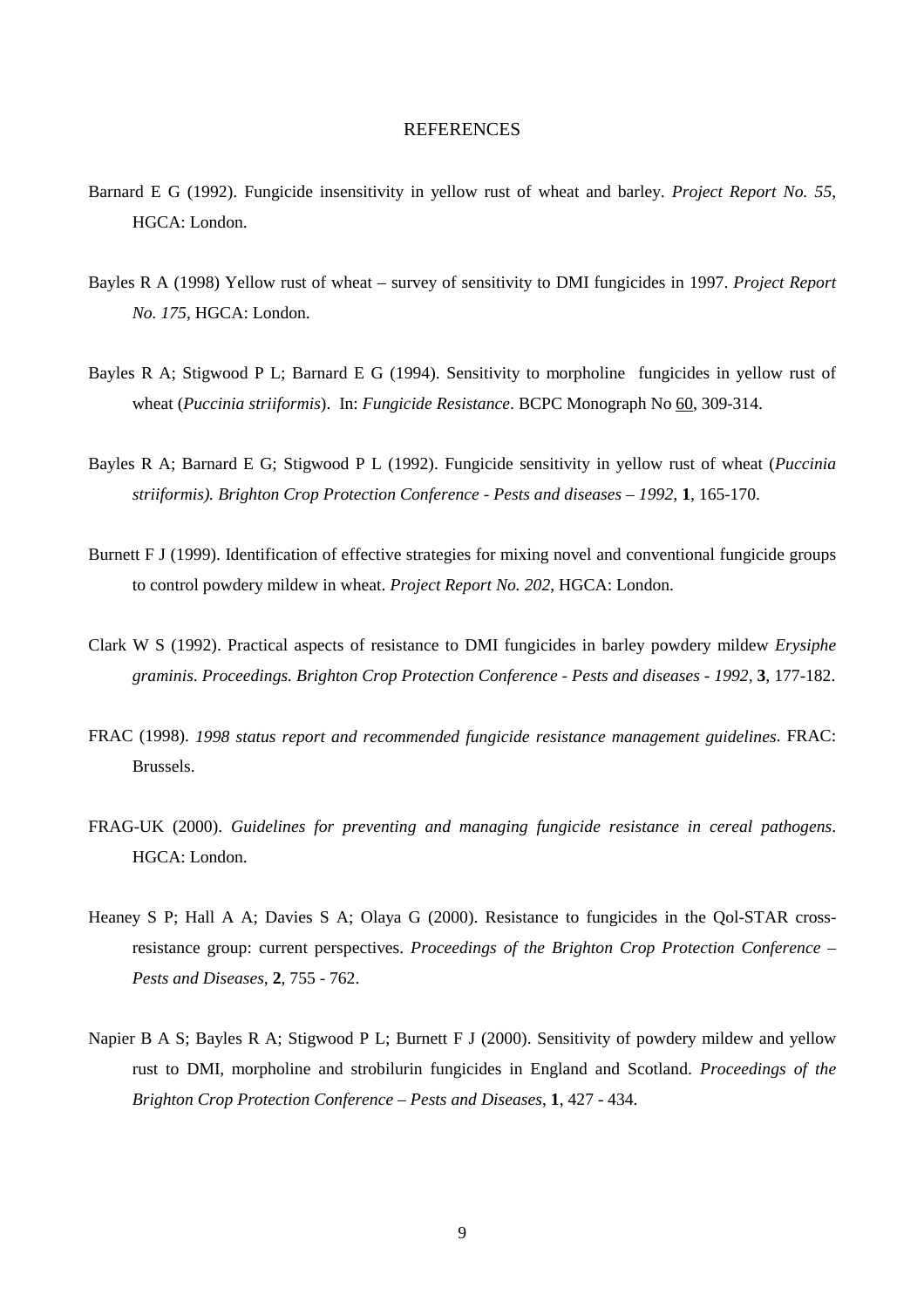- <span id="page-13-0"></span>Walmsley-Woodward D J; Laws F A; Whittington W J (1979). The characteristics of isolates *of Erysiphe graminis* f.sp. *hordei* varying in response to tridemorph and ethirimol. *Annals of Applied Biology*, **92**, 211 - 219.
- Wolfe M S; Slater S E; Minchin P N (1987). Mildew of barley. *UK Cereal Pathogen Virulence Survey Annual Report for 1986*, 26 - 33.

### ACKNOWLEDGEMENTS

Thanks are extended to S. Waterhouse (BASF) and B. Simons (Bayer) for allowing samples to be taken from their trials. Also to Sue Slater, for her mildew expertise and to Rob Williams (AGREVO), for his technical assistance.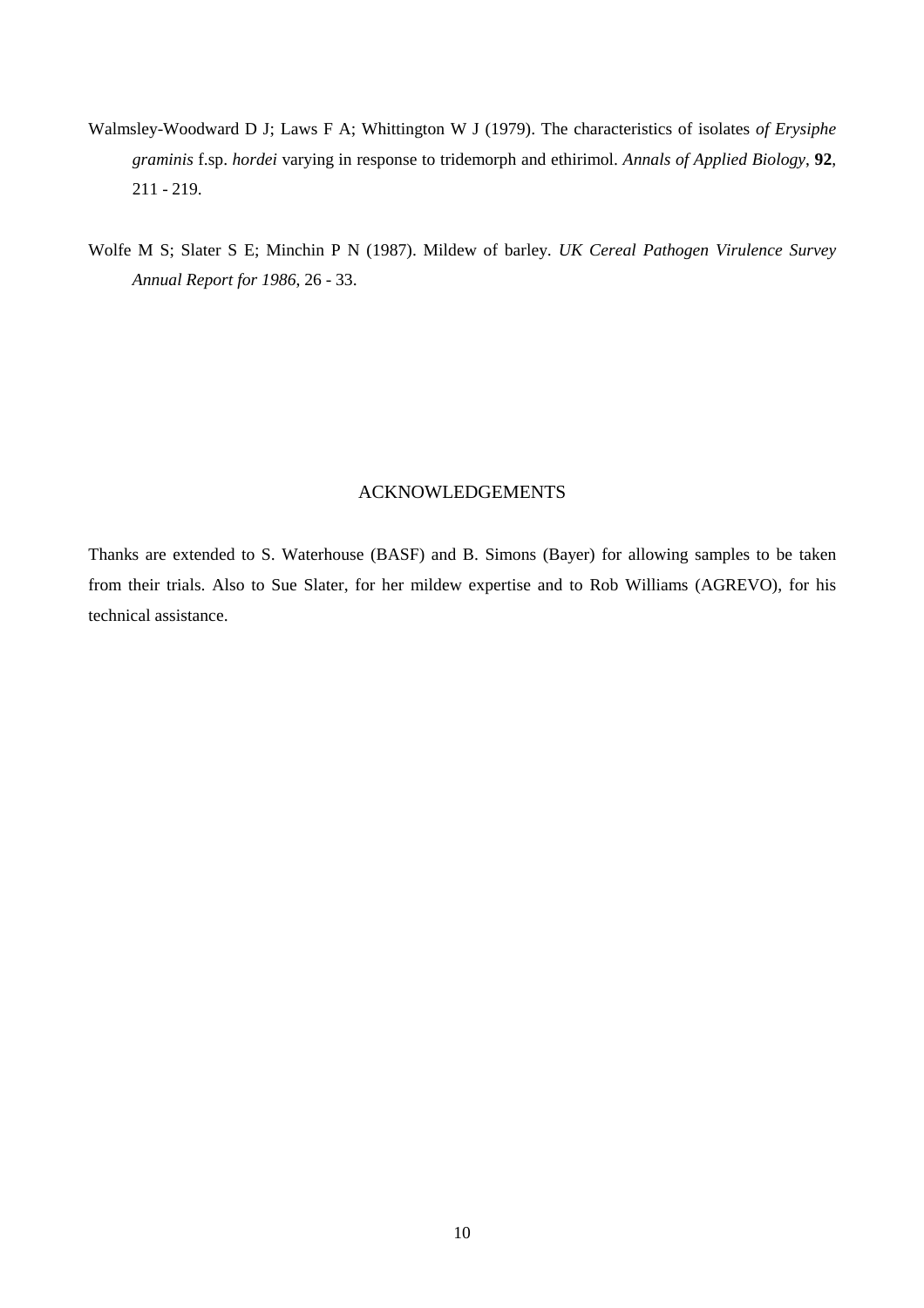#### INTRODUCTION

<span id="page-14-0"></span>UK farmers are heavily dependent on fungicides for disease control in cereal crops. This means that any reduction in the efficacy of a fungicide due to reduced sensitivity can have serious economic consequences.

Although wheat and barley cultivars with a high degree of genetic resistance to mildew (*Erysiphe graminis*) are available to growers, fungicides still play an important role in controlling the disease in susceptible cultivars. Similarly, for yellow rust (*Puccinia striiformis*) of wheat, the popularity of certain highly susceptible cultivars in recent years has contributed to epidemics and increased requirements for fungicidal control. When a fungicide is working at full efficacy the target pathogen is considered to be sensitive. Mutations in the pathogen can result in a decrease in the sensitivity or resistance, dependent upon the genes involved. If a single gene of the pathogen is responsible for sensitivity then a single step mutation can result in resistance to a fungicide arising in a single step, resulting in two groups of the fungus – one resistant and the other sensitive with no overlap between the groups (Georgopoulos and Skylakakis, 1986). Alternatively, if many mutated genes are required to produce resistant isolates then these genes will appear in combinations with various ratios of unmutated genes resulting in a continuous distribution in the measured sensitivity within the population. This type of resistance is termed polygenic resistance (Georgopoulos, 1987).

There are three main groups of fungicides used for mildew control in the UK the reductase / isomerase inhibitors (morpholines, spiroketalamine), DMIs (sterol demethylation inhibitors) and strobilurins. The changes, in sensitivity of the first two groups, have been tracked extensively. Morpholines and DMIs have been the standards for mildew control over the past thirty years. DMIs were initially used intensively to control mildew and by the mid 1980s their performance had declined to a level at which disease control failure was commonly encountered in the field (Clark, 1992). Mutations in the mildew population have resulted in polygenic resistance towards DMIs with reduced uptake of the fungicide by the target pathogen (Klepser *et al*., 1997). Insensitivity to the first morpholine fungicide, ethirimol, was reported in 1979 (Walmsley-Woodward *et al*., 1979) and a shift towards insensitivity to fenpropimorph, introduced in the early 1970s, was detected in 1986 (Wolfe *et al*., 1987). Despite this, morpholines still give generally good control of mildew in the field. Control of yellow rust of wheat (*Puccinia striiformis*) on susceptible varieties is heavily dependent upon DMI fungicides, with morpholines sometimes being used for their quick eradicant effect. An investigation of yellow rust isolates collected between 1960 and 1990 gave no evidence of any changes in sensitivity to DMIs or morpholines over the period (Barnard, 1992; Bayles *et al*., 1992; Bayles *et*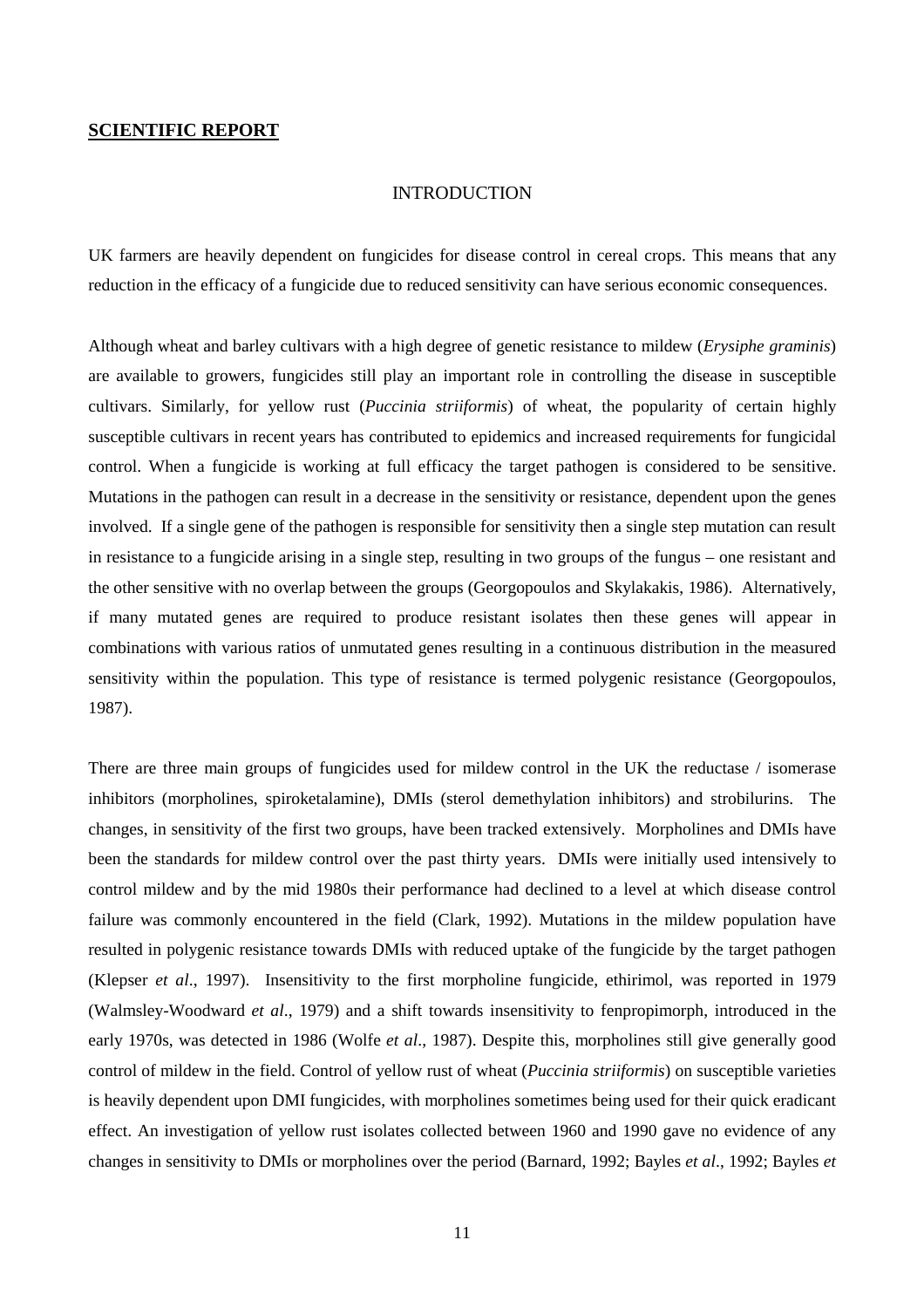*al*., 1994). A more recent survey (Bayles, 1998) has shown a significant shift towards insensitivity since the 1960 – 1990 survey.

The introduction of the strobilurin fungicides, effective against a very wide spectrum of pathogens, offered new possibilities for the control of mildews and rusts, as well as other important diseases. However, DMIs and morpholines remained as vital components of fungicide programmes, both for efficacy reasons and for considerations of resistance management. Strobilurins have a unique mode of action involving the target pathogen's mitochondrial adenosine triphosphate (ATP) production. It was thought initially that this would be a difficult mechanism to corrupt and that the risk of resistance would therefore be low. However, strobilurin-resistant wheat mildew isolates were found in Germany in 1998 (FRAC, 1998) and more widely throughout Europe in 1999. Resistance to strobilurins in barley mildew was reported in Germany in 1999. There do not appear to be any studies of the sensitivity of yellow rust to strobilurins. Strobilurin resistance in wheat mildew arose in a single step, with full rates of the fungicide being totally ineffective against resistant isolates. This implies a single gene resistance.

Regular and independent monitoring of fungicide sensitivity in pathogen populations is essential if unexpected and widespread loss of efficacy of key chemical groups is to be prevented by the implementation of appropriate anti-resistance management strategies (FRAG-UK, 2000; FRAC, 1998). For new chemical groups, monitoring establishes baseline sensitivity, against which future changes can be measured. Monitoring also provides essential information for evaluating anti-resistance strategies and for estimating the risk of resistance developing in particular chemical groups.

The main objectives of this project were firstly to establish baseline data for the sensitivity of wheat and barley powdery mildew and wheat yellow rust to the new strobilurin group of fungicides and secondly to gather evidence on the influence of contrasting fungicide regimes on pathogen sensitivity. This approach was designed to detect early evidence of shifts towards resistance and provide insight into the value of different fungicide strategies as 'anti-resistance' measures.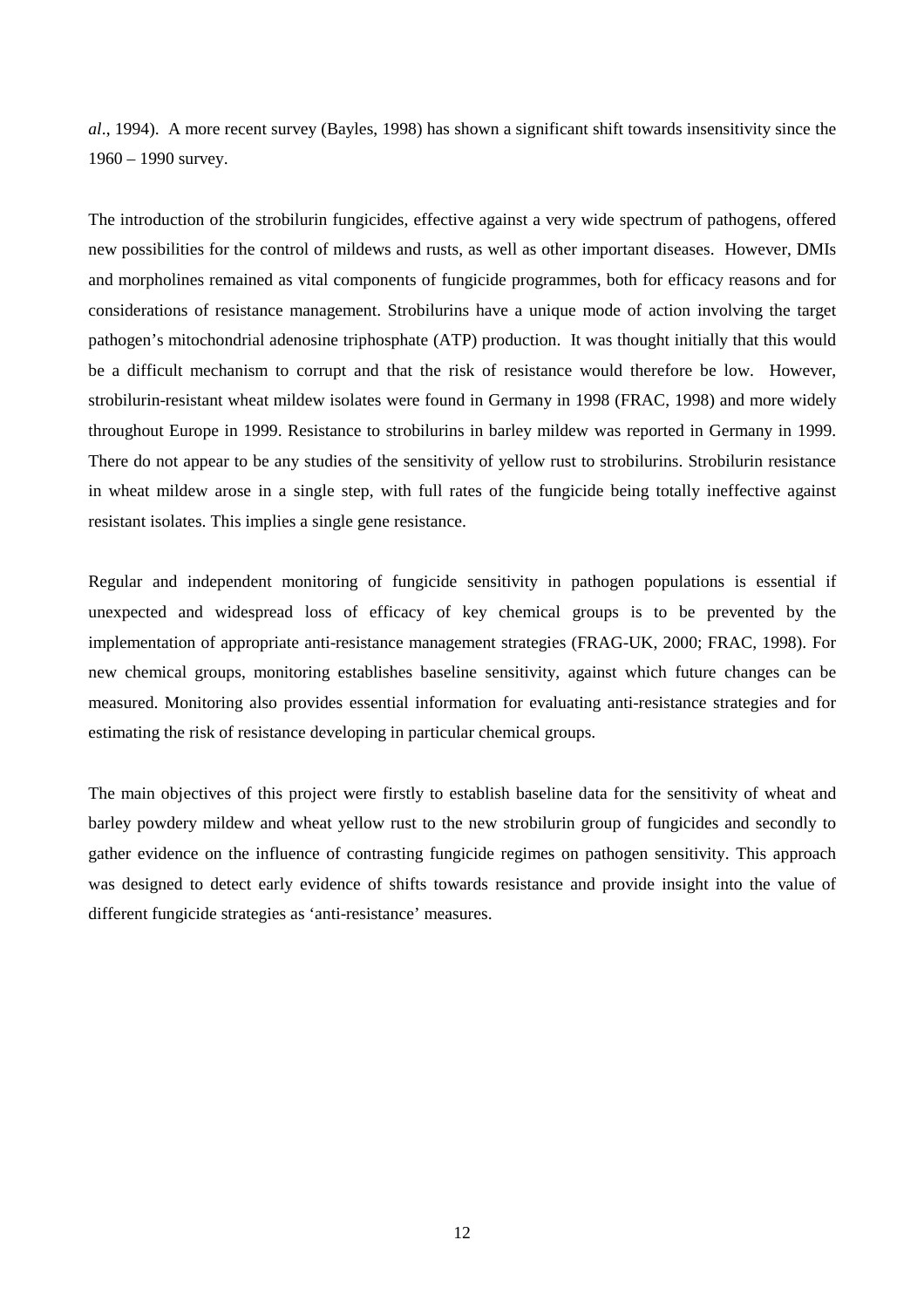#### MATERIALS AND METHODS

### <span id="page-16-0"></span>**Mildew**

### NIAB

Wheat and barley mildew samples were taken from fungicide trials at ten sites in England and Wales in 1998 and at ten sites in 1999. Samples were collected from plots receiving a range of different fungicide programmes, including conventional chemistry alone and various combinations of conventional and strobilurin chemistry (Appendix 1). In 1998, all samples were collected three to four weeks after the final spray of each programme. The timing of the sampling was to allow growth of isolates capable of surviving on the sprayed plants. Leaves were sampled from five points along the length of the plot. The samples were maintained as populations on detached leaf segments, of universally susceptible cultivars, on 100 ppm benzimidazole agar in plastic boxes or using seedlings growing in isolation propagators. Wheat mildew isolates were sampled from the cultivar Claire and maintained on the universally susceptible cultivar Cerco, whilst barley isolates were collected from the cultivar Fanfare and maintained on the universally susceptible cultivar Golden Promise. In 1999, additional samples were collected before the start of spraying and, in some trials, part way through the spray programme. The treatments selected included untreated (sampled prior to GS 31 to prevent re-infection from treated plots) and strobilurin treatments. In addition to sampling leaves from trials, trays of seedlings, sprayed with  $\frac{1}{4}$  rate azoxystrobin, were put out to act as spore traps. Trap plants were used on three occasions in Cambridgeshire and Suffolk. Claire was the cultivar sampled for the wheat mildew; Hanna, Fanfare and Regina for the winter barley; Delibes, Prisma and Optic for the spring barley.

Isolates were tested using established methods for sensitivity monitoring studies (S. Slater, pers. comm.). Seedlings of the susceptible cultivar were sprayed with a range of fungicide concentrations (Table 1) and an untreated control was sprayed with water. Leaf segments cut from the sprayed seedlings were placed on agar containing 100 ppm benzimidazole and inoculated evenly with spores of each test isolate. At least two sensitive control isolates, from those listed in Table 2, were included in each test. After ten days incubation, the surface area of the leaf segments infected by mildew was assessed. From this,  $EC_{50}$  values were estimated for each isolate. Resistance factors (RF) were calculated as the  $EC_{50}$  of a test isolate divided by the mean  $EC_{50}$  of the sensitive control isolates. In 1998, isolates were tested for sensitivity to DMIs (epoxiconazole), morpholines (fenpropimorph) and strobilurins (using azoxystrobin and kresoxim-methyl). In 1999, isolates were tested for sensitivity to strobilurins (azoxystrobin) only. Both laboratories used very similar methods for testing sensitivity and shared control isolates so that RFs were directly comparable.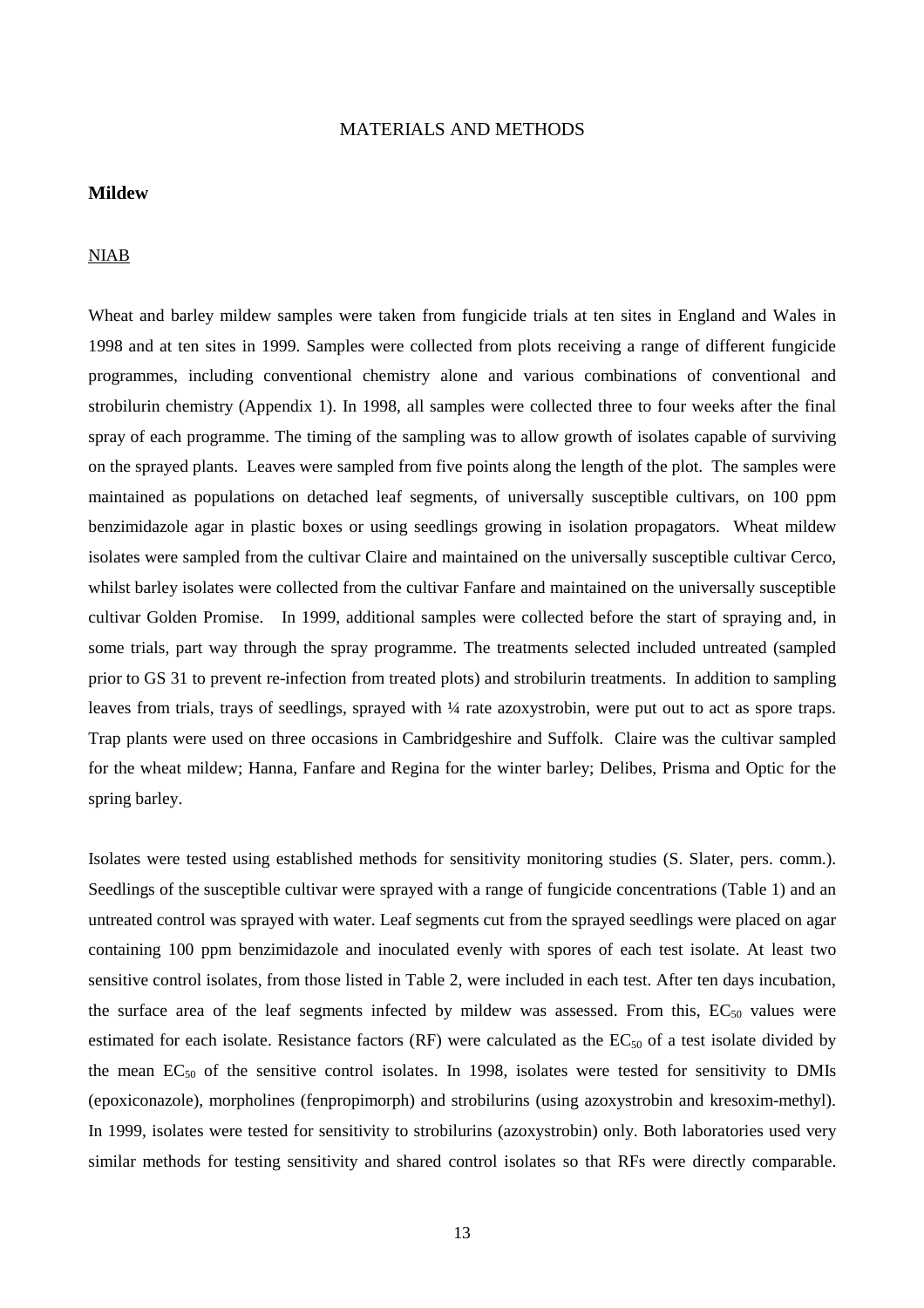<span id="page-17-0"></span>Isolates from the NIAB culture collection that were considered insensitive were also included as controls but were not included in the calculation of RF values in 1998. In 1999 the morpholine and DMI insensitive isolates were used as controls as they are strobilurin sensitive.

| Treatment         | Year          | Rate                               |
|-------------------|---------------|------------------------------------|
| Untreated (water) | $1998 + 1999$ |                                    |
| fenpropimorph     | 1998          | @ 8, 32, 64, 128, 256 and 512 ppm  |
| azoxystrobin      | 1998          | @ 8, 32, 64, 128, 256 and 512 ppm  |
| kresoxim-methyl   | 1998          | @ 8, 32, 64, 128, 256 and 512 ppm  |
| epoxiconazole     | 1998          | @ 8, 32, 64, 128, 256 and 512 ppm  |
| azoxystrobin      | 1999          | @ 8, 32, 64, 256, 512 and 1024 ppm |
| fenpropimorph     | 1999          | @ 8, 32, 64, 256, 512 and 1024 ppm |
| epoxiconazole     | 1999          | @ 8, 32, 64, 256, 512 and 1024 ppm |

### Table 1. Fungicide rates (NAIB)

### Table 2. Mildew control isolates (NIAB).

| Isolate    | Sensitivity                | Status  | Crop          | History  |
|------------|----------------------------|---------|---------------|----------|
| CC/1       | morpholine & DMI sensitive | Control | Barley        | 1970     |
| CC/2       | morpholine & DMI sensitive | Control | <b>Barley</b> | 1972     |
| CC/212     | strobilurin sensitive      | Control | Barley        | 1991     |
| CC/234     | strobilurin sensitive      | Control | Barley        | 1993     |
| B/ATH/39   | morpholine & DMI sensitive | Control | Barley        | pre 1996 |
| WC/3       | morpholine & DMI sensitive | Control | Wheat         | 1972     |
| WC/10      | morpholine & DMI sensitive | Control | Wheat         | 1978     |
| W95/307/B  | morpholine & DMI sensitive | Control | Wheat         | 1995     |
| W94/71/3   | strobilurin sensitive      | Control | Wheat         | 1994     |
| W96/183/1  | strobilurin sensitive      | Control | Wheat         | 1996     |
| 98DE1211R* | strobilurin resistant      | Control | Wheat         | 1998     |
|            |                            |         |               |          |

\*A strobilurin resistant wheat mildew isolate was imported from Germany under a PHSI licence to act as a control for any resistant isolates.

Fungicides were applied using a field application simulation sprayer, delivering at a rate of 220 l/ha at a pressure of 2 bar. 24 hours after being sprayed a single 30 mm leaf segment was cut from the first leaf of each plant. The leaf segments were placed in pairs on benzimidazole agar in 35 x 25 mm plastic boxes. After a further 24 hours each mildew isolate was inoculated onto four boxes of every treatment. To ensure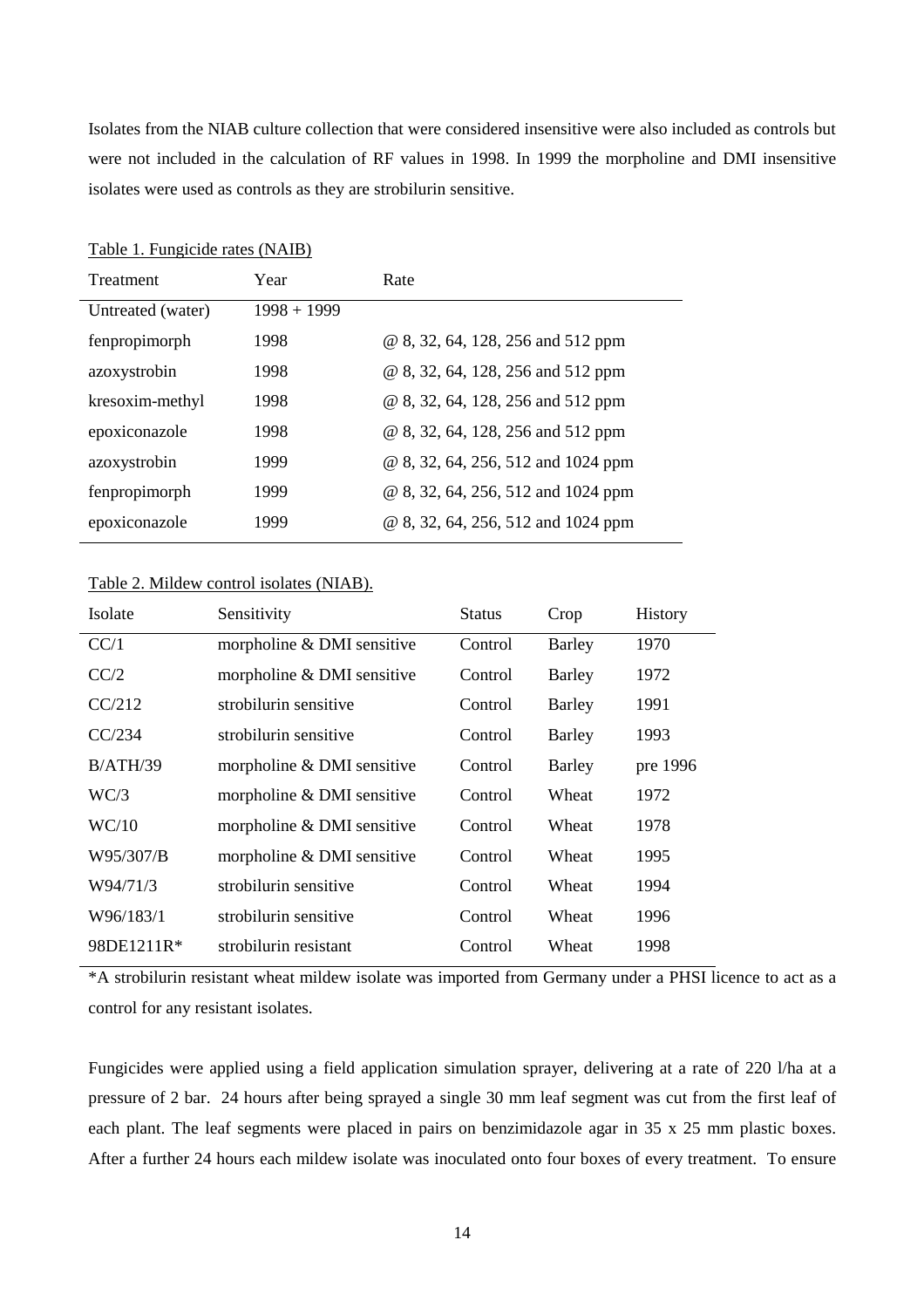<span id="page-18-0"></span>even coverage of all the leaves a settling tower was used. This is a 900 mm high, 300 mm diameter steel tube into which the spores were blown through a 20 mm hole in the side 110 mm from the top of the tower. The top of the tower was sealed with a metal plate and the boxes were placed at the bottom, which was also sealed. The inoculated leaves were incubated for 10 days at 16 °C with 12 hour photoperiod. Finally the leaves were assessed on a  $0 - 10$  scale where 0 is no growth and 10 is full coverage of the leaf by mildew pustules. Using the sum of the values from the eight leaf segments of each dose and chemical  $EC_{50}$  values were estimated for each chemical.

### SAC

Wheat and barley mildew samples were intensively sampled from two fungicide trials in 1998 and sampled from nine sites in 1999. Samples were collected from plots receiving a range of different fungicide programmes, including conventional chemistry alone and various combinations of conventional and strobilurin chemistry (Appendix 2). There were also treatments that involved different dose rates and numbers of applications. In 1998, samples were collected before the first spray and two weeks after subsequent spray applications if mildew was still visible in the plots. The timing of the sampling was to allow growth of isolates capable of surviving on the sprayed plants. Leaves were sampled from the centre of each plot. Ten to fifteen leaves were sampled from the same leaf layer within each trial. Isolates were transported back to the laboratory in a lightly inflated plastic bag, in an insulated cool box. If mildew pustules were sparse at sampling then the samples were maintained as populations on detached leaf segments, of universally susceptible cultivars, on 80 ppm benzimidazole agar in petri dishes until there was enough inoculum to transfer onto whole plant seedlings. If pustules were numerous populations were transferred onto seedlings of the universally susceptible cultivars growing in isolation propagators. Wheat mildew isolates were maintained on Cerco, whilst barley isolates were maintained on Golden Promise.

In 1998 wheat mildew isolates were sampled from Riband and barley isolates from Prisma. In the following year isolates were sampled from the cultivars Regina, Delibes, Muscat, Riband, Prisma, Consort and Optic.

Isolates were tested using established methods for sensitivity monitoring studies (Robertson et al. (1990), Zziwa (1999)). Seedlings of the susceptible cultivar were sprayed with a range of fungicide concentrations and an untreated control was sprayed with water. Leaf segments cut from the sprayed seedlings were placed on agar containing 80 ppm benzimidazole and inoculated evenly with spores of each test isolate. At least two sensitive control isolates were included in each test. After approximately 14 days incubation, the surface area of the leaf segments infected by mildew was assessed. From this,  $EC_{50}$  values were estimated for each isolate. Resistance factors (RF) were calculated as the  $EC_{50}$  of a test isolate divided by the mean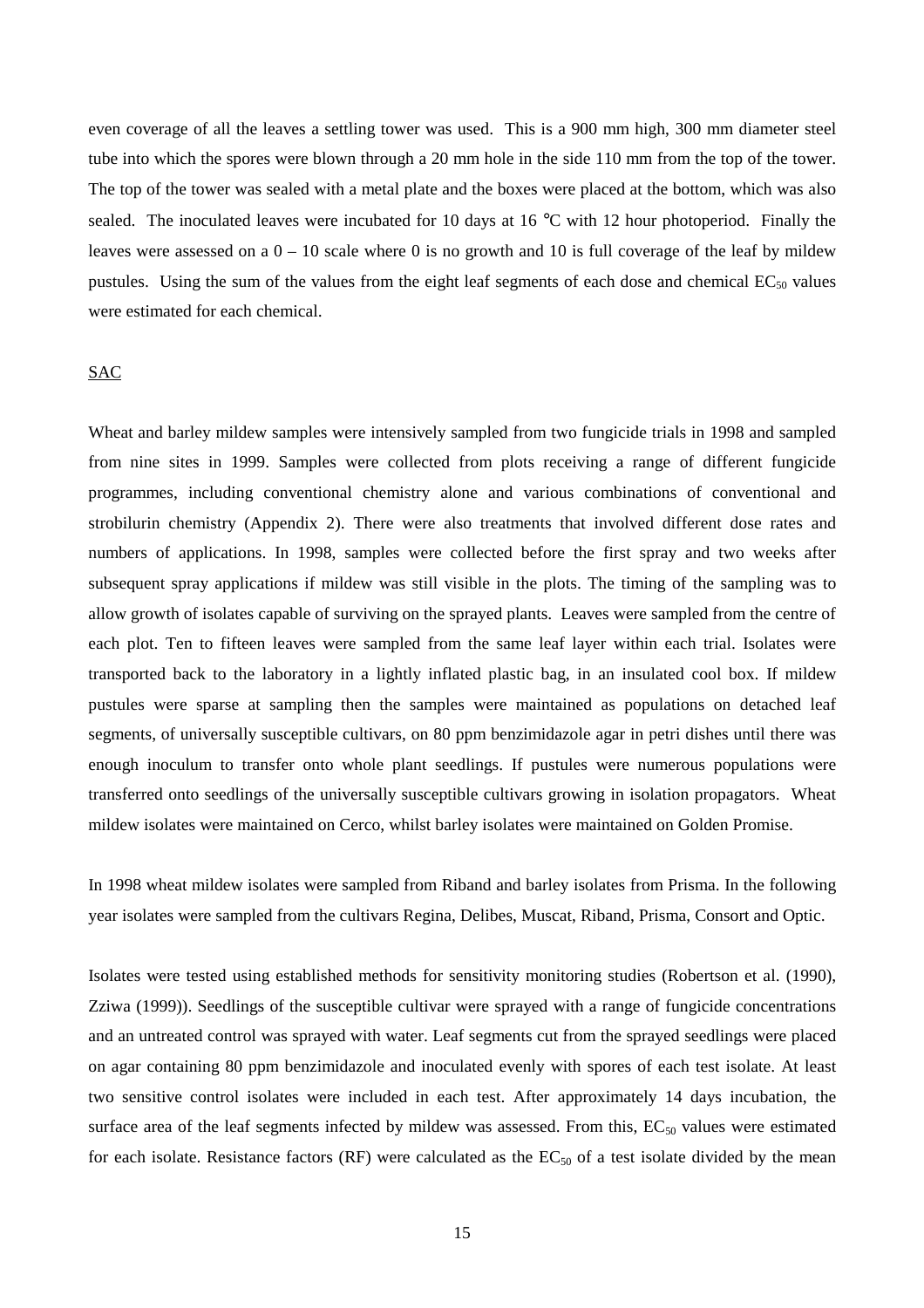<span id="page-19-0"></span> $EC_{50}$  of the sensitive control isolates. In 1998, isolates were tested for sensitivity to DMIs (using epoxiconazole or tebuconazole), morpholines (fenpropimorph) and strobilurins (using azoxystrobin and kresoxim-methyl). In 1999, isolates were tested for sensitivity to strobilurins (azoxystrobin) only.

| Isolate name      | Sensitivity                              | Crop          |
|-------------------|------------------------------------------|---------------|
| CC <sub>1</sub>   | morpholine sensitive DMI sensitive       | <b>Barley</b> |
| ATH <sub>39</sub> | morpholine sensitive, DMI resistant      | Barley        |
| AB95/B            | morpholine resistant, triazole resistant | Barley        |
| WC/3              | DMI sensitive, morpholine sensitive      | Wheat         |
| AB/96/A           | DMI sensitive, morpholine sensitive      | Wheat         |
| 96/183/1          | DMI sensitive, morpholine resistant      | Wheat         |
| R <sub>156</sub>  | morpholine resistant DMI resistant       | Wheat         |
| 95/307/B          | morpholine resistant DMI resistant       | Wheat         |
| ATH/94/B          | morpholine sensitive, DMI resistant      | Wheat         |

Table 3. Mildew control isolates (SAC)

#### *Maintenance of mildew isolates*

The wheat cultivar used to maintain isolates and to carry out the tests was 'Cerco' which carries no known resistance genes to powdery mildew. The barley isolates were maintained on the universally susceptible cultivar 'Golden Promise'. The isolates were maintained on these cultivars on isolation propagators, using whole plants so that sufficient inoculum could be multiplied up for the tests. For the multiplication of inoculum around twenty seedlings were used per pot. The isolation propagator uses 12.5 cm pots covered in clear Perspex covers and operates by blowing a continuous stream of air up through the centre of each pot and cover to avoid contamination from airborne inoculum and cross contamination from other mildew isolates. Plants are watered from a reservoir underneath through wicks.

Mildew isolates were sub-cultured twice, taking six weeks, on whole plants on the isolation propagator to generate sufficient inoculum (22 pots inoculum required per isolate).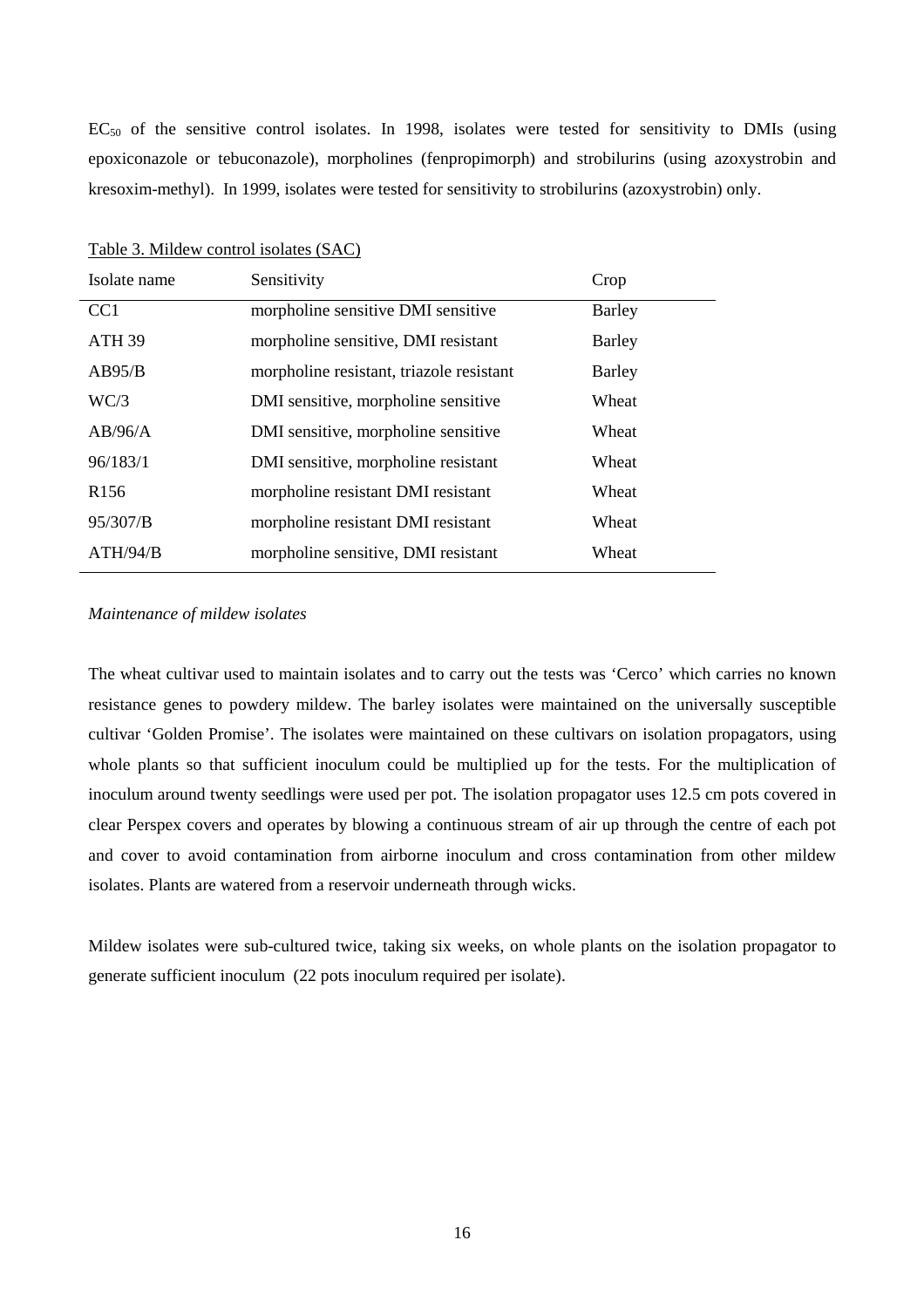#### <span id="page-20-0"></span>*Testing of isolates*

To carry out the tests, wheat seedlings were grown as above with around ten plants per pot. Test plants were grown on an isolation propagator until GS 13 - 14. These were then transferred to a dedicated spray cabinet and sprayed with the test fungicides using a Humbrol spray gun for ten seconds. The compounds and dose rates used are listed in Tables 4 and 5.

Control plants were sprayed with water. Each spray treatment was replicated using the same spray cabinet. Treated sets of plants were kept apart for 24 hours before the preparation of leaf segments. To carry out the tests sixteen segments (2 cm long) were cut from the second true leaf of the treated plants from each concentration and spray cabinet combination and then plated, eight per petri dish, on Davis minimal medium containing 80 mg  $l^{-1}$  benzimidazole and inoculated with the experimental isolates. Inoculation was carried out by transferring the mildew inoculum from the heavily infected plants used for maintenance and distributing this evenly over the surface of the leaf segment using a fine, sterile paint brush. The inoculum used was 14 days old. Dishes were placed in an 18°C incubator and kept in a 12 hour photoperiod.

After 14 days the surface area of the leaf segments affected was assessed and recorded. This was then analysed using a Genstat 5 programme that calculated the median percentage mildew cover and fitted symmetrical logistic curves to the data. From this  $EC_{50}$  values can be estimated. The  $EC_{50}$  is estimated from the dose-response curve as the median effective concentration of the pesticide which produces half the maximum effect on the isolate (Brown, 1991). This gives a measure of how sensitive isolates are to the pesticide, a low value representing a sensitive isolate and a high value representing a resistant or insensitive isolate. Resistance factors (RF) were calculated as the  $EC_{50}$  of a test isolate divided by the mean  $EC_{50}$  of the sensitive control isolates.

| Active ingredient  | Product         | g a.i./ha | Amount of full commercial dose rate applied.                           |
|--------------------|-----------------|-----------|------------------------------------------------------------------------|
| 1) azoxystrobin    | Amistar         | 250       | $1/32$ , $1/16$ , $1/8$ , $1/4$ , $1/2$ , $1.0$ , $5.0$ of normal dose |
| 2) kresoxim-methyl | test substance* | 105       | $1/32$ , $1/16$ , $1/8$ , $1/4$ of normal dose                         |
| 3) fenpropidin     | Patrol          | 750       | $1/64$ , $1/32$ , $1/16$ , $1/8$ of normal dose                        |
| 4) fenpropimorph   | Corbel          | 750       | $1/64$ , $1/32$ , $1/16$ , $1/8$ of normal dose                        |
| 5) tebuconazole    | Folicur         | 105       | $1/32$ , $1/16$ , $1/8$ , $1/4$ of normal dose                         |
| 6) epoxiconazole   | Opus            | 125       | $1/32$ , $1/16$ , $1/8$ , $1/4$ of normal dose                         |
| 7) Water control   |                 |           |                                                                        |

Table 4. Test chemicals and dose rates used in wheat tests (SAC).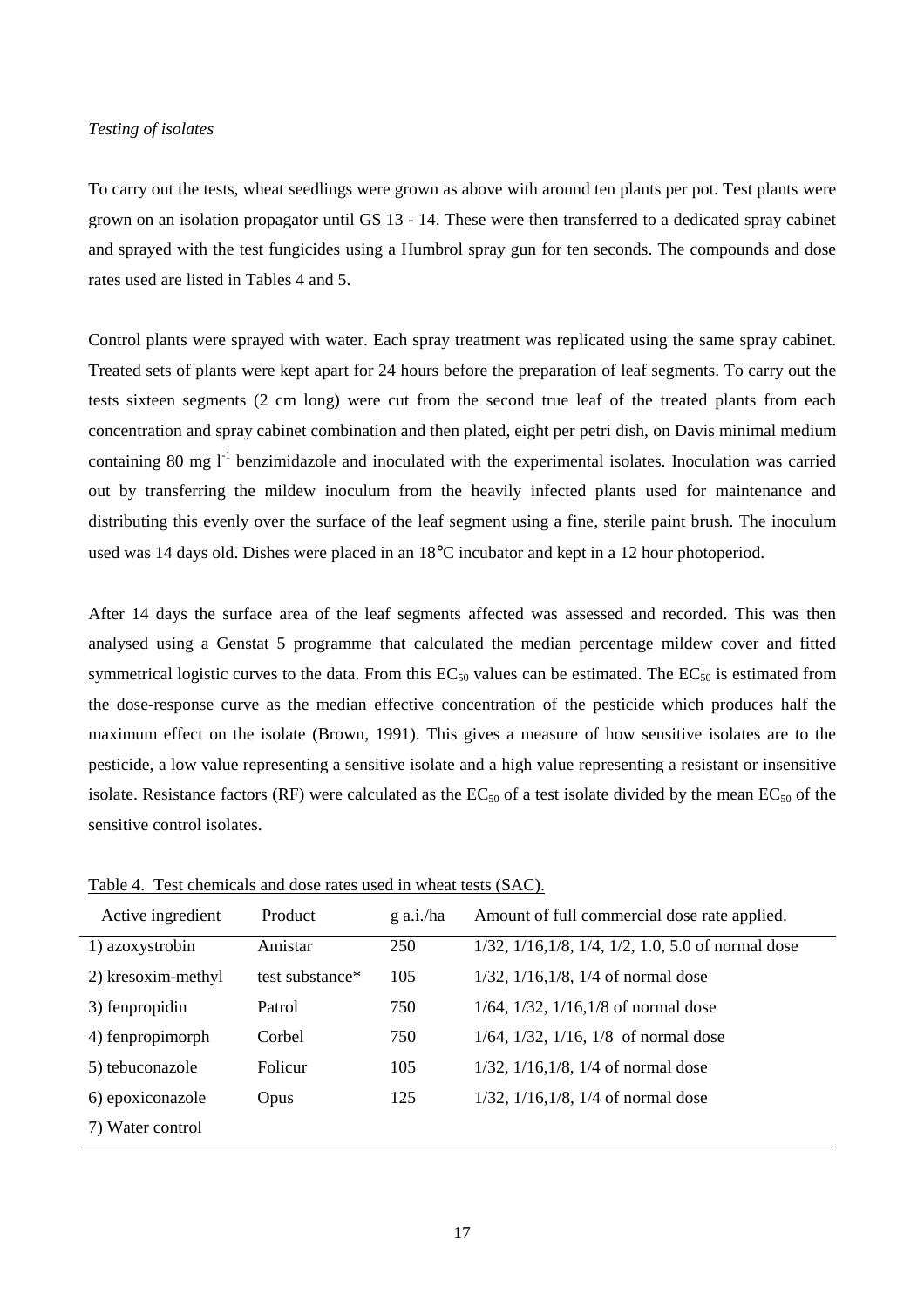| Active ingredient  | Product         | $g$ a.i./ha | Amount of full commercial dose rate applied.                   |
|--------------------|-----------------|-------------|----------------------------------------------------------------|
| 1) azoxystrobin    | Amistar         | 250         | $1/32$ , $1/16$ , $1/8$ , $1/4$ , $1/2$ , $1.0$ of normal dose |
| 2) kresoxim-methyl | test substance* | 105         | $1/32$ , $1/16$ , $1/8$ , $1/4$ of normal dose                 |
| 3) fenpropidin     | Patrol          | 750         | $1/32$ , $1/16$ , $1/8$ , $1/4$ of normal dose                 |
| 4) fenpropimorph   | Corbel          | 750         | $1/32$ , $1/16$ , $1/8$ , $1/4$ of normal dose                 |
| 5) tebuconazole    | Folicur         | 105         | $1/32$ , $1/16$ , $1/8$ , $1/4$ of normal dose                 |
| 6) epoxiconazole   | <b>Opus</b>     | 125         | $1/32$ , $1/16$ , $1/8$ , $1/4$ of normal dose                 |
| 7) Water control   |                 |             |                                                                |

<span id="page-21-0"></span>Table 5. Test chemicals and dose rates used in barley tests (SAC).

\*Kresoxim-methyl is formulated for use in cereals in a mix with fenpropimorph as the product Ensign (kresoxim-methyl, 150g/l, plus fenpropimorph, 300 g/l). It was applied here as straight kresoxim-methyl at an equivalent rate to the full commercial dose in Ensign.

A strobilurin resistant wheat mildew isolate was imported from Germany under a Scottish Office licence to act as a control for any resistant isolates.

#### *Glasshouse experiments into dose and application number*

In order to test the influence of dose rate and application number on the development of resistance in a mixed population of resistant and sensitive wheat mildew isolates a series of glasshouse experiments was carried out. Inoculum for three sensitive control isolates and the one strobilurin resistant isolate were grown separately on whole seedlings on the isolation propagator until there was sufficient inoculum for the first experiment. The inoculum was then bulked by weight so that the bulked inoculum at the start of the experiments was made up of 10% resistant isolate and 90% sensitive isolates. A resistant control and a sensitive control were included in the experiment.

Cerco seedlings were sown for the experiments and grown on an isolation propagator. At GS 14 weaker seedling were picked out to leave ten healthy seedlings per pot. Plants were then sprayed with Amistar at the dose rates shown in table 6, using the methodology described for sensitivity testing above. There were three replicates of each treatment. Plants were left for 24 hours with the treatments separated to reduce the influence of any vapour movement between treatments. Plants were then inoculated using a spore settling tower. After inoculation plant were left on the isolation propagator for 14 days. The inoculum on each pot was transferred onto fresh Cerco seedlings, on the isolation propagator, to bulk enough inoculum for sensitivity testing and for further inoculations, for second and third applications of the same dose rate of Amistar. For some of the treatments this took three cycles of bulking.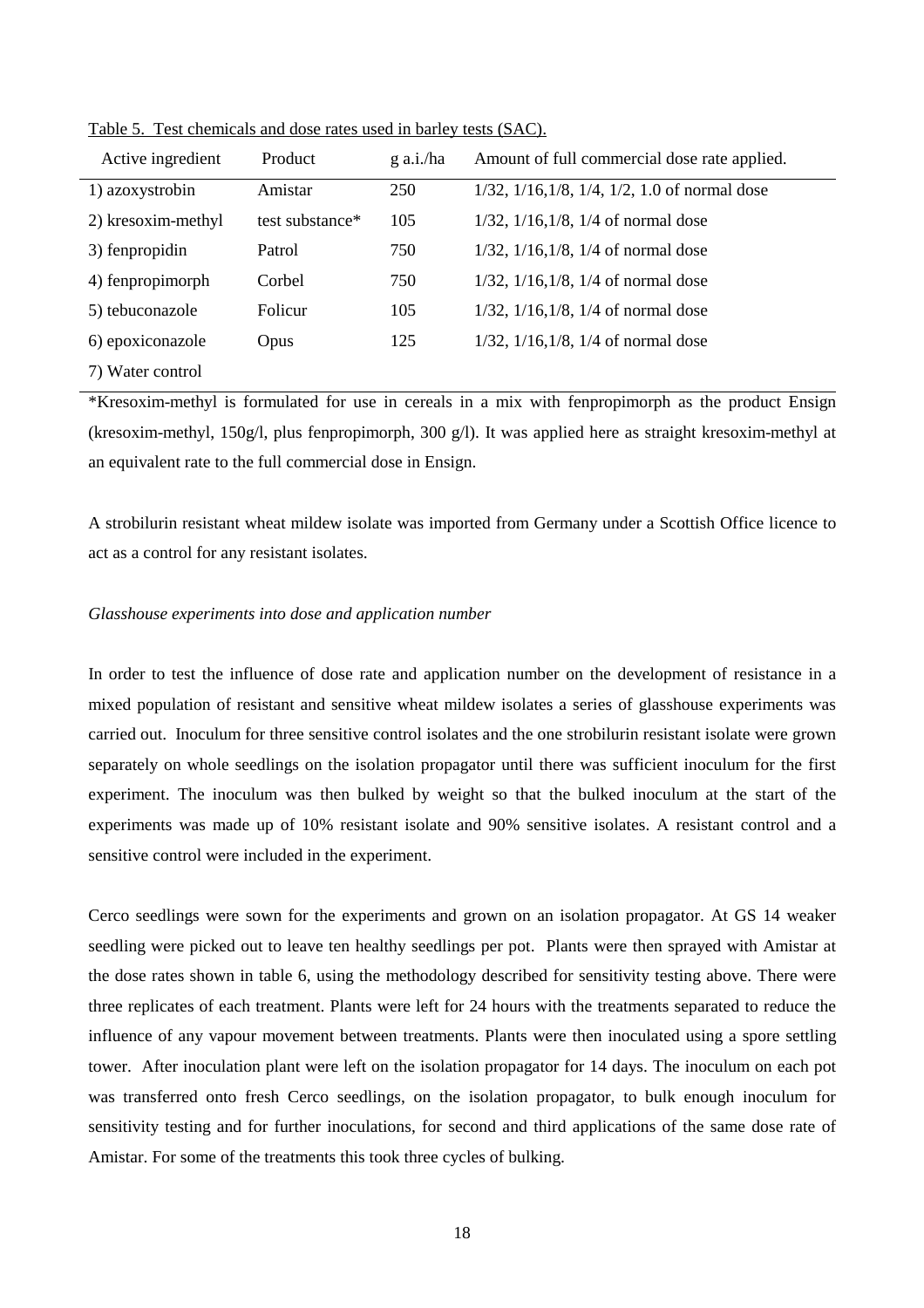| Treatment         |               |                                                    |  |
|-------------------|---------------|----------------------------------------------------|--|
| Mixed population  | Water control | Amistar @ $1/32$ , $1/8$ , $1/4$ , $1/2$ dose rate |  |
| Sensitive control | Water control | Amistar @ $1/32$ , $1/8$ , $1/4$ , $1/2$ dose rate |  |
| Resistant control | Water control | Amistar @ $1/32$ , $1/8$ , $1/4$ , $1/2$ dose rate |  |

<span id="page-22-0"></span>Table 6. Treatments applied, as a series of three applications, in glasshouse experiments.

Each replicate of each treatment was then tested for sensitivity to azoxystrobin using the methodology described above.

### **Yellow rust of wheat**

Samples of wheat yellow rust were collected from fungicide trials in 1998 and 1999. Thirty-three isolates were tested for sensitivity to the strobilurin fungicide azoxystrobin, using a seedling test method based on that of Barnard (1992). The yellow rust was multiplied on the universally susceptible cultivar Vuka and the spores freeze-dried and stored in ampoules.  $EC_{50}$  values were estimated and a resistance factor calculated for each isolate compared with two control isolates, collected in surveys before the deployment of strobilurin fungicides.

Table 7. Yellow rust control isolates.

| Isolate | Sensitivity           | <b>Status</b> | <b>History</b> |
|---------|-----------------------|---------------|----------------|
| 83/62   | Strobilurin sensitive | Control       | 1983           |
| 90/20   | Strobilurin sensitive | Control       | 1990           |

The yellow rust was only tested for insensitivity to azoxystrobin at 0, 1, 2, 4 and 8 ppm. Seedlings of Vuka were sprayed as with the NIAB mildew testing. Again the plants were left 24 hours before being inoculated, as whole plants. The inoculated plants were then incubated for 48 hours at 7 °C. The plants were grown for a further 12 days at 18 °C with a 16 hour photoperiod.  $EC_{50}$  values were calculated.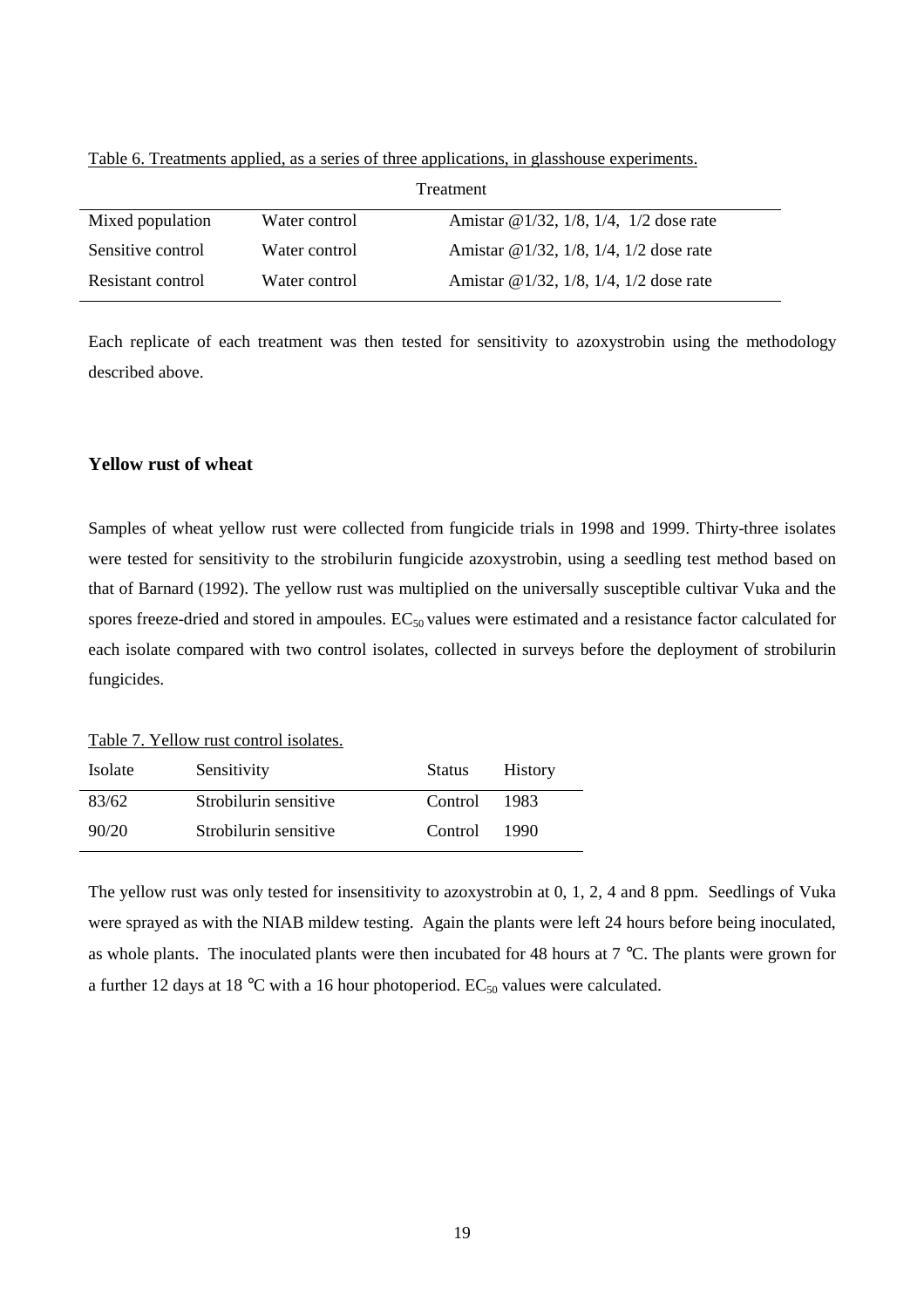#### RESULTS

<span id="page-23-0"></span>A total of 450 isolates of wheat mildew and 245 isolates of barley mildew were tested for fungicide sensitivity using detached leaf assays (Appendix 3 and 4).

1998 was a year of low mildew incidence in England and Wales. This, combined with the fact that the majority of the plots sampled had received robust spray programmes, led to few viable samples. At each NIAB site samples were bulked by treatment for testing. The Scottish trials chosen for sampling in 1998 had early mildew infections and higher than average levels of infection. Scottish isolates were tested separately from each replicate treatment plot.

The 1998 testing showed a broad range of RFs for the DMIs and morpholines but only a narrow range of values for the strobilurins.

1999 was also a year of below average incidence of mildew although early sampling of the untreated plots and multiple sampling of the treated plots resulted in a larger number of viable isolates. Three strobilurin resistant wheat mildew isolates were found and were tested for sensitivity to fenpropimorph and epoxiconazole. These three isolates were also tested to determine their virulence factors (Table 8) using differential varieties (Clarkson and Slater 2000). These three isolates were potentially virulent on cultivars grown on more than half of the area of winter wheat grown in 2000.

Table 8. Virulence factors of strobilurin resistant wheat mildew isolates

| <b>Isolate</b> | Virulence                                                                |
|----------------|--------------------------------------------------------------------------|
| RR99/47        | $V2,4,5,6,8,9, Tal,(17?)$ , Ss <sup><math>\wedge</math></sup> , Aa, Sham |
| RR99/166       | $V2,4,5,6,8, Tal,(Ss^2)$                                                 |
| RR99/184       | $V2,3b,4,5,6,8, Tal,(17?)Ss^{\wedge}$                                    |

Figure 1 shows the distribution of resistance factors (RF) for the sensitivity of barley mildew isolates to DMI and morpholine fungicides in 1998 and to strobilurins in 1998 and 1999. A RF value of 1.0 represents the sensitivity of the sensitive baseline control isolates. The distribution of RFs for DMIs was further towards insensitivity than that for morpholines, with nearly 70 percent of isolates having RF values greater than 16 for DMIs compared with around 15 percent for morpholines. RF values for sensitivity to strobilurins occupied a narrow range on either side of the control isolates, with maximum values in the 4.0-7.9 group. Distributions in 1998 and 1999 were almost identical.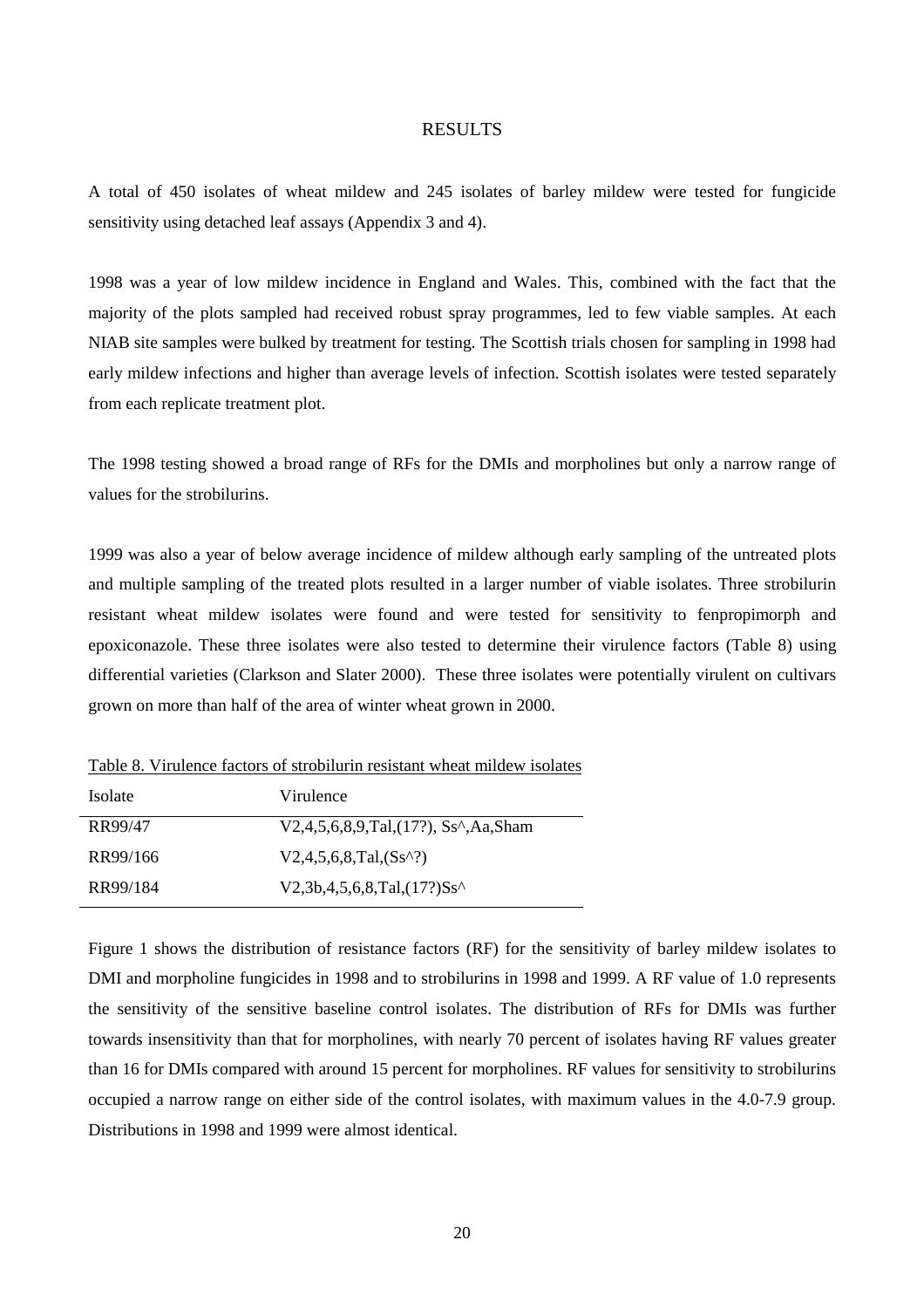Figures 2 and 4 show the relationships between RF values for DMI and morpholine sensitivity for barley and wheat mildew. The cross hairs represent the median value for each of the fungicides. The lack of correlation within the two scatter diagrams (barley  $r = 0.028$ ; wheat  $r = 0.087$ ) confirms an absence of cross resistance between DMIs and morpholines. Some isolates have combined resistance but this is by chance rather than any link between modes of action.

Figure 3 shows RF distributions for the sensitivity of wheat mildew isolates to DMI and morpholine fungicides in 1998 and to strobilurins in 1998 and 1999. As with barley mildew, the distribution of RFs for DMIs was further towards insensitivity than the distribution for morpholines. For strobilurin sensitivity there was a narrow distribution of low RF values in 1998, similar to that found in barley mildew. However, in 1999, three strobilurin-resistant isolates were detected, resulting in a discontinuous distribution of RFs. These isolates were fully resistant, showing very little reduction in growth at rates of azoxystrobin equivalent to twice the full dose. It was therefore impossible to calculate true  $EC_{50}$ s or RFs. The distribution of RF values for the sensitivity of wheat yellow rust isolates to strobilurins was similar to that for wheat mildew in 1998 and barley mildew in both years.

Figure 5 shows the distribution of RF values for the sensitivity of yellow rust isolates to strobilurins, for the two years together. The distribution is similar to that of the sensitive mildew populations.

Table 9 shows the RFs for the 3 strobilurin resistant wheat mildew isolates compared with 3 strobilurin sensitive controls. The sensitivity of the strobilurin resistant isolates to morpholines and DMIs fell within the bounds of the wheat mildew population, as judged by the 1998 data.

Figure 6 shows mean strobilurin RFs for isolates collected from plots receiving, or not receiving, a strobilurin application. The three fully resistant isolates have been omitted. The wheat mildew data has been split into one and two strobilurin applications.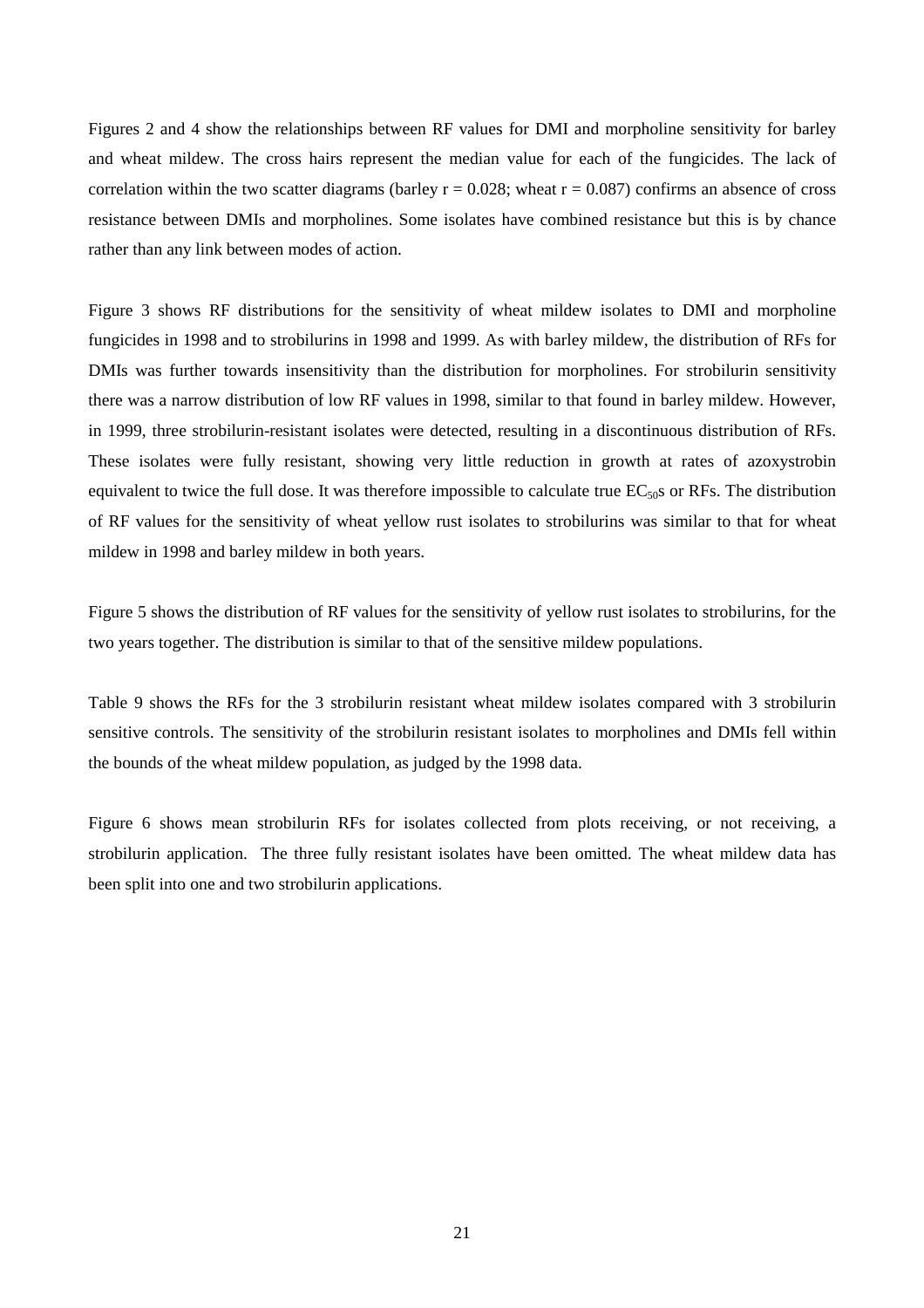<span id="page-25-0"></span>

Figure 1. Distributions of RF values for barley mildew isolates.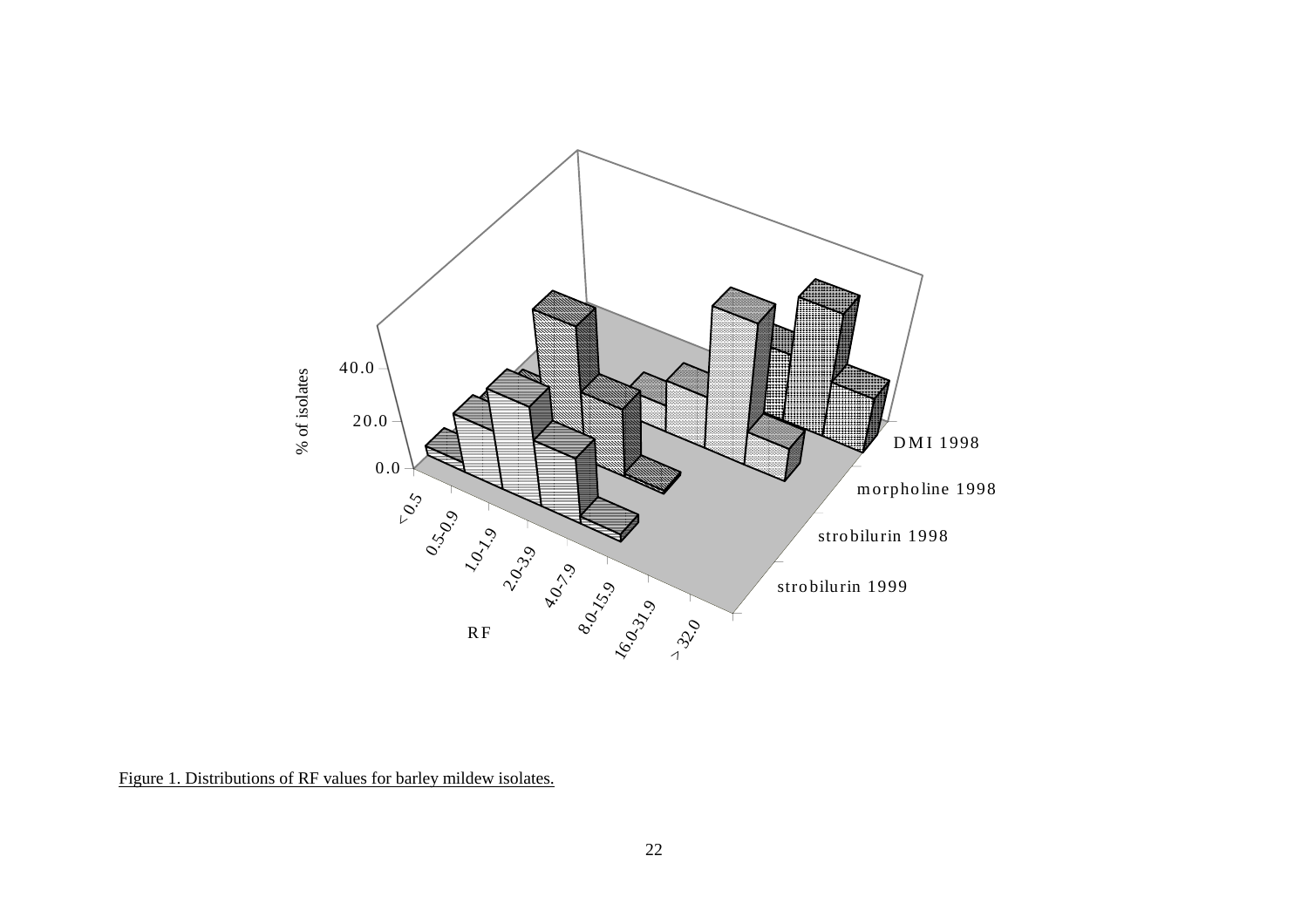<span id="page-26-0"></span>

correlation coefficient = 0.028

Figure 2. Scatter diagram of Morpholine and DMI RF values of the barley mildew isolates.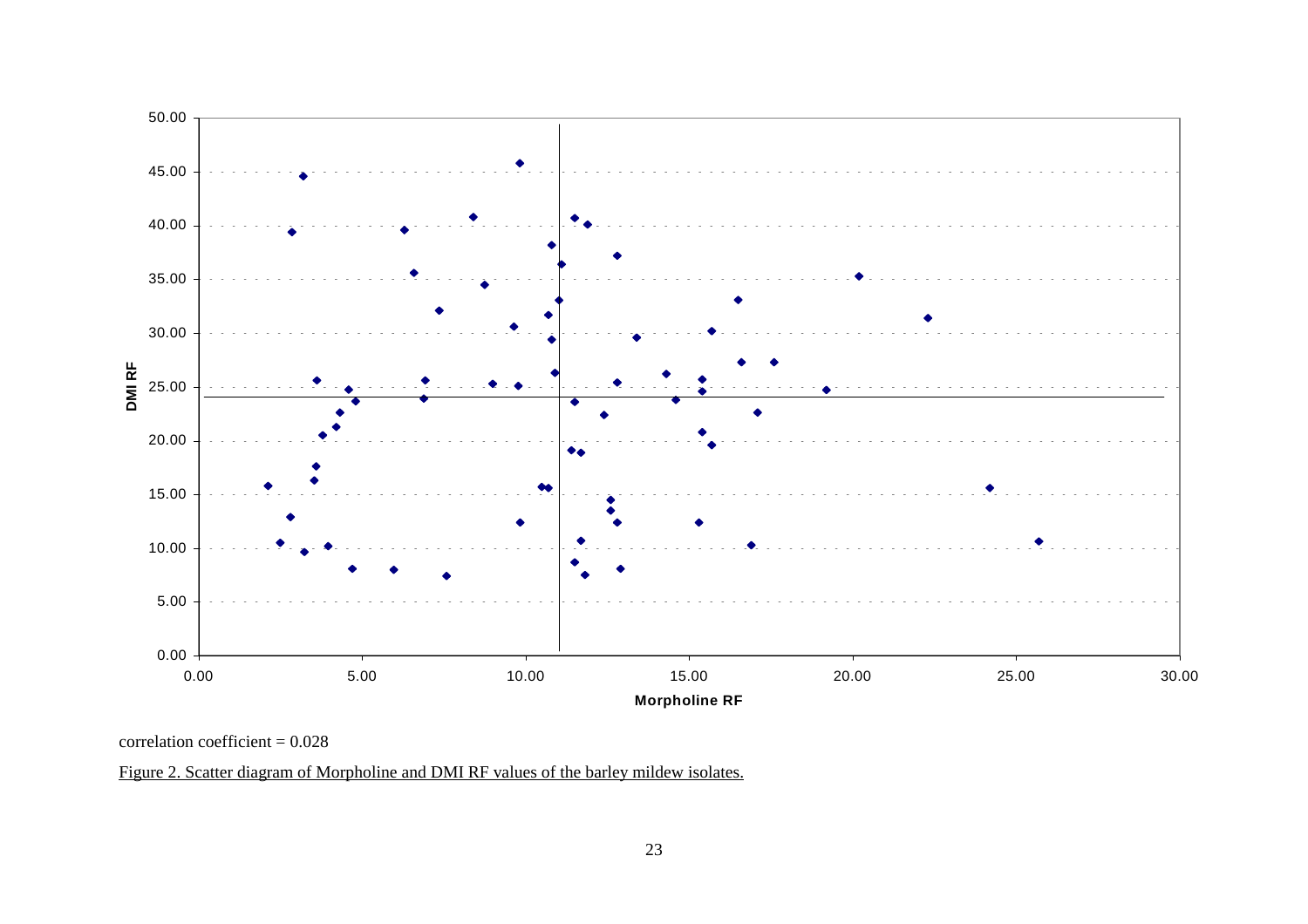<span id="page-27-0"></span>

Figure 3. Distributions of RF values for wheat mildew isolates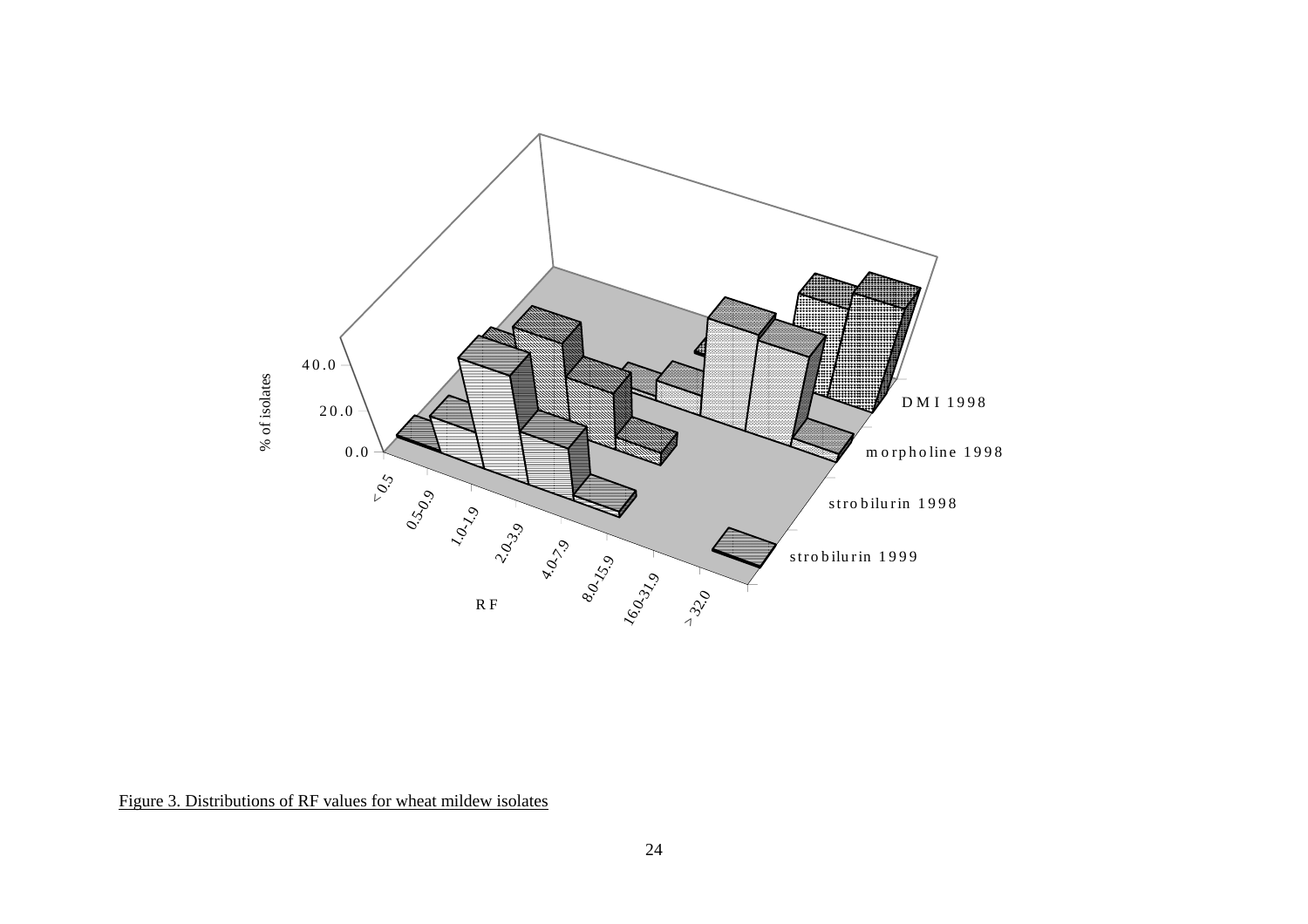<span id="page-28-0"></span>

#### Correlation coefficient = 0.087

Figure 4. Scatter diagram of Morpholine and DMI RF values of the wheat mildew isolates.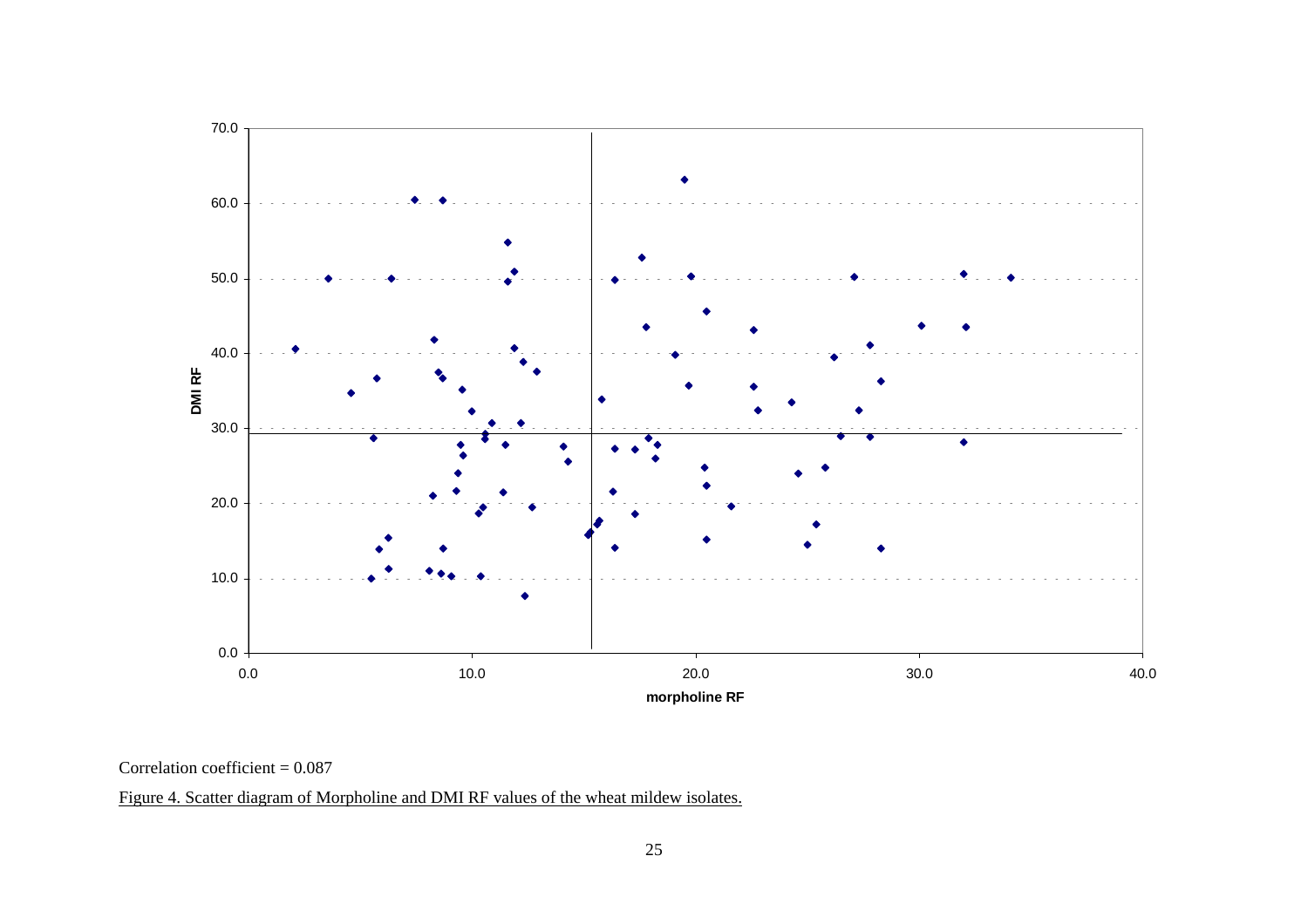<span id="page-29-0"></span>

Figure 5. Distributions of RF values for wheat yellow rust isolates.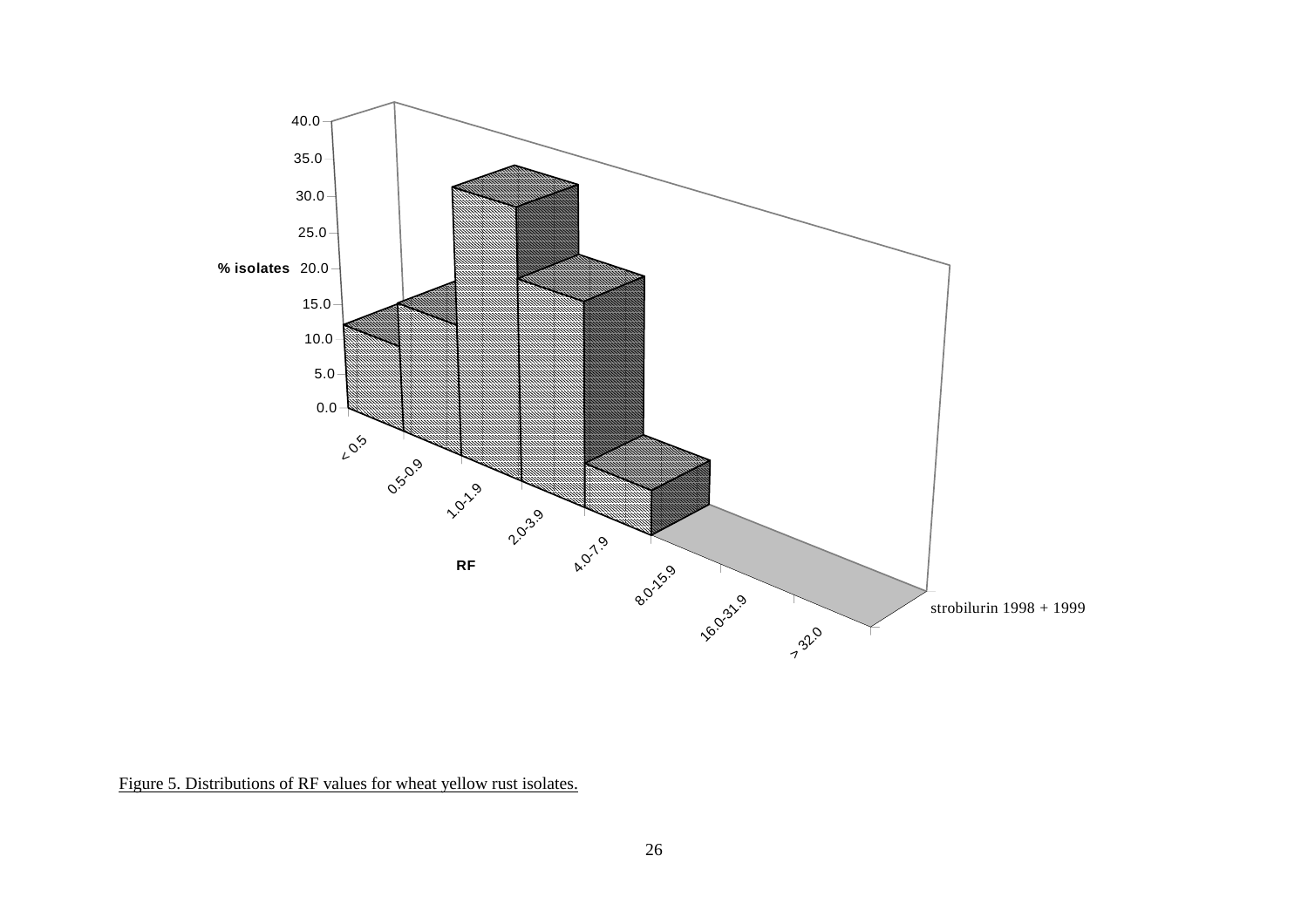<span id="page-30-0"></span>

Figure 6. Mean RF values, for strobilurins, for wheat and barley mildew and wheat yellow rust isolates, with and without strobilurins.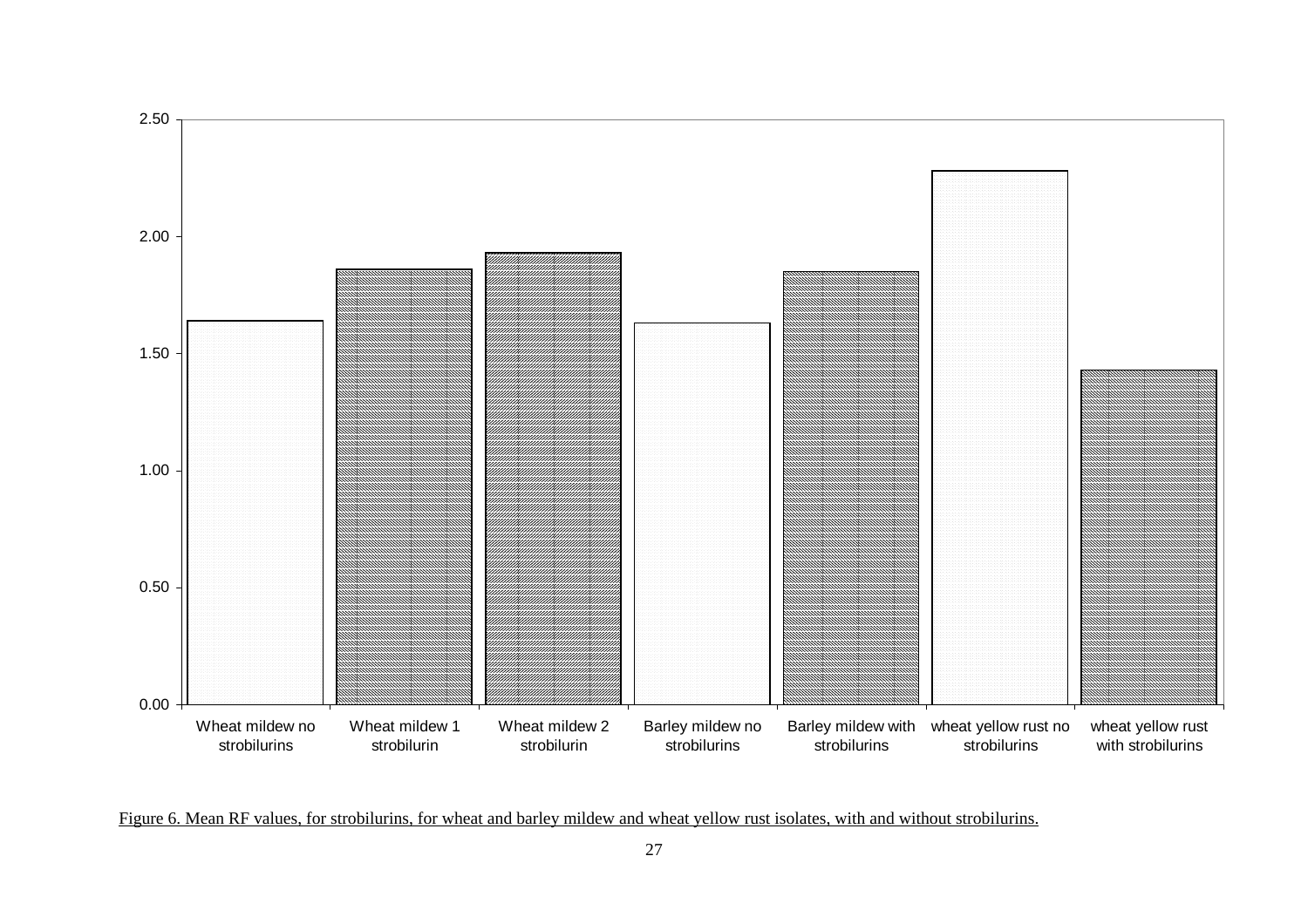|           |                         |             | RF         |     |
|-----------|-------------------------|-------------|------------|-----|
| Isolate   | Strobilurin sensitivity | Strobilurin | Morpholine | DMI |
| WC/3      | sensitive               |             |            |     |
| W94/71/3  | sensitive               |             | 3          | 3   |
| W96/149/3 | sensitive               |             | 5          | 11  |
| RR99/47   | resistant               | $>32*$      | 7          | 14  |
| RR99/166  | resistant               | $>32*$      | 4          | 21  |
| RR99/184  | resistant               | $>32*$      | 7          | 11  |

### <span id="page-31-0"></span>Table 9. RF values of the resistant wheat mildew isolates.

\*as there was minimal reduction in growth at the highest rate of strobilurins a true  $EC_{50}$  could not be derived.

#### *Glasshouse study at SAC*

| Application<br>number | Treatment            | Water<br>control | Amistar<br>1/32<br>dose rate | Amistar<br>1/8<br>dose rate | Amistar<br>1/4<br>dose rate | Amistar 1/2<br>dose rate | <b>SED</b><br>P value |
|-----------------------|----------------------|------------------|------------------------------|-----------------------------|-----------------------------|--------------------------|-----------------------|
| $\mathbf{1}$          | Mixed<br>population  | 492              | 841                          | 829                         | >1600                       | 1205                     | 127.4<br>0.142        |
| $\mathbf{1}$          | Sensitive<br>control | 118              | 113                          | 111                         | 121                         | 120                      | 8.0<br>0.619          |
| $\mathbf{1}$          | Resistant<br>control | 1454             | 1600                         | 1441                        | 1518                        | 1450                     | 151.4<br>0.808        |
| 2                     | Mixed<br>population  | 479              | 751                          | 1069                        | 1518                        | 1347                     | 410.0<br>0.149        |
| $\overline{2}$        | Sensitive<br>control | 122              | 117                          | 114                         | 117                         | 126                      | 10.4<br>0.766         |
| $\overline{2}$        | Resistant<br>control | 1547             | 1542                         | >1600                       | 1536                        | 1453                     | 74.2<br>0.447         |
| 3                     | Mixed<br>population  | 442              | 1270                         | 1112                        | >1600                       | 1485                     | 342.0<br>0.048        |
| 3                     | Sensitive<br>control | 117              | 112                          | 109                         | 119                         | 122                      | 8.2<br>0.542          |
| 3                     | Resistant<br>control | 1520             | 1532                         | >1600                       | >1600                       | >1600                    | 49.6<br>0.320         |

Table 10.  $EC_{50}$  values for treatments applied in glasshouse experiments.

There were several limitations to this experimental work. The most significant was that at spray rates of above twice the full commercial dose rate of Amistar (1600ppm), under glasshouse conditions, serious plant damage occurred so that this was the maximum rate that could be applied. Although the Genstat programme used for EC<sub>50</sub> analysis still fitted values to the data in many cases there was only a minimal reduction in growth rate at this concentration where the resistant isolate was involved. In many cases the value assigned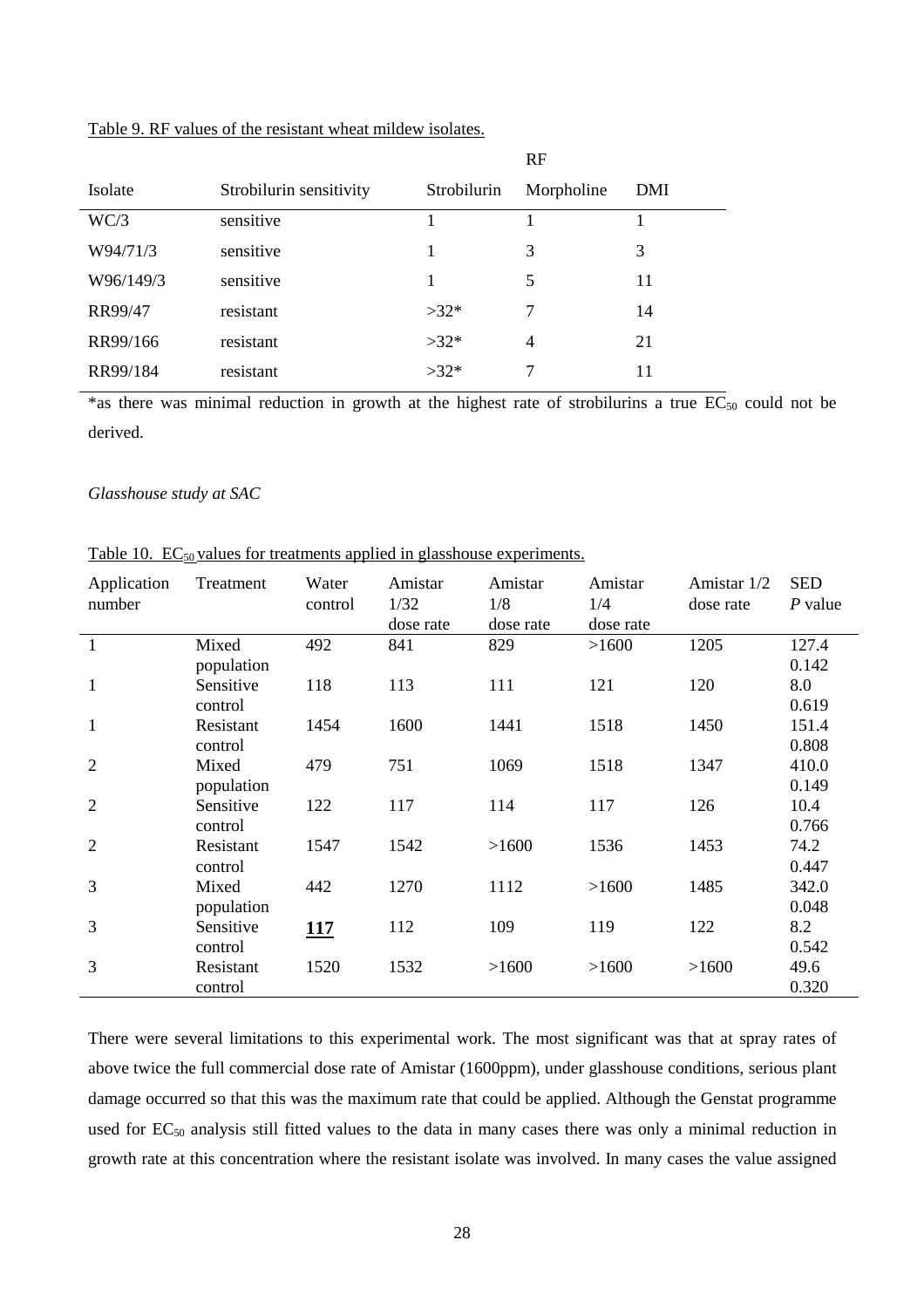<span id="page-32-0"></span>was >1600ppm and may in fact have been much higher. Even values assigned below 1600ppm were highly variable between replicates and testing times, demonstrating the limitations of the programme in fitting  $EC_{50}$ values at an early point in what should have been the dose response curve with most of the actual data points on a flat line. Another limitation of the method was that after treatment the population generated needed for three cycles of growth to generate enough inoculum for testing. This may have allowed some shifts in the populations over this period after treatment and before testing.

### **DISCUSSION**

This project provides an update on the current resistance status of wheat mildew, barley mildew and wheat yellow rust with respect to key fungicide groups in the UK. The sensitivity of both wheat and barley mildew to DMIs and morpholines has clearly shifted since fungicides in these groups were introduced some 30 years ago. This is hardly surprising considering the continuous widespread use of this chemistry over a long period and the intrinsically high resistance risk of the pathogens concerned. The shift towards resistance has been greater for DMIs than for morpholines and for wheat mildew than for barley mildew. Average resistance factors for wheat mildew isolates in 1998/1999 were 31.8 for DMIs and 16.7 for morpholines, indicating a 32-fold or 17-fold increase in the dose of fungicide required to reduce the growth of the pathogen by 50%, when compared with unselected baseline isolates. Comparable resistance factors for barley mildew were 23.5 for DMIs and 10.7 for morpholines. Further monitoring would be needed to determine whether the sensitivity of these pathogens has stabilised or is continuing to decline. With the advent of new chemical groups with activity against mildew, there would seem to be the opportunity to stabilise the position of the older chemistry by use of mixtures and alternations of fungicides with different modes of action.

When the strobilurin sensitivity monitoring described here started, it was widely believed that the risk of resistance to this new chemistry was low. Whether resistance, if it did develop, would do so as a gradual shift or in a single large step, was unknown. However, in the first year of monitoring, 1998, resistance to strobilurins was reported in wheat mildew in Germany and it became clear that resistance is controlled by a major gene and occurs as a single step, resulting in two distinct populations of mildew, i.e. sensitive and resistant. The following year, 1999, this UK project detected resistance in wheat mildew in isolates collected in East Anglia. This was confirmed by monitoring results released by the agrochemical industry's Fungicide Resistance Action Committee (FRAC), a specialist group of the Global Crop Protection Federation (GCPF) dedicated to prolonging the effectiveness of fungicides liable to encounter resistance problems. Resistant isolates show little or no reduction in growth on seedlings sprayed with azoxystrobin at full dose rate.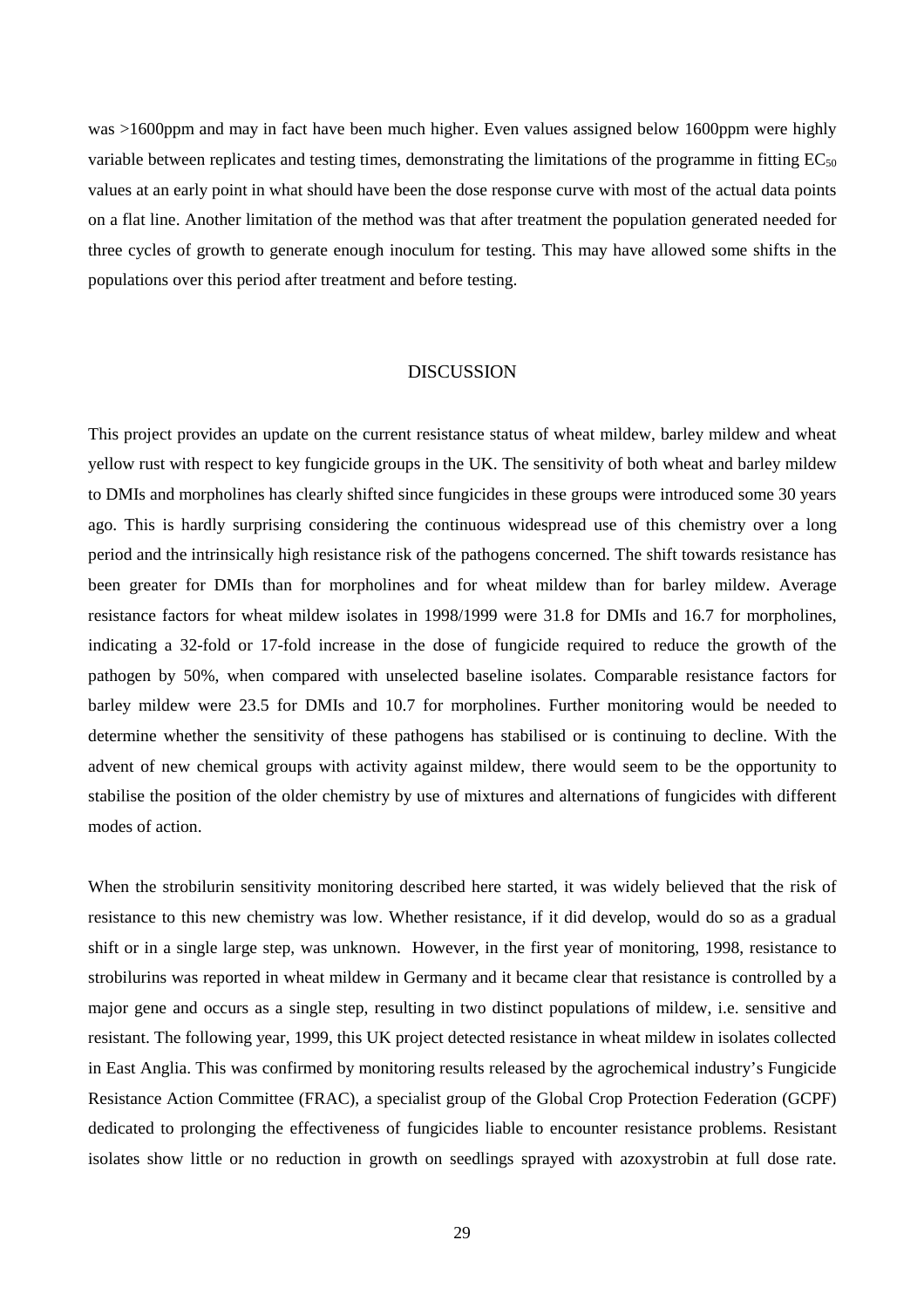Judging by the rate at which resistance in wheat mildew appeared throughout Europe, it seems likely that the incidence of resistance in the UK will increase to high levels within one or two years, rendering strobilurins totally ineffective in controlling mildew. There is clearly a high risk that barley mildew will follow the same course. Isolates of barley powdery mildew resistant to strobilurins have since been identified, by Syngenta, in the north of Scotland (S. Heaney, BCPC 2000 presentation).

One objective of these investigations was to gather evidence on the influence of different fungicide strategies on pathogen sensitivity to strobilurins and the value of these strategies as 'anti-resistance' measures. However, when strobilurin resistance was detected, it proved to be of the major gene type, occurring in a single step rather than by a gradual and progressive shift. During the period of the project, resistance was at only a very low frequency in the wheat mildew population and was undetectable in the barley mildew population. This meant that it was impossible to measure effects of fungicide strategy on the frequency of fully resistant isolates. Despite this, there was some evidence that strobilurin application may produce a slight quantitative shift in sensitivity. The average RF of wheat mildew isolates sampled from plots that had received at least one strobilurin spray had, on average, slightly higher RF. Barley mildew isolates showed a similar, although non-significant, trend.

Mixed spray programmes utilising fungicides with different modes of action are only valuable as an antiresistance strategy if there is no cross resistance between the fungicides concerned and if combined resistance is uncommon. There was no evidence here of cross resistance between DMIs, morpholines and strobilurins. However, it appears that the general shift in the mildew populations away from sensitivity to the DMIs and morpholines has resulted in a significant proportion of isolates showing reduced sensitivity to both chemicals i.e. combined resistance. Combined resistance is random whereas cross resistance is where there is a link between modes of action.

The glasshouse dose and application number experiments had several limitations. The most significant was that at spray rates of above twice the full commercial dose rate of Amistar (1600ppm), under glasshouse conditions, serious plant damage occurred so that this was the maximum rate that could be applied. Although the Genstat programme used for  $EC_{50}$  analysis still fitted values to the data in many cases there was only a minimal reduction in growth rate at this concentration where the resistant isolate was involved. In many cases the value assigned was >1600ppm and may in fact have been much higher. Even values assigned below 1600ppm were highly variable between replicates and testing times, demonstrating the limitations of the programme in fitting  $EC_{50}$  values at an early point in what should have been the dose response curve with most of the actual data points on a flat line. Another limitation of the method was that after treatment the population generated needed for three cycles of growth to generate enough inoculum for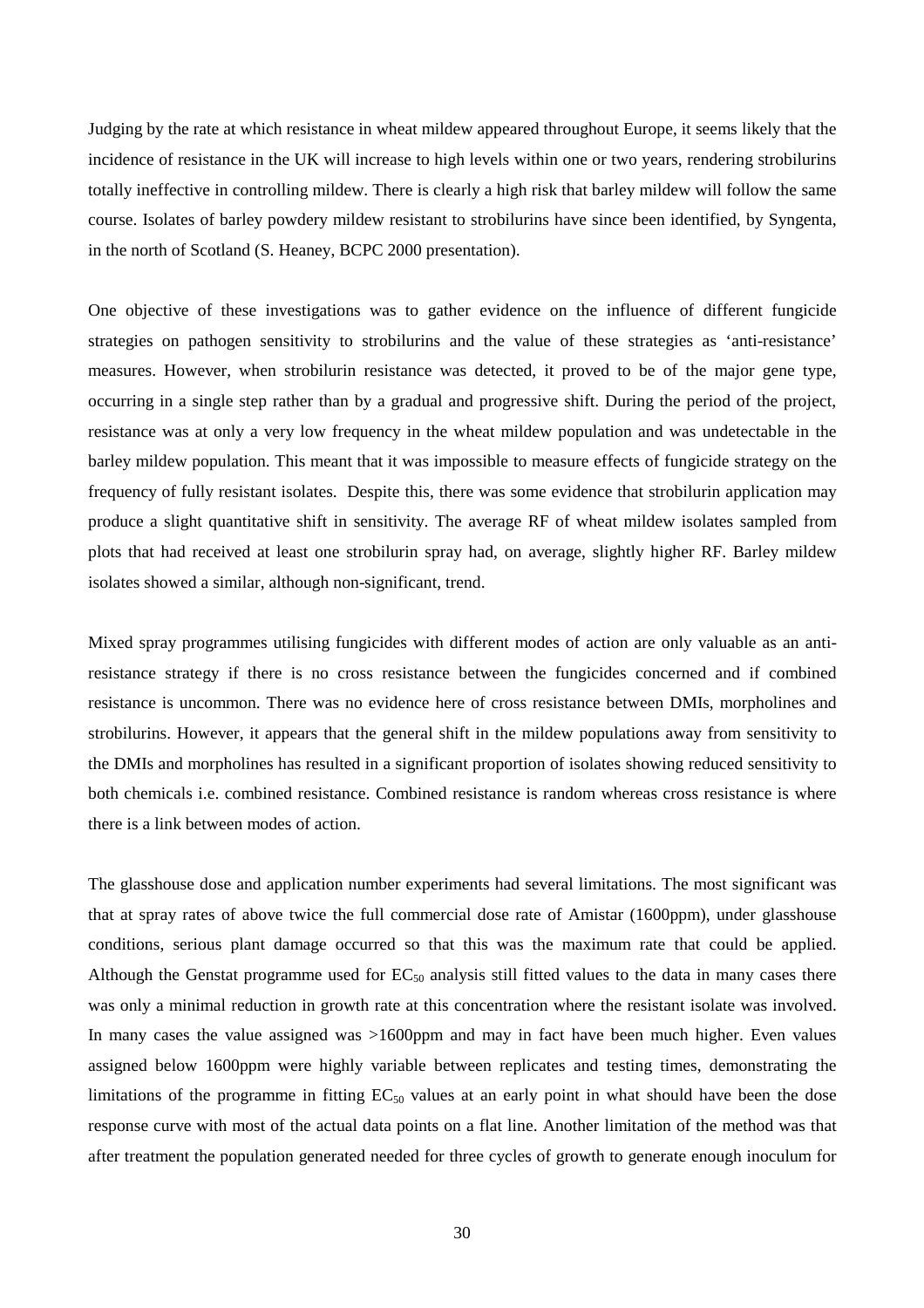testing. This may have allowed some shifts in the populations over this period after treatment and before testing.

There were no significant differences relating to fungicide treatments and application number for the sensitive and resistant controls, demonstrating that within the limits of the experimental technique there was no influence of dose and application number on an entirely sensitive or entirely resistant population. After three application timings the resistant isolates treated with the water control had a trend towards having lower  $EC_{50}$  values than the fungicide treatments which may support the theory that the resistance is enhanced by applications of the fungicide.

Where the mixed populations were tested there were only significant differences between the water control and the other fungicide treatments after three applications. The water control  $EC_{50}$  for the mixed population did not change significantly over the experimental period which may demonstrate that resistance is stable in the population in the absence of fungicide and implies that there was no fitness penalty over the limited time scale of the project. There was a significant increase in the  $EC_{50}$  value following three applications of fungicide regardless of the dose rate applied. After one and two applications of the fungicide there was a trend, although not significant, for the lower fungicide concentrations to result in lower  $EC_{50}$  values which may imply that more of the sensitive population survived in the mixed population at these low dose rates. At the highest dose rates applied the  $EC_{50}$  values for the mixed population after one application was similar to the resistant control isolates which could imply none of the sensitive population had survived. The proportion of resistant isolates in the mixed populations was mixed by weight to be 10% of the total. It could be that this was too high a proportion to pick out influences of dose rate and application number in the very early stages of resistance development. Five percent is accepted by the companies as being a level of resistance that will cause problems in field performance. If the experiments could be repeated it might be interesting to investigate a much lower inclusion of resistant isolates.

Over the last ten years there has been a clear shift in the sensitivity of wheat yellow rust population towards insensitivity to DMI fungicides (B. Napier *et al*., 2000) in the wheat yellow rust population. A combination of cultivar susceptibility and weather conditions, together with a tendency for fungicides to be used at rates well below those recommended, resulted in widespread yellow rust infection and inadequate control. In response to the high disease risk, DMIs were used repeatedly in many crops, starting with seed dressings and followed by foliar applications. On theoretical grounds, prolonged exposure to a fungicide is generally believed to increase selection for insensitivity and may well have contributed to the shift observed.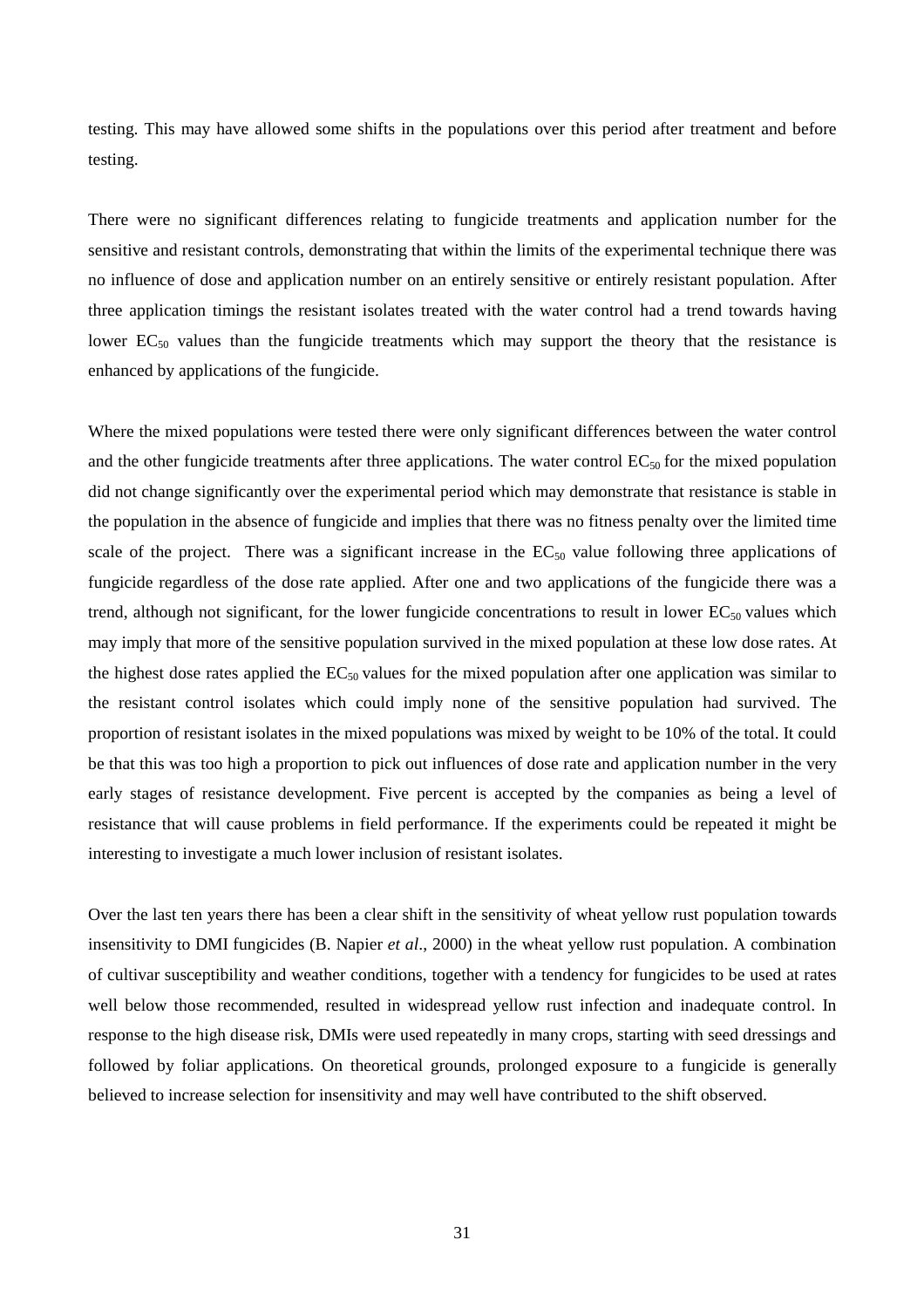Although there have been no confirmed cases of insensitivity causing failure of yellow rust control in the field, it is clearly important that every effort should be made to halt the sensitivity shift. Appropriate antiresistance measures include growing resistant varieties, following the principles of variety diversification and spraying at the first signs of infection using adequate dose rates. Repeated applications of DMIs alone should be avoided by using co-formulations, recommended tank-mixes or sequences of sprays which bring together different modes of action effective against yellow rust (FRAG-UK, 2000).

There was no evidence of wheat yellow rust insensitivity to strobilurins, although the DMI evidence suggests that changes in sensitivity for yellow rust occur over a larger time scale than for powdery mildew. There is a clear risk that yellow rust may develop resistance to strobilurins and this is likely to occur as a single-step process.

Resistance management strategies, based on fungicide programmes, are dependent upon the availability of chemicals with different modes of action. By using tank mixtures of fungicide or not using the same fungicide on multiple occasions within a season the risk of resistant isolates developing can be reduced. The use of cultural controls e.g. growing cultivars resistant to the pathogens; removal of plant debris, etc. must form a part of disease control to reduce the use of fungicides so their efficacy can be maintained over a longer period.

It is essential that independent monitoring of new and existing fungicides be continued to ensure a rapid response to any pathogen resistance that may develop. Once sensitivity to a chemical is compromised it is unlikely that any reversal can be effected. Therefore it is important to have an early warning in order prolong the life of fungicides.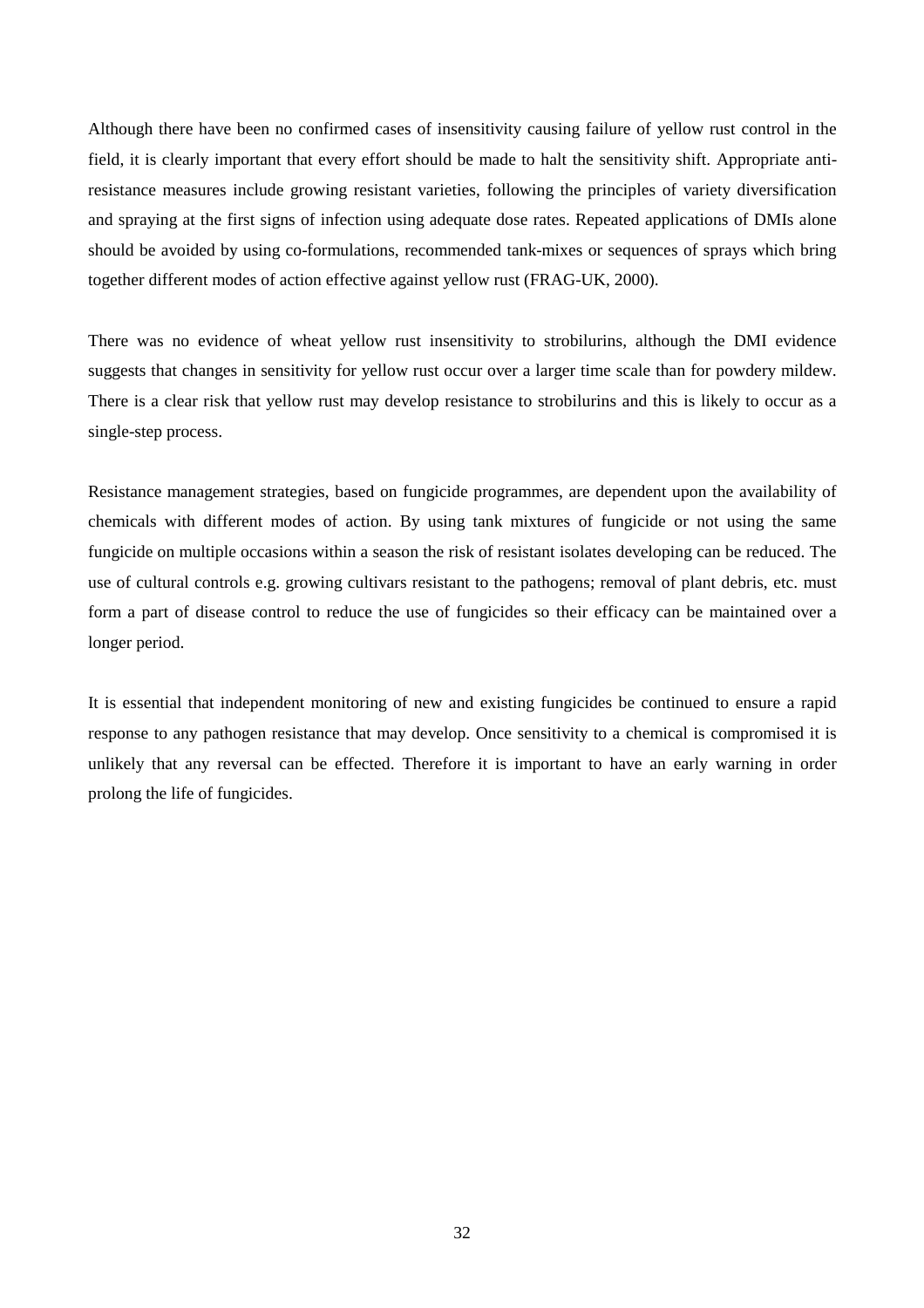### ACKNOWLEDGEMENTS

<span id="page-36-0"></span>Thanks are extended to S. Waterhouse (BASF) and B. Simons (Bayer) for allowing samples to be taken from their trials. Also to Sue Slater, for her mildew expertise and to Rob Williams (AGREVO), for his technical assistance.

### **REFERENCES**

- Barnard E G (1992). Fungicide insensitivity in yellow rust of wheat and barley. *Project Report No. 55*, HGCA: London.
- Bayles R A (1998) Yellow rust of wheat survey of sensitivity to DMI fungicides in 1997. *Project Report No. 175*, HGCA: London.
- Bayles R A; Stigwood P L; Barnard E G (1994). Sensitivity to morpholine fungicides in yellow rust of wheat (*Puccinia striiformis*). In: *Fungicide Resistance*. BCPC Monograph No 60, 309-314.
- Bayles R A; Barnard E G; Stigwood P L (1992). Fungicide sensitivity in yellow rust of wheat (*Puccinia striiformis). Brighton Crop Protection Conference - Pests and diseases – 1992*, **1**, 165-170.
- Brown J K M (1991). Statistical analysis of the response of powdery mildews to fungicides. Integrated control of Cereal mildews': Virulence patterns and their Change (Ed. J. Helms JØrgensen) pp 161 - 175. RosØ National Laboratory, Denmark.
- Clark W S (1992). Practical aspects of resistance to DMI fungicides in barley powdery mildew *Erysiphe graminis*. *Proceedings. Brighton Crop Protection Conference - Pests and diseases - 1992*, **3**, 177-182.

Clarkson, JDS and Slater, SE (2000). Mildew of wheat. UKCPVS Annual Report 1999, pp. 22-28.

- FRAC (1998). *1998 status report and recommended fungicide resistance management guidelines*. FRAC: Brussels.
- FRAG-UK (2000). *Guidelines for preventing and managing fungicide resistance in cereal pathogens*. HGCA: London.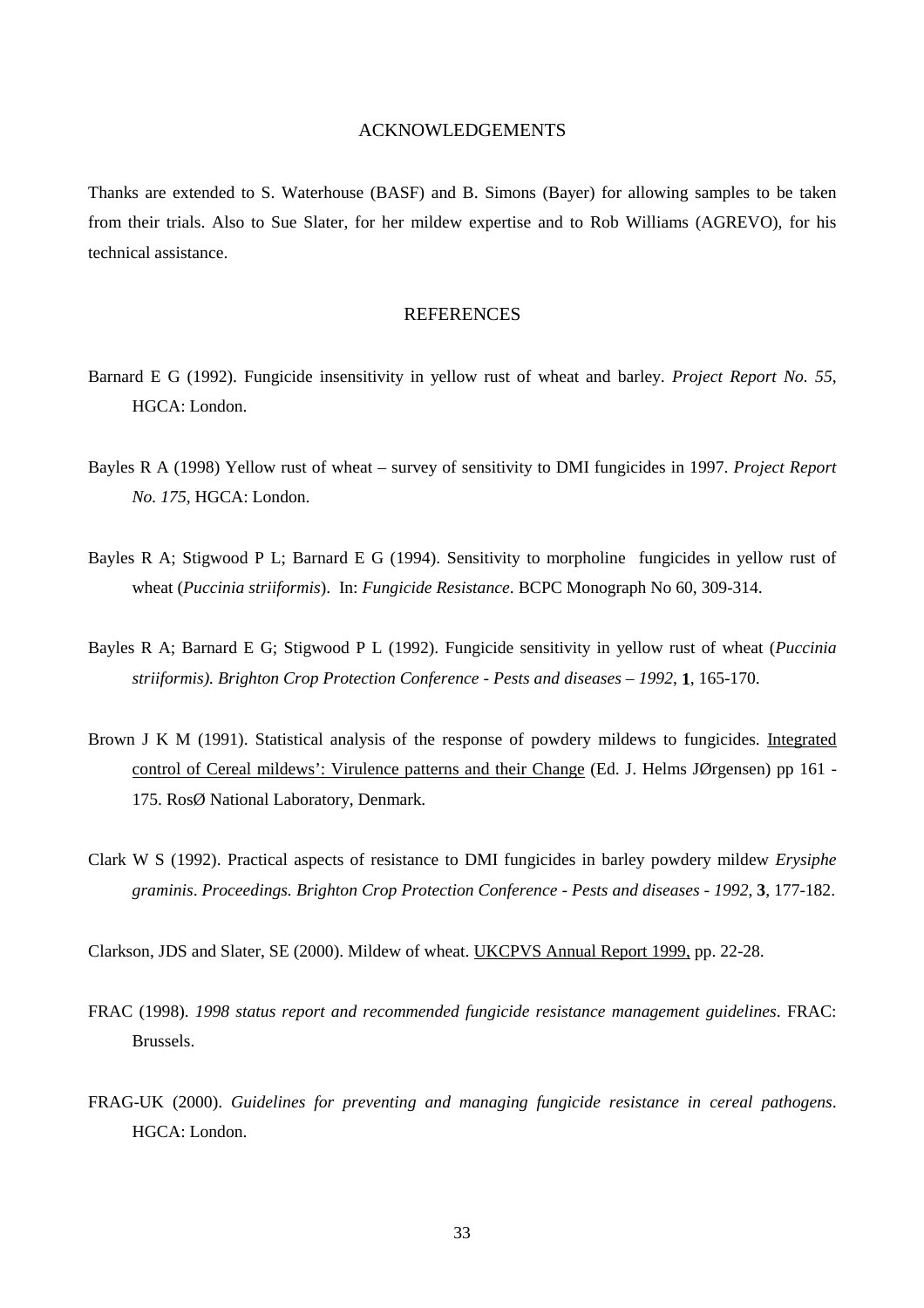- Georgopoulos, SG (1987) The genetics of fungicide resistance. In 'Modern selective fungicides' (Ed. H Lyr), pp. 53 - 61. Longman Scientific and Technical, Harlow, England.
- Georgopoulos, SG (1987) The development of fungicide resistance. In 'Populations of plant pathogens: their dynamics and genetics' (Eds. MS Wolfe and CE Caten), pp 239 - 251. Blackwell Scientific Publications, Oxford.
- Georgopoulos, SG and Skylakakis, G (1986) Genetic variability in the fungi and the problem of fungicide resistance. Crop Protection, **5**, 299 - 305.
- Heaney S P; Hall A A; Davies S A; Olaya G (2000). Resistance to fungicides in the Qol-STAR crossresistance group: current perspectives. *Proceedings of the Brighton Crop Protection Conference – Pests and Diseases*, **2**, 755 - 762.
- Klepser, ME, Ernst, EJ and Pfaller, MA (1997) Update on antifungal resistance. Trends in Microbiology, **5**, (No. 9), 372 - 375.
- Napier B A S; Bayles R A; Stigwood P L; Burnett F J (2000). Sensitivity of powdery mildew and yellow rust to DMI, morpholine and strobilurin fungicides in England and Scotland. *Proceedings of the Brighton Crop Protection Conference – Pests and Diseases*, **1**, 427 - 434.
- Robertson S; Gilmour J; Newman D, Lennard J H (1990). Sensitivity of powdery mildew isolates to morpholine fungicides. *Proceedings of the Brighton Crop Protection Conference – Pests and Diseases*, **3**, 1159 - 1162.
- Walmsley-Woodward D J; Laws F A; Whittington W J (1979). The characteristics of isolates *of Erysiphe graminis* f.sp. *hordei* varying in response to tridemorph and ethirimol. *Annals of Applied Biology*, **92**, 211 - 219.
- Wolfe M S; Slater S E; Minchin P N (1987). Mildew of barley. *UK Cereal Pathogen Virulence Survey Annual Report for 1986*, 26 - 33.
- Zziwa M C N (1999). Fungicide resistance to morpholine and piperidine fungicides in barley and wheat powdery mildew *Erysiphe graminis* D.C. PhD Thesis, University of Edinburgh 1999.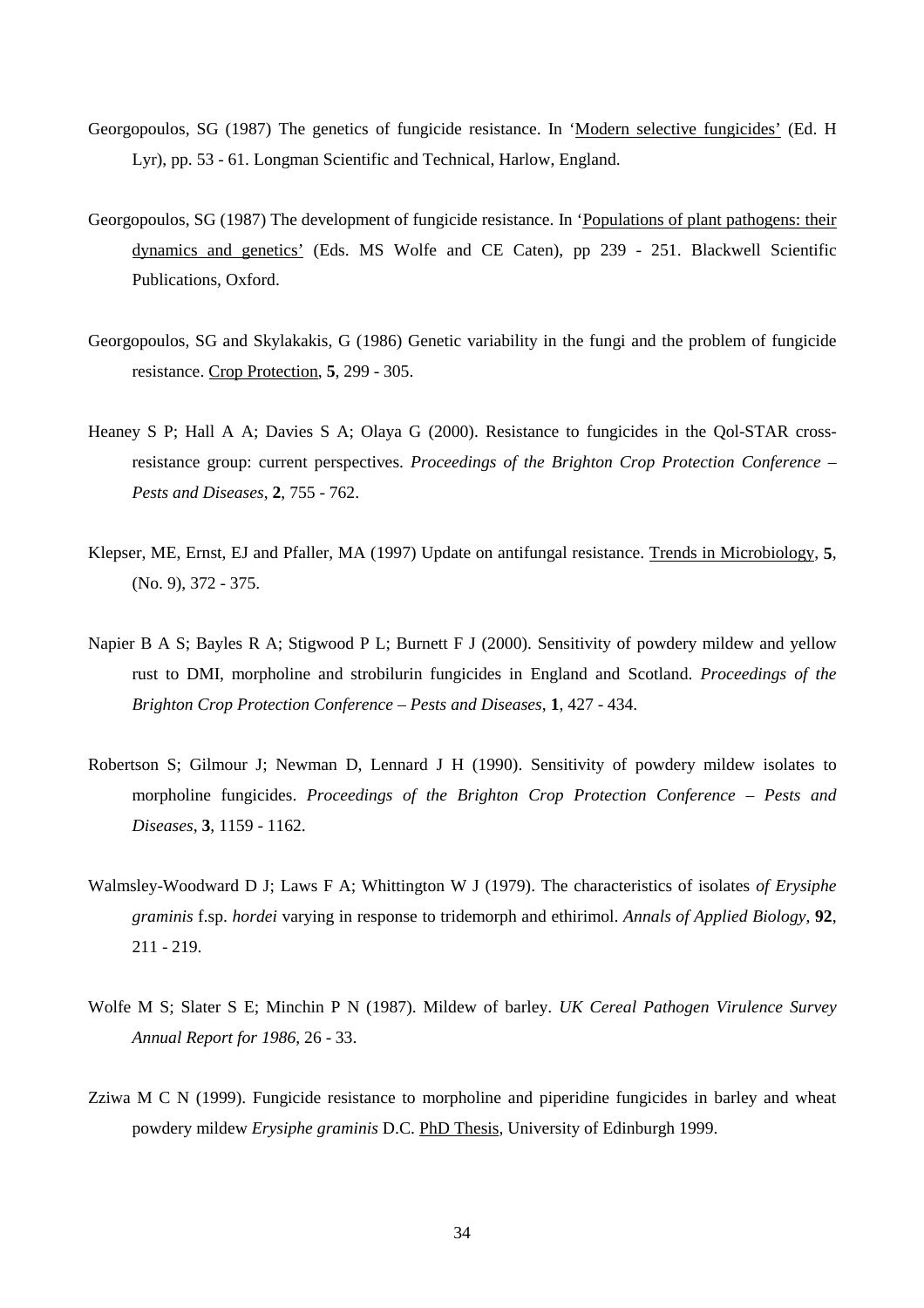### APPENDIX 1

| Treatment      | Spray Timing (GS) | Product                       | Rate $(l/ha)$           |
|----------------|-------------------|-------------------------------|-------------------------|
| Untreated      |                   | nil                           |                         |
| 2              | 31                | $Opus + Bavistan DF + Corbel$ | $1.0 + 500(g/ha) + 0.5$ |
|                | 39                | Opus Team                     | 1.5                     |
| $\overline{4}$ | 31                | Landmark                      | 1.0                     |
|                | 49                | Landmark                      | 0.5                     |
| 6 and S        | 31                | Amistar Pro                   | 2.0                     |
|                | 49                | Amistar Pro                   | 1.5                     |
| $\overline{7}$ | 31                | Landmark + Amistar            | $0.5 + 0.5$             |
|                | 49                | Opus Team                     | 1.5                     |

# NIAB Winter Barley treatments sampled in 1998

# NIAB Winter Barley treatments sampled in 1999

| Treatment      | Spray Timing (GS) | Product                       | Rate (l/ha)             |
|----------------|-------------------|-------------------------------|-------------------------|
| Untreated      |                   | nil                           |                         |
| $\overline{2}$ | 31                | $Opus + Unix + Corbel$        | $0.5 + 670(g/ha) + 0.5$ |
|                | 39-49             | Opus Team                     | 1.5                     |
| 3              | 31                | Amistar Pro + Unix            | $2.0 + 670$ (g/ha)      |
|                | 39-49             | Amistar Pro                   | 2.0                     |
| $\overline{4}$ | 31                | $Mantra + Unix$               | $0.75 + 670(g/ha)$      |
|                | 39-49             | Mantra                        | 1.0                     |
| $\overline{7}$ | 31                | $Unix + StrobA* + Tilt$       | $670(g/ha) + 1.5 + 0.5$ |
|                | 39-49             | StrobB*                       | 1.0                     |
| 9              | $30 - 31$         | Fortress                      | 0.15                    |
|                | 39-49             | $Opus + Bravo$                | $0.5 + 1.0$             |
| T              | autumn            | $Unix + Corbel$               | $670(g/l) + 0.75$       |
|                | 31                | Amistar Pro + Unix            | $2.0 + 670$ (g/ha)      |
|                | 45-59             | Amistar Pro                   | 2.0                     |
| $\mathbf{A}$   | oct/nov           | $Tilt + Calixin$              | $0.5 + 0.5$             |
|                | 31                | $Opus + Bavistan DF + Corbel$ | $1.0 + 500(g/ha) + 0.5$ |
|                | 39-45             | Opus Team                     | 1.5                     |

\* experimental product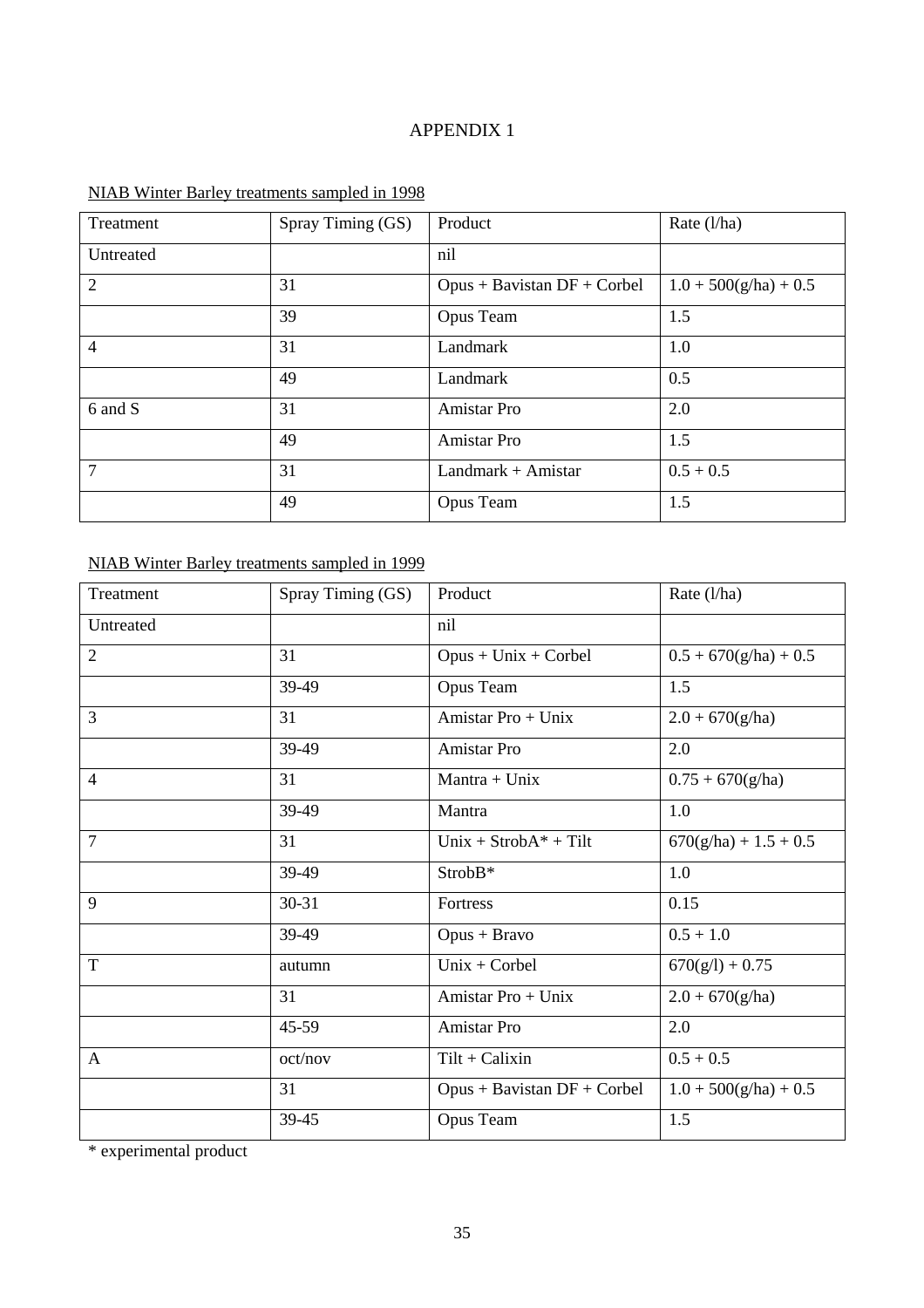| Treatment      | Spray Timing (GS) | Product                        | Rate (l/ha)        |
|----------------|-------------------|--------------------------------|--------------------|
| Untreated      |                   | nil                            |                    |
| $\overline{2}$ | 31                | Bravo + Sportak delta + Patrol | $1.0 + 1.25 + 0.5$ |
|                | 39                | Opus Team                      | 1.5                |
|                | 59                | Folicur                        | 0.75               |
| 4 and S        | 31                | Landmark                       | 1.0                |
|                | 39                | Landmark                       | 1.0                |
|                | 59                | Amistar                        | 0.5                |
| 6              | 31                | Amistar Pro + Pointer          | $1.5 + 0.5$        |
|                | 39                | Amistar Pro + Opus             | $1.0 + 0.5$        |
|                | 59                | Amistar                        | 1.5                |
| $\overline{7}$ | 31                | Bravo + Sportak delta + Patrol | $1.0 + 1.25 + 0.5$ |
|                | 39                | Landmark + Amistar             | $0.5 + 0.5$        |
|                | 59                | Folicur                        | 0.75               |

NIAB Winter Wheat treatments sampled in 1998

Other Winter Wheat trials 1998

BASF demonstration plots at Upton, Cambs.

Bayer demonstration plots at Long Sutton, Lincs.

B. Butlin demonstration plots Lincs.

The exact treatments from these trials are confidential.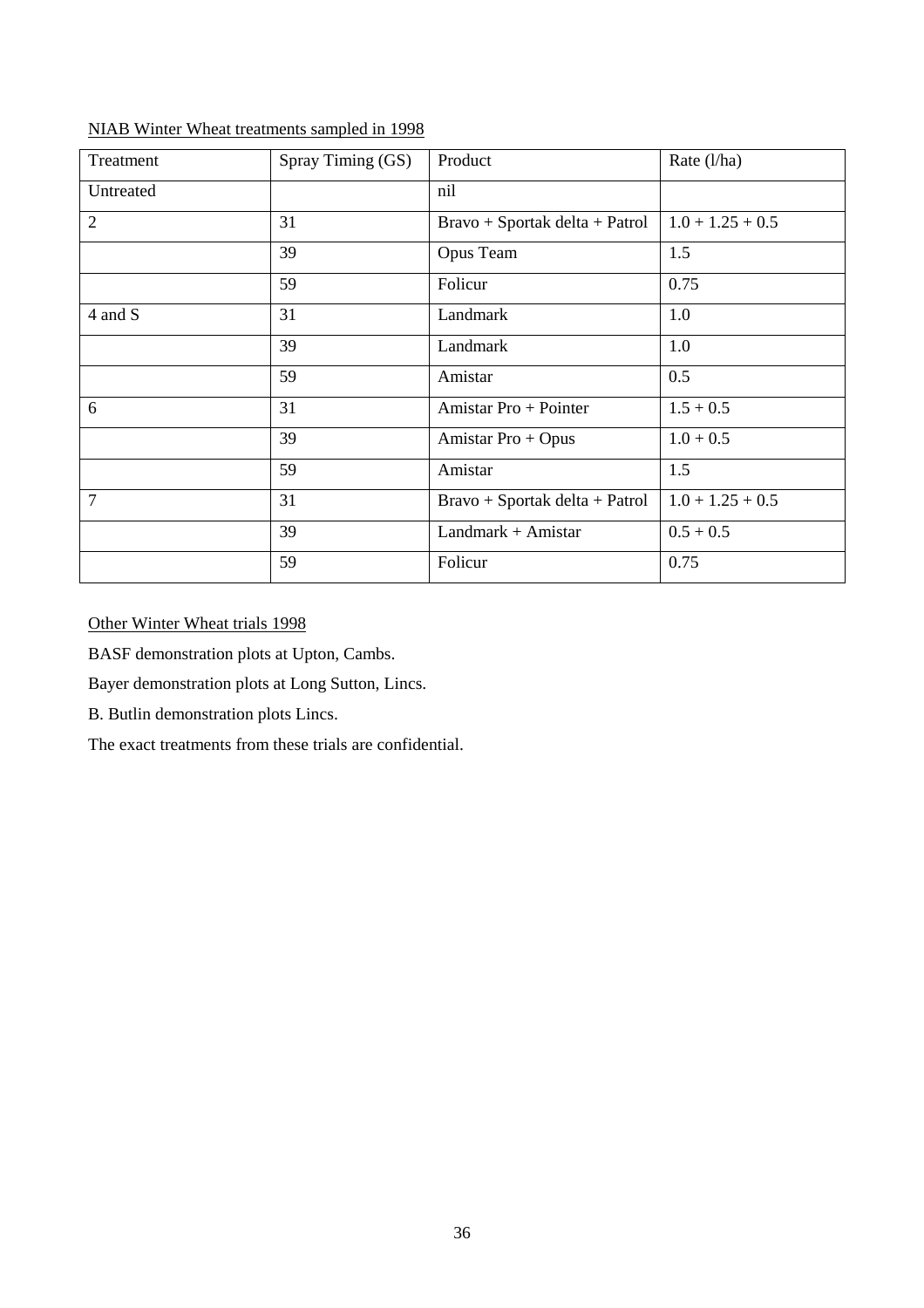| Treatment      | Spray Timing (GS) | Product                                 | Rate (l/ha)                |
|----------------|-------------------|-----------------------------------------|----------------------------|
| Untreated      |                   | nil                                     |                            |
| $\overline{2}$ | $31 - 32$         | $Brawo + Unix + Opus Team$              | $1.0 + 1.0$ (kg/ha) + 0.75 |
|                | 39                | Opus Team                               | 1.5                        |
|                | 59                | Folicur                                 | 0.75                       |
| 3              | 31-32             | Mantra + Unix                           | $0.75 + 1.0$ (kg/ha)       |
|                | 39                | Mantra                                  | 1.0                        |
|                | 59                | Folicur                                 | 0.75                       |
| 6              | 31-32             | Amistar + Opus                          | $0.6 + 0.5$                |
|                | 39                | Amistar + Opus                          | $1.0 + 0.5$                |
|                | 59                | Folicur                                 | 0.5                        |
| $\overline{7}$ | $31 - 32$         | Opus + Bravo 500                        | $0.5 + 1.5$                |
|                | 39                | Amistar + Opus                          | $1.0 + 0.5$                |
|                | 59                | Amistar                                 | 0.5                        |
| 8              | $31 - 32$         | $Unix + Menara$                         | $670(g/ha) + 0.25$         |
|                | 39                | $StrobA* + Opus$                        | $1.2 + 0.5$                |
|                | 59                | $StrobA* + Plover$                      | $0.6 + 0.2$                |
| 9              | 31-32             | Unix + Menara                           | $670(g/ha) + 0.25$         |
|                | 39                | $StrobA* + Opus$                        | $1.2 + 0.5$                |
|                | 59                | $\overline{\text{MBC} + \text{Plover}}$ | $125(g/ha) + 0.3$          |
| 10             | 31-32             | StrobC*                                 | 0.6                        |
|                | 39                | $StrobA* + Opus$                        | $1.2 + 0.5$                |
|                | 59                | $MBC + Plover$                          | $125(g/ha) + 0.3$          |
| 11             | $30 - 31$         | Fortress                                | 0.15                       |
|                | 39                | Opus + Bravo                            | $0.5 + 1.0$                |
| T (Full)       | $31 - 32$         | $Bravo + Opus + Unix$                   | $1.0 + 0.5 + 1.0$ (kg/ha)  |
|                | 39                | Mantra                                  | 1.0                        |
|                | 59                | Amistar + Folicur                       | $0.5 + 0.5$                |

# NIAB Winter Wheat treatments sampled in 1999

\* experimental product

T (Full) – samples were also taken from plots with  $\frac{1}{2}$  and  $\frac{1}{4}$  rates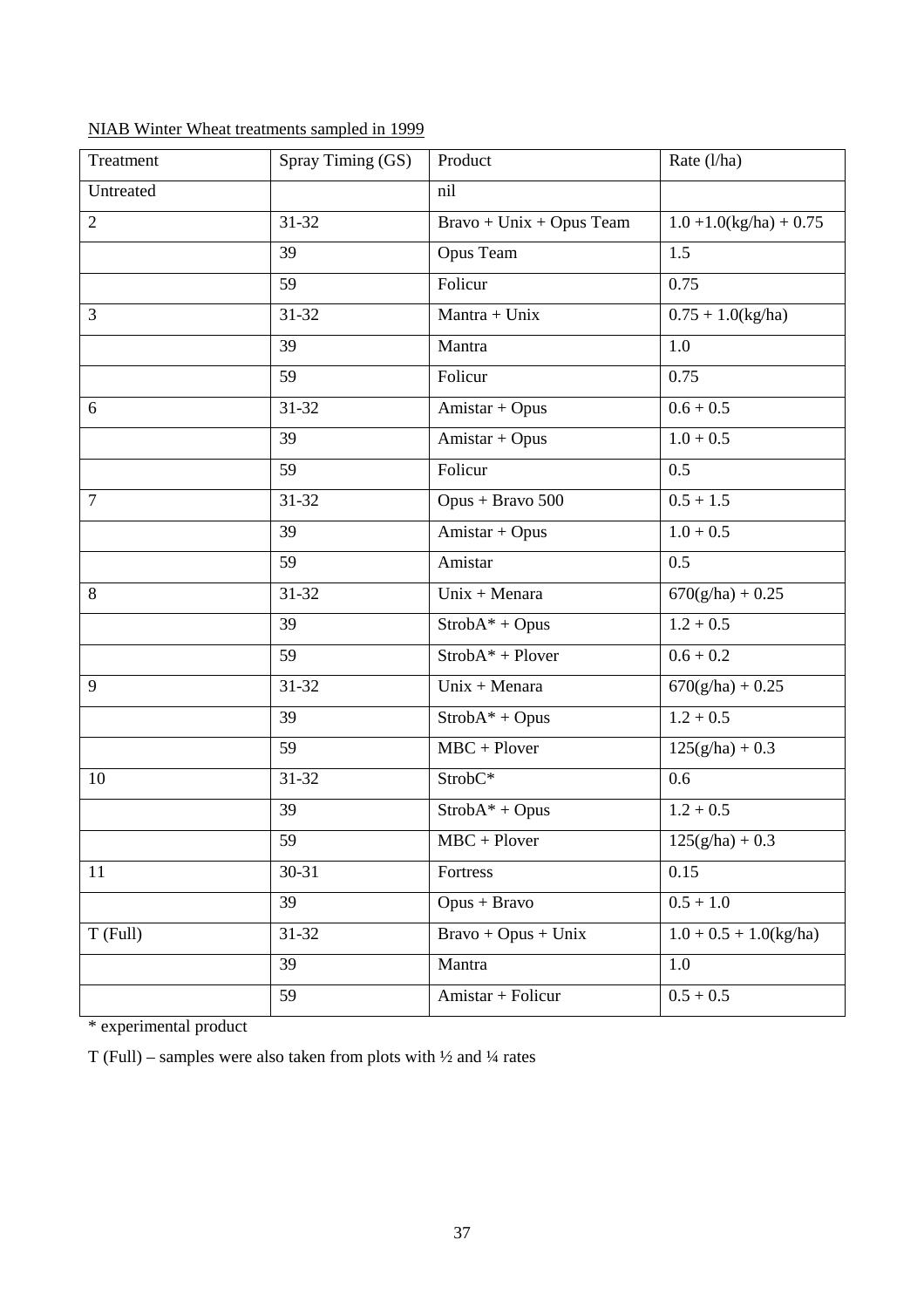| Treatment | Spray Timing (GS) | Product              | Rate $(l/ha)$     |
|-----------|-------------------|----------------------|-------------------|
| Untreated |                   | nil                  |                   |
| 2 and A   | $30 - 31$         | Punch $C$ + Corbel   | $0.625 + 0.75$    |
|           | 39-49             | Opus Team            | 1.5               |
| 3 and T   | 30-31             | Amistar $Pro + Unix$ | $2.0 + 670(g/ha)$ |
|           | 45-59             | Amistar Pro          | 2.0               |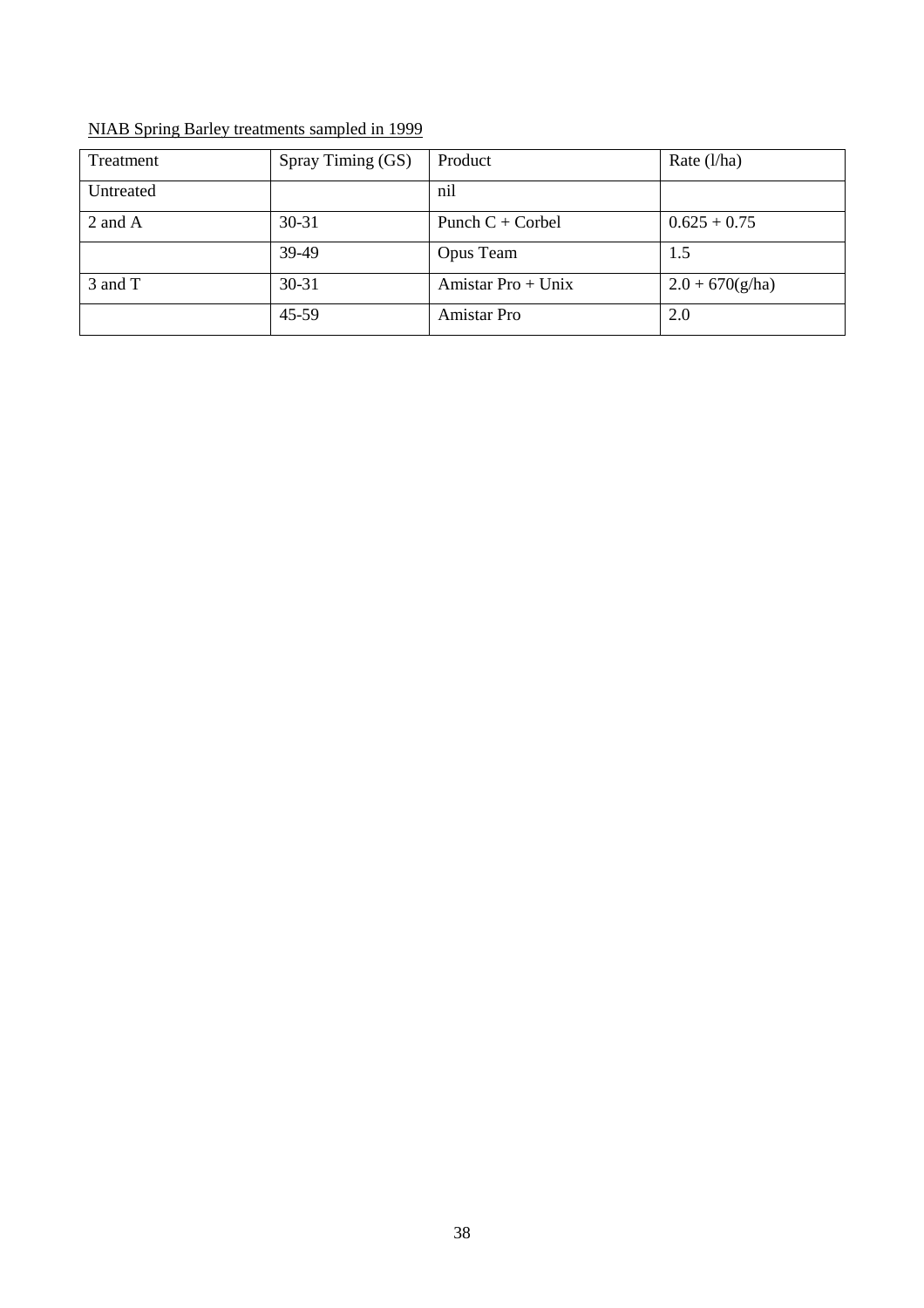# APPENDIX 2

# **SAC Field Trial details 1998**

| Winter wheat               |                     |                     |      |                                                 |               |
|----------------------------|---------------------|---------------------|------|-------------------------------------------------|---------------|
| Variety                    | Riband              |                     |      |                                                 |               |
| Number of replicates       | 3                   |                     |      |                                                 |               |
| Bielgrange, East Lothian   |                     |                     |      |                                                 |               |
| Treatment                  | T1 GS 31            | Product rate (l/ha) |      | T <sub>2</sub> G <sub>S</sub> 39                | Product rate  |
|                            | 23 Apr 99           |                     |      | 03 Jun 99                                       | (l/ha)        |
| 1                          | untreated           |                     |      | untreated                                       |               |
| $\overline{2}$             | $Amistar + Opus$    | $0.5 + 0.5$         |      | $Amistar + Opus$                                | $0.75 + 0.3$  |
| 3                          | Amistar + Opus      | $0.5 + 0.5$         |      | Opus                                            | 0.75          |
| 4                          | Landmark            | 0.5                 |      | Opus                                            | 0.75          |
| 5                          | $Amistar + Opus$    | $0.5 + 0.5$         |      | Landmark                                        | 0.75          |
| 6                          | Landmark            | 0.5                 |      | Landmark                                        | 0.75          |
| 7                          | Sportak delta       | 0.9                 |      | Opus                                            | 0.75          |
| 8                          | Sportak delta       | 0.9                 |      | Landmark                                        | 0.75          |
| 9                          | Landmark            | 0.75                |      | $Amistar + Opus$                                | $0.75 + 0.3$  |
| <b>Spring Barley Site:</b> |                     |                     |      | March Park, Boghall farm, Biggar Road, EH10 7DX |               |
| Grid ref:                  |                     | NT 249659           |      |                                                 |               |
| Treatment                  | T1 GS 31            | Product             | rate | T <sub>2</sub> G <sub>S</sub> 39                | Product rate  |
|                            |                     | (l/ha)              |      |                                                 | (l/ha)        |
| 1                          | untreated           |                     |      | untreated                                       |               |
| $\overline{2}$             | Sanction + Corbel   | $0.3 + 0.5$         |      | $Opus + Corbel$                                 | $0.15 + 0.25$ |
| 3                          | Landmark            | 0.75                |      | Landmark                                        | 0.75          |
| 4                          | Ensign              | 0.35                |      | Ensign                                          | 0.35          |
| 5                          | Amistar + Corbel    | $0.5 + 0.25$        |      | Amistar + Corbel                                | $0.5 + 0.25$  |
| 6                          | Sanction + Fortress | $0.15 + 0.1$        |      | Sanction + Corbel                               | $0.15 + 0.25$ |
| 7                          | $Opus + Unix$       | $0.3 + 0.4$ (kg)    |      | Sanction + Corbel                               | $0.15 + 0.25$ |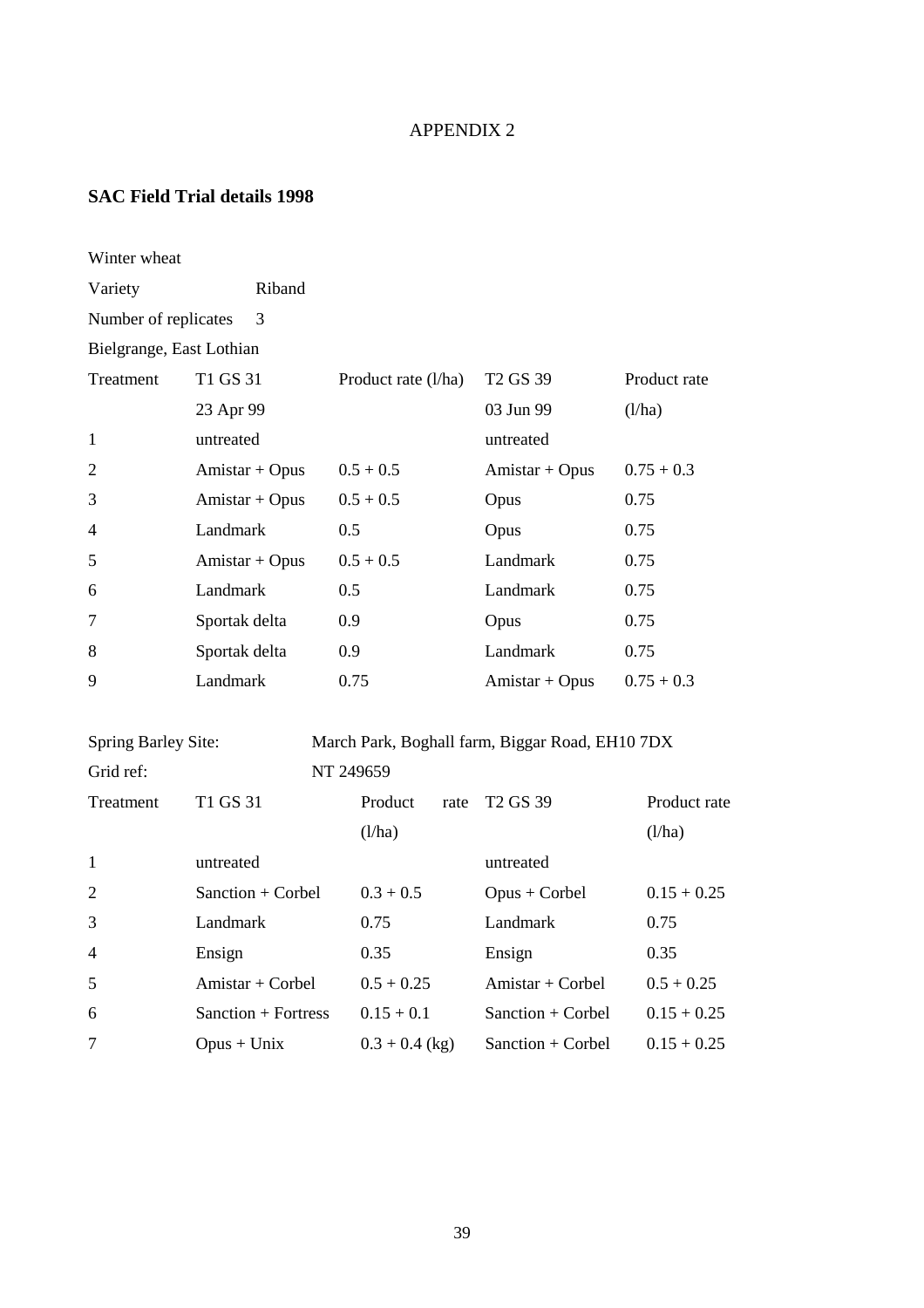# **SAC Field Trial details 1999**

| Site:          | March Park, Boghall farm, Biggar Road, EH10 7DX |                              |  |
|----------------|-------------------------------------------------|------------------------------|--|
| Grid ref:      | NT 249659                                       |                              |  |
| Crop:          | Barley                                          |                              |  |
| Variety:       | Regina                                          |                              |  |
| Treatment      | GS 31-32Product + rate $(l/ha)$                 | GS 39-45                     |  |
|                |                                                 | Product + rate $(l/ha)$      |  |
| -1             | nil                                             | nil                          |  |
| 2              | Punch C $0.4$ + Corbel $0.4$                    | Punch C $0.4$ + Corbel $0.4$ |  |
| 3              | Amistar pro 1.0                                 | Amistar pro 1.0              |  |
| $\overline{4}$ | Amistar pro 1.5                                 | Amistar pro 1.5              |  |

| Crop:            | Spring barley                                 |                                        |
|------------------|-----------------------------------------------|----------------------------------------|
| variety: Delibes |                                               |                                        |
| Treat            | GS 30                                         | GS 39                                  |
| ment             | Product + rate $(l/ha)$                       | Product + rate $(l/ha)$                |
| 1                | nil                                           | nil                                    |
| 2                | nil                                           | Ensign $0.5 +$ Sanction 0.3            |
| 3                | Ensign $0.5 +$ Sanction $0.3 +$ Corbel $0.25$ | Ensign $0.5 +$ Sanction $0.3 +$ Corbel |
|                  |                                               | 0.25                                   |

| Site:        | Fans Farm, Earlston, Berwickshire          |                         |  |  |
|--------------|--------------------------------------------|-------------------------|--|--|
| grid ref:    | NT 613 402                                 |                         |  |  |
| crop:        | Winter barley                              |                         |  |  |
| Variety      | Muscat                                     |                         |  |  |
| Treatment    | GS 31-32                                   | GS 39-45                |  |  |
|              | Product + rate $(l/ha)$                    | Product + rate $(l/ha)$ |  |  |
| $\mathbf{1}$ | nil                                        | nil                     |  |  |
| 2            | Amistar Pro 1.0<br>Unix $0.5 +$ Corbel 0.4 |                         |  |  |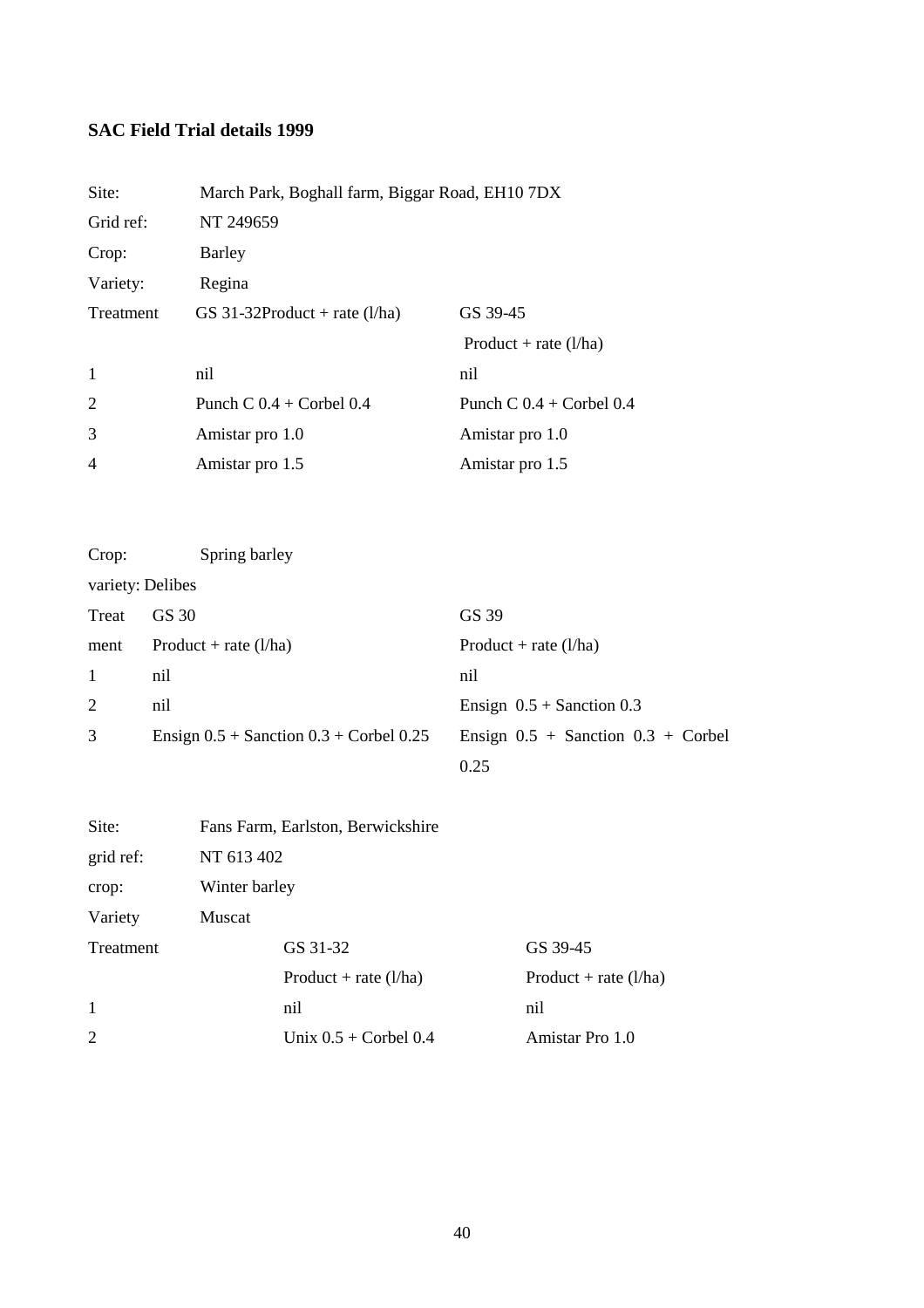| Crop           | Wheat                    |                                                       |                         |  |
|----------------|--------------------------|-------------------------------------------------------|-------------------------|--|
| Variety        | Riband                   |                                                       |                         |  |
| Treatment      | GS 32                    | GS 39                                                 | GS 59                   |  |
|                | Product + rate $(l/ha)$  | Product + rate $(l/ha)$                               | Product<br>$+$<br>rate  |  |
|                |                          |                                                       | (l/ha)                  |  |
| $\mathbf{1}$   | nil                      | nil                                                   | nil                     |  |
| $\overline{2}$ | Unix $0.5 +$ Opus $0.3$  | Landmark 0.75                                         | Amistar <sub>0.3</sub>  |  |
| 3              | Unix $0.5 +$ Opus $0.3$  | Opus $0.75 +$ Bravo 1.0                               | Amistar 0.3             |  |
| 4              | Unix $0.5 +$ Opus $0.3$  | Amistar $0.75 +$ Opus $0.3$                           | Amistar 0.3             |  |
| 5              | Unix $0.3 +$ Opus $0.3$  | Landmark 0.5                                          | Amistar 0.3             |  |
| 6              | Unix $0.3 +$ Opus $0.3$  | Amistar $0.5 +$ Opus $0.3$                            | Amistar 0.3             |  |
|                |                          |                                                       |                         |  |
| Crop:          | Spring barley            |                                                       |                         |  |
| Variety:       | Prisma                   |                                                       |                         |  |
| Treatment      | GS 30                    | $GS$ 39 $-49$                                         |                         |  |
|                | Product + rate $(l/ha)$  | Product + rate $(l/ha)$                               |                         |  |
| $\mathbf{1}$   | nil                      | nil                                                   |                         |  |
| 2              | Amistar $0.6 + Orka$ 1.0 | Amistar $0.6 + Orka 1.0$                              |                         |  |
| 3              | Amistar 0.3 + Orka 1.0   | Amistar 0.3 + Orka 1.0                                |                         |  |
|                |                          |                                                       |                         |  |
| Site:          |                          | Markle Mains Farm, Markle, East Linton, East Lothian. |                         |  |
| Grid ref:      | NT 5588 771              |                                                       |                         |  |
| Crop:          | Winter wheat             |                                                       |                         |  |
| Variety:       | Riband                   |                                                       |                         |  |
| Treatment      | GS 32                    | GS 39                                                 | GS 55                   |  |
|                | Product + rate $(l/ha)$  | Product + rate $(l/ha)$                               | Product + rate $(l/ha)$ |  |
| $\mathbf{1}$   | nil                      | nil                                                   | nil                     |  |
| $\overline{2}$ | Unix $0.5 +$ opus $0.5$  | Amistar $0.5 +$ Opus $0.3$                            | Amistar 0.3             |  |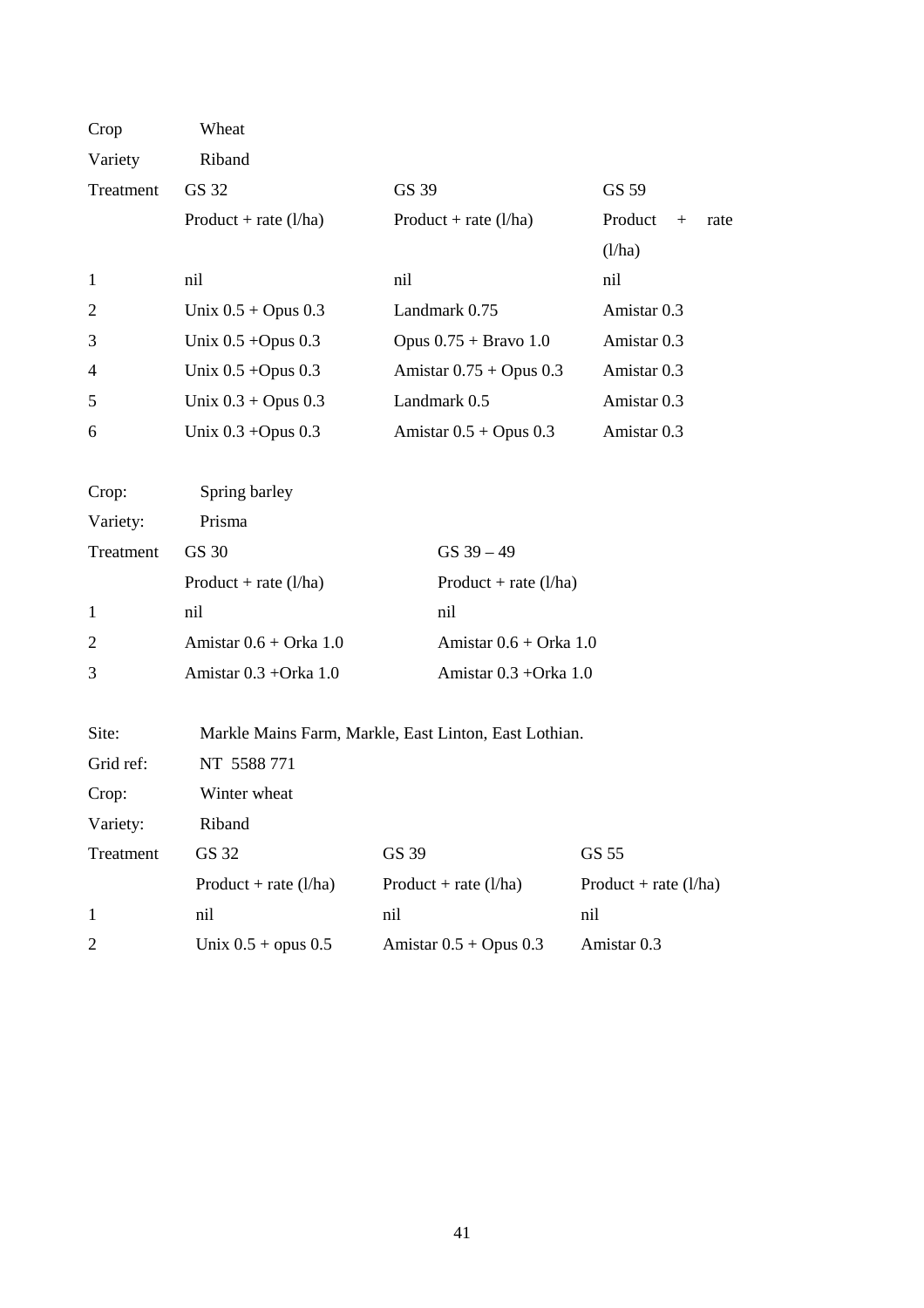| Site:          | Biel Grange Farm, Dunbar, East Lothian |                             |                         |
|----------------|----------------------------------------|-----------------------------|-------------------------|
| Grid ref:      | NT 608 758                             |                             |                         |
| Crop:          | Winter wheat                           |                             |                         |
| Variety:       | Consort                                |                             |                         |
| Treatment      | GS 32                                  | GS 39                       | GS 59                   |
|                | Product + rate $(l/ha)$                | Product + rate $(l/ha)$     | Product + rate $(l/ha)$ |
| $\mathbf{1}$   | nil                                    | nil                         | nil                     |
| $\overline{2}$ | Unix $0.5 +$ Opus $0.3$                | Amistar $0.75 +$ Opus 0.3   | Amistar 0.3             |
| 3              | Unix $0.3 +$ Opus $0.3$                | Amistar $0.5 +$ Opus $0.3$  | Amistar 0.3             |
| 4              | Unix $0.5 +$ Opus $0.3$                | Landmark 0.75               | Amistar 0.3             |
| Crop:          | Winter wheat                           |                             |                         |
| Variety:       | Riband                                 |                             |                         |
| Treatment      | GS 32                                  | GS 39                       | GS 59                   |
|                | Product + rate $(l/ha)$                | Product + rate $(l/ha)$     | Product + rate $(l/ha)$ |
| 1              | nil                                    | nil                         | nil                     |
| $\overline{2}$ | Unix $0.5 +$ Opus $0.3$                | Amistar $0.8 +$ Opus $0.3$  | Amistar 0.3             |
| 3              | Unix $0.3 +$ Opus $0.3$                | Amistar $0.6 +$ Opus $0.3$  | Amistar 0.3             |
| 4              | Unix $0.5 +$ Opus $0.3$                | Landmark 0.75               | Amistar 0.3             |
| Crop:          | Spring barley                          |                             |                         |
| Variety:       | Optic                                  |                             |                         |
| Treatment      | GS 24-30                               | GS 33                       | GS 39-49                |
|                | Product + rate $(l/ha)$                | Product + rate $(l/ha)$     | Product + rate $(l/ha)$ |
| $\mathbf{1}$   | nil                                    | nil                         | nil                     |
| $\overline{c}$ | Amistar $0.6 + \text{Corbel}$          | nil                         | Amistar 0.6 + Corbel    |
|                | 0.5                                    |                             | 0.5                     |
| 3              | Punch C $0.6$ $25 + \text{nil}$        |                             | Punch C $0.6$ 25 +      |
|                | Corbel 0.5                             |                             | Corbel 0.5              |
| $\overline{4}$ | nil                                    | Amistar $0.8 +$ Opus $0.75$ | nil                     |
| 5              | Amistar 0.4                            | Amistar 0.4                 | Amistar 0.4             |
| 6              | Amistar 0.6                            | Amistar 0.6                 | Amistar 0.6             |
| 7              | Amistar 0.8                            | Amistar 0.8                 | Amistar 0.8             |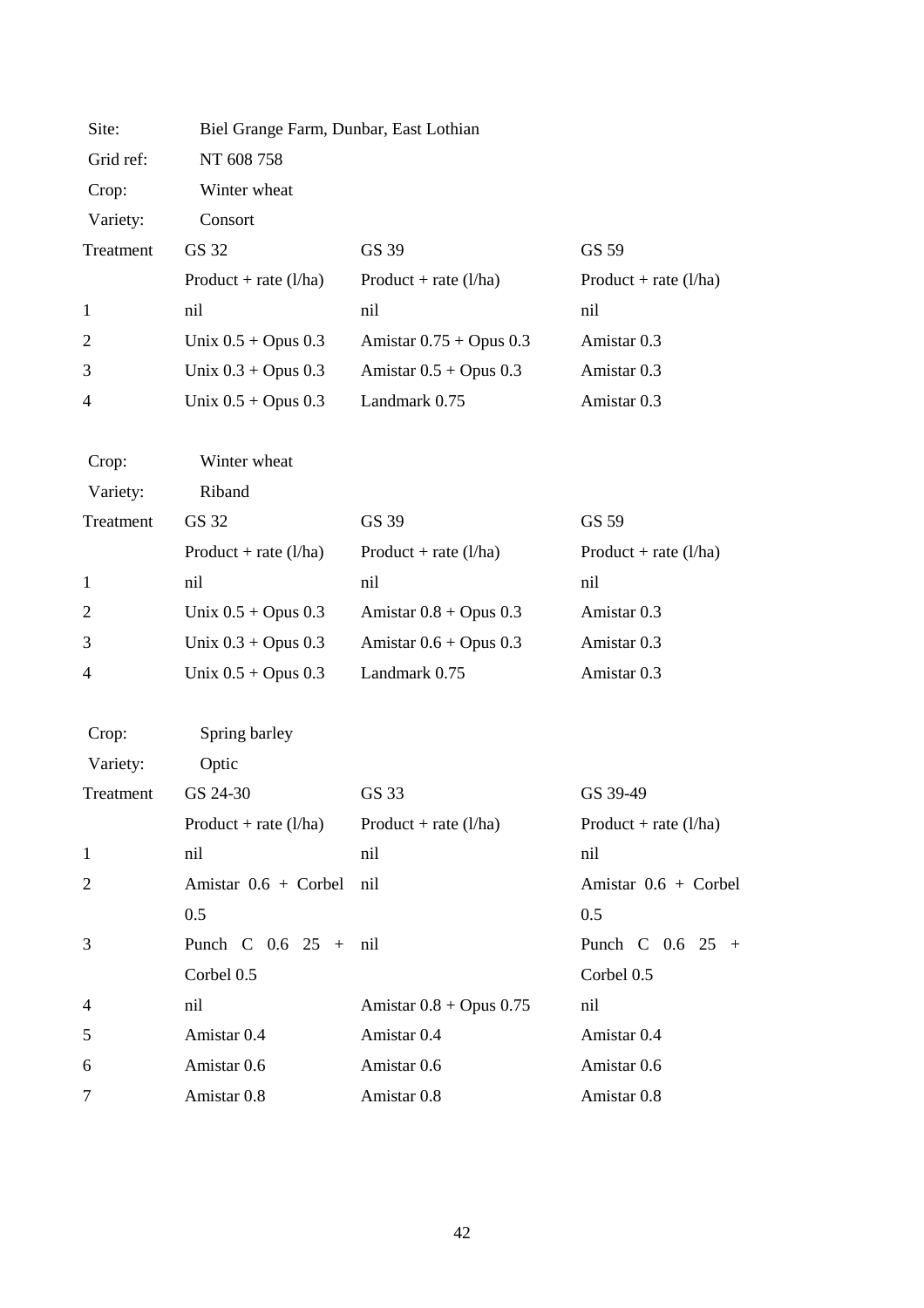### APPENDIX 3

# **Wheat mildew isolate details**

|                 |                |                  |                            |                         |                |                                                 | Fungicide treatment<br>prior to sampling |                                        |                         |             |              | RF               |             |
|-----------------|----------------|------------------|----------------------------|-------------------------|----------------|-------------------------------------------------|------------------------------------------|----------------------------------------|-------------------------|-------------|--------------|------------------|-------------|
|                 |                |                  |                            |                         |                |                                                 |                                          |                                        |                         |             |              |                  |             |
| Isolate code    | Year           | Sampling time    | Trial identification       | Geographic<br>location  | Strobilurin?   | $\overline{+}$<br>if strobilurin,<br>morpholine | $\neq$<br>if strobilurin,<br>DMI         | Strobilurin timing<br>and dose<br>GS31 |                         |             | azoxystrobin | morpholine       | IMO         |
| SH <sub>1</sub> | 8              | E                |                            | E                       |                |                                                 |                                          |                                        | GS37/39                 | later       | 0.9          | 12.4             |             |
| CP1             | 8              | ${\bf E}$        | Seale Hayne<br>Cockle Park | $\overline{E}$          |                |                                                 |                                          |                                        |                         |             | 2.3          | 9.3              | 7.7<br>21.7 |
| <b>BBU</b>      | 8              | E                | <b>B.</b> Butlins          | E                       |                |                                                 |                                          |                                        |                         |             | 1.1          | 5.9              | 13.9        |
| HH T            | $\overline{8}$ | ${\bf E}$        | H. Hall                    | $\overline{E}$          | $\mathbf{O}$   |                                                 |                                          |                                        |                         |             | 1.1          | 10.6             | 28.6        |
| M2              | 8              | E                | Morley                     | E                       | $\overline{O}$ |                                                 |                                          |                                        |                         |             | 1.7          | 6.4              | $50.0\,$    |
| CP <sub>2</sub> | 8              | E                | Cockle Park                | E                       | $\overline{O}$ |                                                 |                                          |                                        |                         |             | 1.9          | 6.3              | 15.4        |
| <b>BB</b> Tri   | 8              | E                | <b>B.</b> Butlins          | $\overline{E}$          | $\overline{O}$ |                                                 |                                          |                                        |                         |             | 0.5          | $\overline{5.5}$ | 10.0        |
| G2              | 8              | ${\bf E}$        | Gwent                      | E                       | $\overline{O}$ |                                                 |                                          |                                        |                         |             | 0.7          | 3.6              | 50.0        |
| CP <sub>6</sub> | 8              | ${\bf E}$        | Cockle Park                | $\overline{E}$          | S              | M                                               | T                                        | $H_{\rm}$                              | $H_{\rm}$               | H           | 4.6          | 18.2             | 26.0        |
| CP7             | 8              | E                | Cockle Park                | $\overline{E}$          | S              | $\mathbf{M}$                                    | T                                        |                                        | H                       |             | 1.5          | 9.6              | 35.2        |
| <b>HHS</b>      | $\overline{8}$ | ${\bf E}$        | H. Hall                    | $\overline{E}$          | S              |                                                 | T                                        | H                                      | $\overline{\mathrm{H}}$ | H           | 1.6          | 9.4              | 24.0        |
| <b>BB</b> Km    | 8              | M                | <b>B.</b> Butlins          | $\overline{E}$          | S              |                                                 | $\overline{T}$                           | $\overline{H}$                         | $\overline{\mathrm{H}}$ |             | 1.4          | 8.7              | 14.0        |
| CP <sub>4</sub> | 8              | ${\bf E}$        | Cockle Park                | E                       | $\overline{S}$ |                                                 | T                                        | H                                      | $\mathbf H$             | $\mathbf H$ | 2.4          | 8.6              | 10.7        |
| $\overline{B7}$ | $\overline{8}$ | ${\bf E}$        | <b>Bridgets</b>            | E                       | S              | M                                               | T                                        |                                        | $\overline{\mathrm{H}}$ |             | 1.8          | 8.3              | 21.1        |
| <b>B6</b>       | 8              | E                | <b>Bridgets</b>            | $\overline{E}$          | S              | $\mathbf{M}$                                    | T                                        | $H_{\rm}$                              | H                       | H           | 0.6          | 6.3              | 11.3        |
| LS S            | 8              | E                | Long Sutton                | E                       | S              |                                                 | T                                        | H                                      | H                       | H           | 1.5          | 5.7              | 36.7        |
| G7              | 8              | ${\bf E}$        | Gwent                      | $\overline{\mathrm{E}}$ | S              | M                                               | T                                        |                                        | H                       |             | 1.0          | 4.6              | 34.7        |
| RR99/1          | 9              | $\, {\bf B}$     | <b>HQTG</b>                | $\mathbf E$             |                |                                                 |                                          |                                        |                         |             | 1.16         |                  |             |
| RR99/2          | 9              | $\, {\bf B}$     | <b>HQTG</b>                | $\overline{E}$          |                |                                                 |                                          |                                        |                         |             | 0.96         |                  |             |
| RR99/3          | 9              | $\, {\bf B}$     | Morley                     | $\overline{E}$          |                |                                                 |                                          |                                        |                         |             | 1.09         |                  |             |
| <b>RR99/4</b>   | 9              | $\, {\bf B}$     | Morley                     | E                       |                |                                                 |                                          |                                        |                         |             | 0.99         |                  |             |
| RR99/5          | 9              | $\, {\bf B}$     | Morley                     | $\overline{\mathrm{E}}$ |                |                                                 |                                          |                                        |                         |             | 1.39         |                  |             |
| <b>RR99/6</b>   | 9              | $\bf{B}$         | Wye                        | $\overline{E}$          |                |                                                 |                                          |                                        |                         |             | 0.66         |                  |             |
| <b>RR99/7</b>   | 9              | B                | H. Hall                    | E                       |                |                                                 |                                          |                                        |                         |             | 0.75         |                  |             |
| <b>RR99/8</b>   | 9              | B                | H. Hall                    | E                       |                |                                                 |                                          |                                        |                         |             | 1.78         |                  |             |
| RR99/9          | 9              | B                | H. Hall                    | E                       |                |                                                 |                                          |                                        |                         |             | 0.87         |                  |             |
| RR99/10         | 9              | B                | Gwent                      | E                       |                |                                                 |                                          |                                        |                         |             | 2.0          |                  |             |
| RR99/11         | 9              | B                | Gwent                      | ${\bf E}$               |                |                                                 |                                          |                                        |                         |             | 1.92         |                  |             |
| RR99/12         | 9              | B                | Gwent                      | $\overline{E}$          |                |                                                 |                                          |                                        |                         |             | 1.54         |                  |             |
| RR99/13         | 9              | $\boldsymbol{B}$ | <b>Bridgets</b>            | $\overline{E}$          |                |                                                 |                                          |                                        |                         |             | 0.53         |                  |             |
| RR99/14         | 9              | B                | <b>Bridgets</b>            | E                       |                |                                                 |                                          |                                        |                         |             | 6.20         |                  |             |
| RR99/15         | 9              | $\boldsymbol{B}$ | <b>Bridgets</b>            | E                       |                |                                                 |                                          |                                        |                         |             | 1.99         |                  |             |
| RR99/16         | 9              | B                | <b>Bridgets</b>            | ${\bf E}$               |                |                                                 |                                          |                                        |                         |             | 3.41         |                  |             |
| RR99/17         | 9              | $\, {\bf B}$     | <b>Bridgets</b>            | $\mathbf E$             |                |                                                 |                                          |                                        |                         |             | 5.12         |                  |             |
| RR99/18         | 9              | $\, {\bf B}$     | <b>Bridgets</b>            | E                       |                |                                                 |                                          |                                        |                         |             | 0.87         |                  |             |
| RR99/19         | 9              | M                | Wye                        | E                       | ${\bf S}$      |                                                 | T                                        |                                        | H                       |             | 0.92         |                  |             |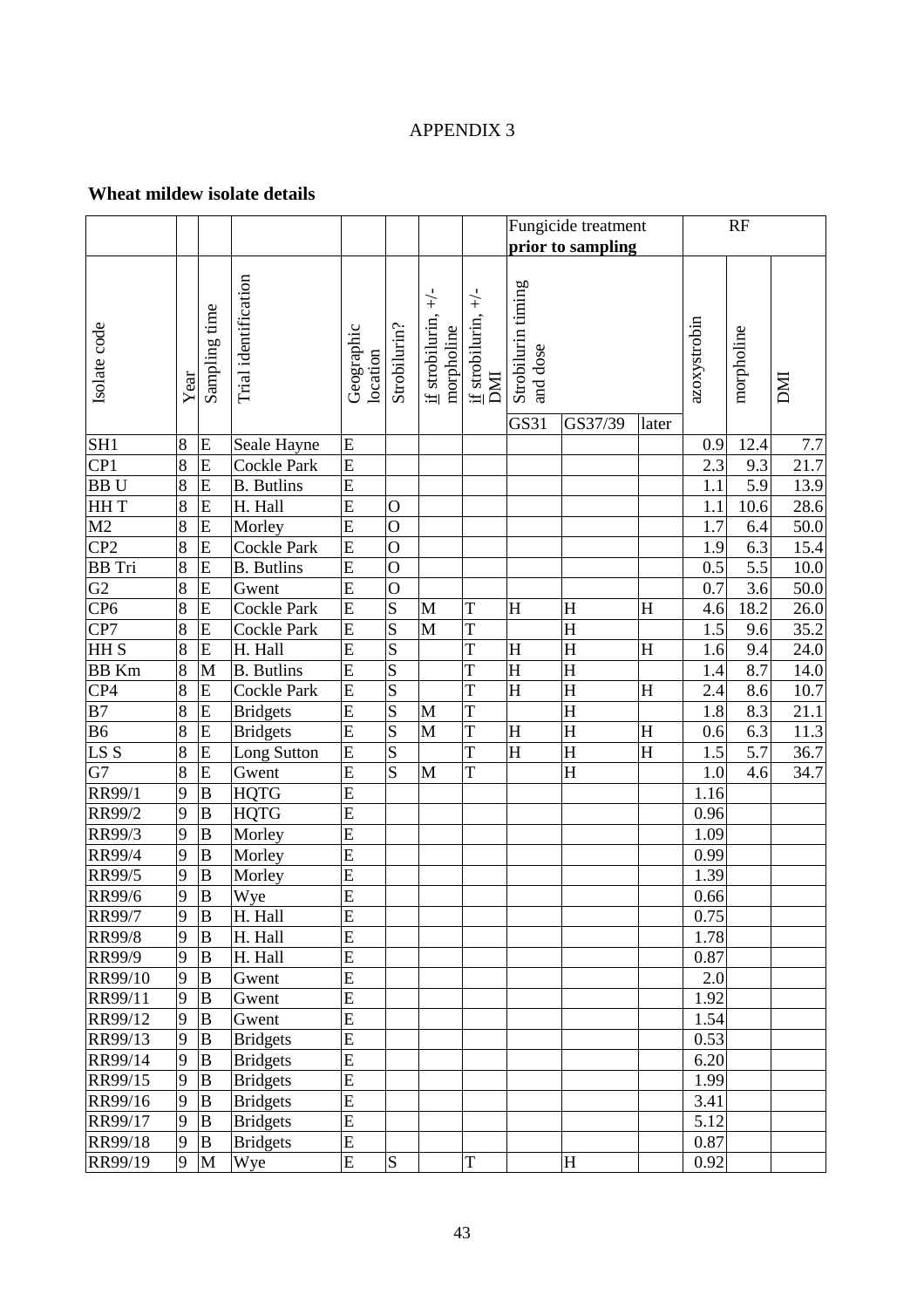| RR99/20 | 9 | M            | Wye        | E | S              | M | $\mathbf T$ | $H_{\rm}$                 | H         | 0.85 |
|---------|---|--------------|------------|---|----------------|---|-------------|---------------------------|-----------|------|
| RR99/21 | 9 | M            | Wye        | E | S              |   | T           |                           | H         | 1.53 |
| RR99/22 | 9 | M            | Wye        | E | $\overline{O}$ |   |             |                           |           | 2.06 |
| RR99/23 | 9 | M            | Wye        | E | $\mathbf O$    |   |             |                           |           | 1.42 |
| RR99/24 | 9 | M            | Wye        | E | S              |   | T           |                           | H         | 1.01 |
| RR99/25 | 9 | M            | Wye        | E | S              |   | T           |                           | H         | 0.71 |
| RR99/26 | 9 | M            | Wye        | E | S              |   | T           |                           | H         | 1.61 |
| RR99/27 | 9 | $\mathbf M$  | Wye        | E | $\mathbf O$    |   |             |                           |           | 1.13 |
| RR99/28 | 9 | $\mathbf M$  | Wye        | E | S              |   | T           |                           | H         | 0.69 |
| RR99/29 | 9 | M            | Wye        | E | $\overline{O}$ |   |             |                           |           | 1.34 |
| RR99/30 | 9 | M            | Wye        | E | S              |   | T           | $\boldsymbol{\mathrm{H}}$ | H         | 0.45 |
| RR99/31 | 9 | M            | Wye        | E | S              |   | T           |                           | H         | 0.44 |
| RR99/32 | 9 | M            | Wye        | E | S              | M | T           | $\mathbf{H}$              | H         | 0.65 |
| RR99/33 | 9 | $\mathbf{M}$ | Wye        | E | $\overline{O}$ |   |             |                           |           | 2.14 |
| RR99/34 | 9 | M            | Wye        | E | $\overline{O}$ |   |             |                           |           | 1.63 |
| RR99/35 | 9 | M            | Wye        | E | S              |   | T           |                           | H         | 2.30 |
| RR99/36 | 9 | $\mathbf{M}$ | Wye        | E | S              |   | T           | $H_{\rm}$                 | H         | 2.25 |
| RR99/37 | 9 | M            | Wye        | E | S              | M | T           | $H_{\rm}$                 | H         | 2.06 |
| RR99/38 | 9 | $\mathbf M$  | Wye        | E | S              |   | T           | H                         | H         | 1.44 |
| RR99/39 | 9 | M            | Wye        | E | S              |   | T           |                           | H         | 1.23 |
| RR99/40 | 9 | M            | Wye        | E | S              |   | T           | $\overline{\mathrm{H}}$   | H         | 2.05 |
| RR99/41 | 9 | M            | Wye        | E | S              |   | T           | $H_{\rm}$                 | H         | 0.90 |
| RR99/42 | 9 | M            | Wye        | E | S              |   | T           | H                         | $H_{\rm}$ | 1.78 |
| RR99/43 | 9 | $\mathbf M$  | Morley     | E | S              |   | T           |                           | H         | 0.63 |
| RR99/44 | 9 | M            | Morley     | E | S              |   | T           | $\boldsymbol{\mathrm{H}}$ | H         | 2.38 |
| RR99/45 | 9 | M            | Morley     | E | S              |   | T           |                           | H         | 1.37 |
| RR99/46 | 9 | M            | Morley     | E | $\overline{S}$ |   | T           | $H_{\rm}$                 | $H_{\rm}$ | 2.68 |
| RR99/47 | 9 | M            | Morley     | E | S              |   | T           |                           | H         | 34.9 |
| RR99/48 | 9 | $\mathbf{M}$ | Morley     | E | S              |   | T           |                           | H         | 0.73 |
| RR99/49 | 9 | M            | Morley     | E | S              |   | T           |                           | $H_{\rm}$ | 1.85 |
| RR99/50 | 9 | M            | Morley     | E | S              |   | T           |                           | $H_{\rm}$ | 1.94 |
| RR99/51 | 9 | M            | Morley     | E | S              |   | T           |                           | H         | 2.87 |
| RR99/52 | 9 | M            | Morley     | E | S              |   | T           | H                         | $H_{\rm}$ | 2.00 |
| RR99/53 | 9 | $\mathbf M$  | Morley     | E | S              |   | T           |                           | H         | 1.82 |
| RR99/54 | 9 | M            | Morley     | E | S              |   | T           |                           | H         | 1.98 |
| RR99/55 | 9 | M            | Morley     | E | S              |   | T           |                           | H         | 0.72 |
| RR99/56 | 9 | M            | Morley     | E | S              |   | T           |                           | H         | 2.53 |
| RR99/57 | 9 | M            | Morley     | E | S              |   | T           | H                         | H         | 3.21 |
| RR99/59 | 9 | $\mathbf{M}$ | Morley     | E | S              |   | T           |                           | H         | 1.68 |
| RR99/60 | 9 | M            | Morley     | E | S              |   | T           | $\boldsymbol{\mathrm{H}}$ | H         | 2.73 |
| RR99/61 | 9 | $\mathbf M$  | Morley     | E | S              |   | T           |                           | H         | 0.99 |
| RR99/63 | 9 | M            | Morley     | E | S              | M | T           |                           | $H_{\rm}$ | 2.23 |
| RR99/65 | 9 | $\mathbf M$  | Morley     | E | S              | M | T           |                           | H         | 1.44 |
| RR99/66 | 9 | $\mathbf M$  | Morley     | E | S              | M | T           |                           | H         | 0.73 |
| RR99/67 | 9 | M            | Morley     | E | S              | M | T           |                           | $H_{\rm}$ | 1.33 |
| RR99/69 | 9 | $\mathbf M$  | Morley     | E | S              | M | T           |                           | H         | 1.99 |
| RR99/70 | 9 | $\mathbf{M}$ | Hilton     | E | S              |   |             | L                         |           | 2.1  |
| RR99/71 | 9 | ${\bf S}$    | Fen Ditton | E | S              |   |             | L                         |           | 1.2  |
| RR99/72 | 9 | S            | Fen Ditton | E | S              |   |             | L                         |           | 2.22 |
| RR99/73 | 9 | M            | H. Hall    | E | S              | M | T           |                           | H         | 1.85 |
| RR99/74 | 9 | M            | H. Hall    | E | S              | M | T           |                           | L         | 4.55 |
| RR99/75 | 9 | M            | H. Hall    | E | S              | M | $\mathbf T$ |                           | H         | 8.83 |
|         |   |              |            |   |                |   |             |                           |           |      |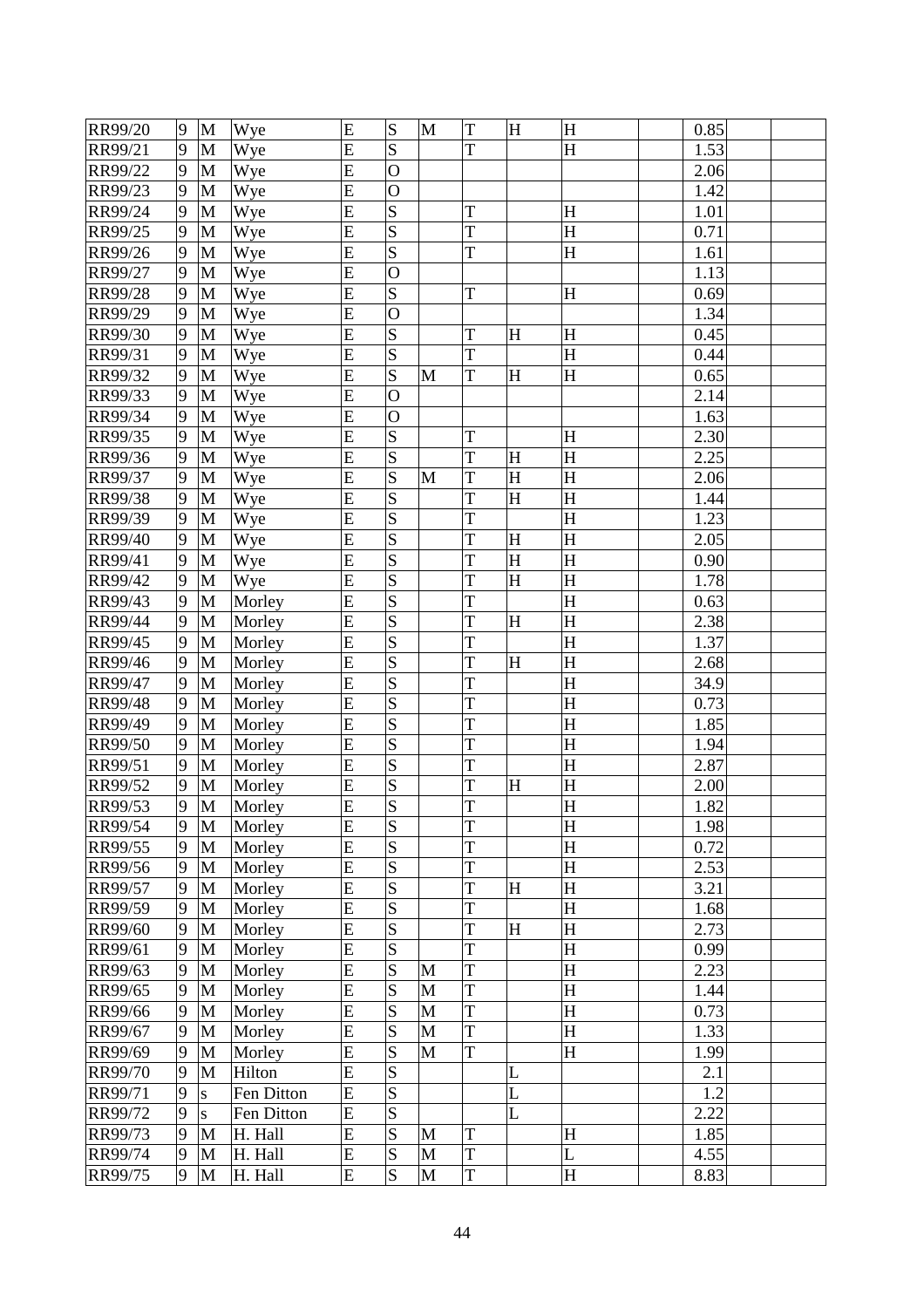| RR99/76              | 9      | M              | H. Hall                            | E              | S                                 | M | T       |                           | H                         |   | 1.35         |  |
|----------------------|--------|----------------|------------------------------------|----------------|-----------------------------------|---|---------|---------------------------|---------------------------|---|--------------|--|
| <b>RR99/77</b>       | 9      | M              | H. Hall                            | E              | S                                 | M | T       |                           | H                         |   | 0.98         |  |
| RR99/78              | 9      | M              | H. Hall                            | E              | S                                 | M | T       |                           | L                         |   | 1.08         |  |
| RR99/79              | 9      | M              | H. Hall                            | E              | S                                 | M | T       |                           | H                         |   | 2.35         |  |
| RR99/80              | 9      | M              | H. Hall                            | E              | S                                 | M | T       |                           | H                         |   | 1.21         |  |
| RR99/81              | 9      | M              | H. Hall                            | E              | S                                 | M | T       |                           | L                         |   | 2.00         |  |
| RR99/82              | 9      | ${\bf E}$      | Morley                             | E              | S                                 |   | T       | $H_{\rm}$                 | $H_{\rm}$                 |   | 5.30         |  |
| RR99/83              | 9      | ${\bf E}$      | Morley                             | E              | S                                 |   | T       |                           | $H_{\rm}$                 |   | 2.16         |  |
| RR99/84              | 9      | E              | Morley                             | E              | S                                 |   | T       | $\boldsymbol{\mathrm{H}}$ | $H_{\rm}$                 |   | 2.49         |  |
| RR99/85              | 9      | E              | Morley                             | E              | S                                 | M | T       | $\overline{\mathrm{H}}$   | H                         |   | 1.52         |  |
| RR99/86              | 9      | ${\bf E}$      | Morley                             | E              | S                                 |   | T       |                           | $H_{\rm}$                 | H | 1.41         |  |
| RR99/87              | 9      | ${\bf E}$      | Morley                             | E              | S                                 |   | T       |                           | $H_{\rm}$                 |   | 1.28         |  |
| RR99/88              | 9      | E              | Morley                             | E              | S                                 |   | T       |                           | $H_{\rm}$                 |   | 1.29         |  |
| RR99/89              | 9      | E              | Morley                             | E              | S                                 | M | T       | H                         | $H_{\rm}$                 |   | 1.55         |  |
| RR99/90              | 9      | E              | Morley                             | E              | S                                 |   | T       |                           | H                         |   | 1.68         |  |
| RR99/91              | 9      | ${\bf E}$      | Morley                             | E              | S                                 |   | T       |                           | H                         |   | 0.82         |  |
| RR99/92              | 9      | ${\bf E}$      | Morley                             | E              | S                                 |   | T       | H                         | $H_{\rm}$                 |   | 1.43         |  |
| RR99/93              | 9      | E              | Morley                             | E              | S                                 |   | T       | $\boldsymbol{\mathrm{H}}$ | $H_{\rm}$                 |   | 2.19         |  |
| RR99/94              | 9      | E              | Morley                             | E              | S                                 |   | T       |                           | $H_{\rm}$                 | H | 1.86         |  |
| RR99/95              | 9      | E              | Morley                             | E              | S                                 |   | T       |                           | H                         |   | 2.42         |  |
| RR99/96              | 9      | ${\bf E}$      | Morley                             | E              | S                                 |   | T       |                           | $H_{\rm}$                 |   | 1.47         |  |
| RR99/97              | 9      | ${\bf E}$      | Morley                             | E              | S                                 |   | T       |                           | $H_{\rm}$                 | H | 0.84         |  |
| RR99/98              | 9      | ${\bf E}$      | Morley                             | E              | S                                 |   | T       | H                         | $H_{\rm}$                 |   | 0.94         |  |
| RR99/99              | 9      | E              | Morley                             | E              | S                                 |   | T       |                           | $H_{\rm}$                 |   | 0.75         |  |
| RR99/101             | 9      | E              | Morley                             | E              | S                                 |   | T       |                           | $H_{\rm}$                 |   | 4.64         |  |
| RR99/102             | 9      | E              | Morley                             | E              | S                                 |   | T       |                           | $H_{\rm}$                 |   | 2.00         |  |
| RR99/103             | 9      | ${\bf E}$      | Morley                             | E              | S                                 | M | T       |                           | H                         | H | 3.10         |  |
| RR99/104             | 9      | E              | Morley                             | E              | S                                 | M | T       |                           | H                         | L | 1.79         |  |
| RR99/105             | 9      | E              | Morley                             | E              | S                                 | M | T       |                           | $H_{\rm}$                 | L | 1.51         |  |
| RR99/106             | 9      | E              | Morley                             | E              | S                                 | M | T       |                           | H                         | H | 2.64         |  |
| RR99/107             | 9      | E              | Morley                             | E              | S                                 | M | T       |                           | H                         | H | 2.61         |  |
| RR99/108             | 9      | E              | Morley                             | E              | S                                 | M | T       |                           | H                         | L | 1.69         |  |
| RR99/109             | 9      | ${\bf E}$      | Gwent                              | E              | S                                 |   | T       |                           | $H_{\rm}$                 | H | 1.74         |  |
| RR99/110             | 9      | E              | Gwent                              | E              | $\overline{O}$                    |   |         |                           |                           |   | 2.29         |  |
| RR99/112             | 9      | E              | Gwent                              | E              | $\overline{O}$                    |   |         |                           |                           |   | 3.39         |  |
| RR99/114             | 9      | E              | Gwent                              | E              | $\mathbf O$                       |   |         |                           |                           |   | 2.13         |  |
| RR99/115             | 9      | ${\bf E}$      | Gwent                              | E              | S                                 |   | $\rm T$ | H                         | H                         |   | 0.67         |  |
| RR99/116             | 9      | ${\bf E}$      | Gwent                              | E              | $\overline{O}$                    |   |         |                           |                           |   | 1.91         |  |
| RR99/119             | 9      | E              | <b>Bridgets</b>                    | E              | S                                 |   | T       |                           | H                         | H | 2.18         |  |
| RR99/120             | 9      | E              | <b>Bridgets</b>                    | E              | S                                 |   | T       | $\boldsymbol{\mathrm{H}}$ | $\boldsymbol{\mathrm{H}}$ |   | 1.95         |  |
| RR99/121             | 9      | E              | <b>Bridgets</b>                    | E              | S                                 |   | T       |                           | $H_{\rm}$                 |   | 2.10         |  |
| RR99/122             | 9      | E              | <b>Bridgets</b>                    | E              | $\overline{O}$                    |   |         |                           |                           |   | 0.79         |  |
| RR99/123             | 9      | E              | <b>Bridgets</b>                    | E              | S                                 |   | T       | H                         | H                         |   | 0.32         |  |
| RR99/124             | 9      | E              | <b>Bridgets</b>                    | E              | S                                 |   | T       |                           | $H_{\rm}$                 |   | 1.67         |  |
| RR99/126             | 9      | ${\bf E}$      | <b>Bridgets</b>                    | E              | $\mathbf O$                       |   |         |                           |                           |   | 2.37         |  |
| RR99/127             | 9      | ${\bf E}$      | <b>Bridgets</b>                    | E              | ${\bf S}$                         |   | T       |                           | H                         |   | 1.62         |  |
|                      |        |                |                                    |                |                                   |   |         |                           |                           |   |              |  |
|                      |        |                |                                    |                |                                   |   |         |                           |                           |   |              |  |
| RR99/128             | 9      | ${\bf E}$      | <b>Bridgets</b>                    | E              | S                                 |   | T       | H                         | H                         |   | 0.61         |  |
| RR99/129             | 9      | ${\bf E}$      | <b>Bridgets</b>                    | E              | S                                 |   | T       | $H_{\rm}$                 | $H_{\rm}$                 |   | 2.20         |  |
| RR99/131             | 9      | E              | <b>Bridgets</b>                    | E              | $\overline{O}$                    |   |         |                           |                           |   | 0.46         |  |
| RR99/132             | 9      | E              | <b>Bridgets</b>                    | E              | S                                 |   | T       | H                         | H                         |   | 1.96         |  |
| RR99/133<br>RR99/134 | 9<br>9 | ${\bf E}$<br>E | <b>Bridgets</b><br><b>Bridgets</b> | E<br>${\bf E}$ | $\overline{O}$<br>$\vert S \vert$ |   | T       | $H_{\rm}$                 | H                         |   | 1.51<br>2.86 |  |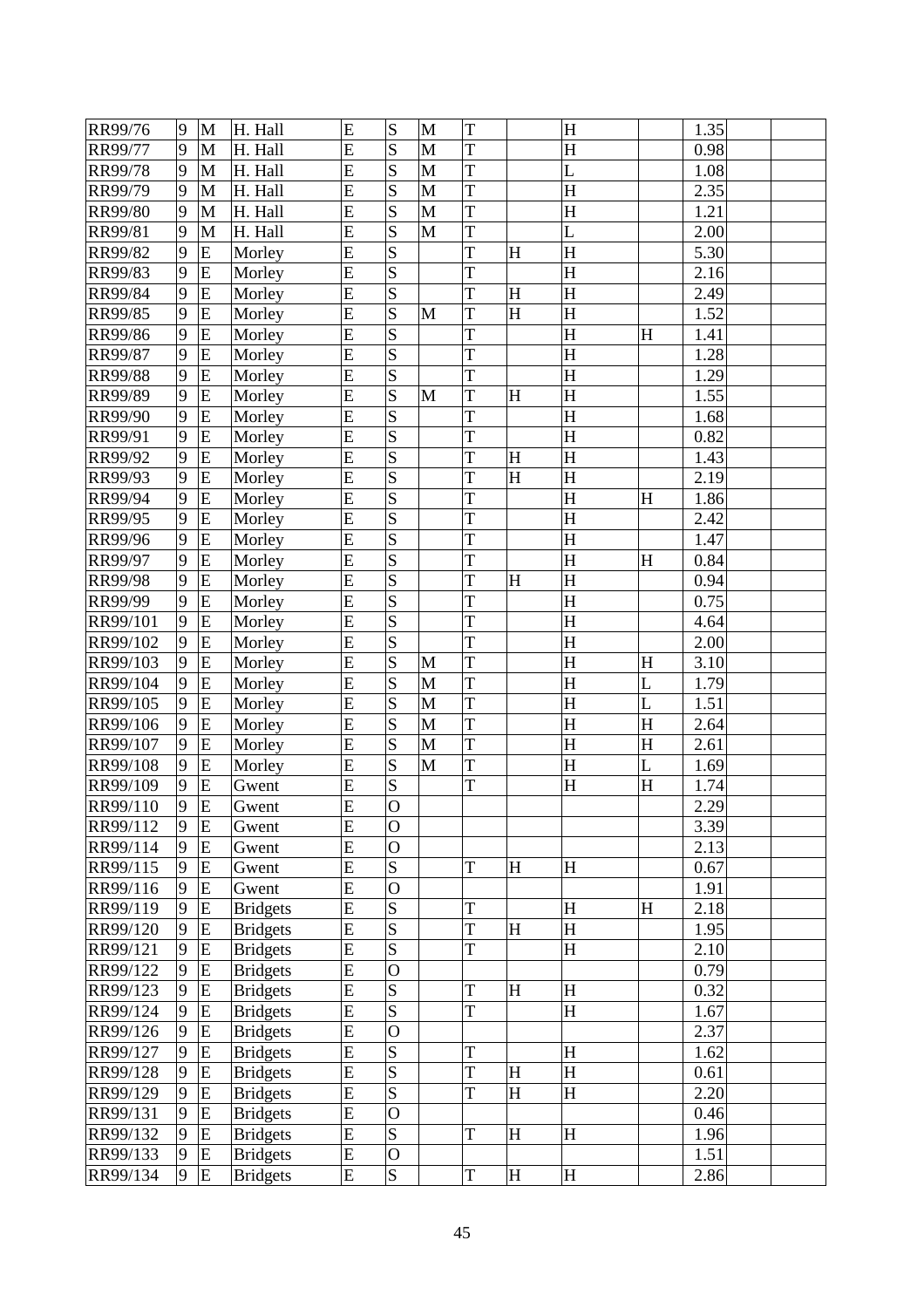| RR99/136             | 9 | ${\bf E}$      | <b>Bridgets</b> | E              | S              | M           | T              | $\boldsymbol{\mathrm{H}}$ | H                         |             | 2.60 |      |      |
|----------------------|---|----------------|-----------------|----------------|----------------|-------------|----------------|---------------------------|---------------------------|-------------|------|------|------|
| RR99/137             | 9 | ${\bf E}$      | <b>Bridgets</b> | E              | S              |             | T              |                           | H                         |             | 2.13 |      |      |
| RR99/138             | 9 | E              | <b>Bridgets</b> | E              | S              |             | T              |                           | $\boldsymbol{\mathrm{H}}$ | H           | 2.55 |      |      |
| RR99/139             | 9 | E              | <b>Bridgets</b> | E              | S              | M           | T              |                           | H                         | H           | 1.00 |      |      |
| RR99/140             | 9 | E              | <b>Bridgets</b> | $\overline{E}$ | S              | M           | T              |                           | $\boldsymbol{\mathrm{H}}$ | H           | 2.55 |      |      |
| RR99/141             | 9 | ${\bf E}$      | <b>Bridgets</b> | E              | S              | M           | T              |                           | L                         | L           | 1.61 |      |      |
| RR99/142             | 9 | E              | <b>Bridgets</b> | E              | S              | M           | T              |                           | L                         | L           | 4.02 |      |      |
| RR99/144             | 9 | E              | <b>Bridgets</b> | $\overline{E}$ | S              | M           | T              |                           | $\overline{\mathrm{H}}$   | H           | 1.29 |      |      |
| RR99/145             | 9 | E              | <b>Bridgets</b> | E              | S              | M           | T              |                           | L                         | L           | 2.03 |      |      |
| RR99/146             | 9 | E              | <b>Bridgets</b> | E              | S              | $\mathbf M$ | T              |                           | $\overline{\mathrm{H}}$   | $\mathbf H$ | 1.23 |      |      |
| RR99/147             | 9 | ${\bf E}$      | <b>Bridgets</b> | E              | S              | M           | T              |                           | $\boldsymbol{\mathrm{H}}$ | H           | 1.16 |      |      |
| RR99/148             | 9 | ${\bf E}$      | Wye             | E              | S              |             | T              |                           | H                         |             | 1.17 |      |      |
| RR99/149             | 9 | E              | Wye             | E              | S              | M           | T              | $H_{\rm}$                 | $H_{\rm}$                 |             | 2.17 |      |      |
| RR99/150             | 9 | E              | Wye             | E              | S              |             | T              |                           | H                         |             | 2.15 |      |      |
| RR99/151             | 9 | E              | Wye             | E              | $\overline{O}$ |             |                |                           |                           |             | 1.58 |      |      |
| RR99/152             | 9 | ${\bf E}$      | Wye             | E              | $\overline{O}$ |             |                |                           |                           |             | 3.70 |      |      |
| RR99/153             | 9 | ${\bf E}$      | Wye             | E              | S              |             | T              |                           | H                         |             | 1.83 |      |      |
| RR99/154             | 9 | E              | Wye             | E              | S              |             | T              |                           | $\boldsymbol{\mathrm{H}}$ |             | 1.15 |      |      |
| RR99/155             | 9 | E              | Wye             | E              | S              |             | T              |                           | H                         | H           | 1.75 |      |      |
| RR99/156             | 9 | $\overline{E}$ | Wye             | E              | $\overline{O}$ |             |                |                           |                           |             | 1.56 |      |      |
| RR99/157             | 9 | E              |                 | E              | ${\bf S}$      |             | T              |                           | $H_{\rm}$                 | H           | 0.94 |      |      |
| RR99/159             | 9 | E              | Wye             | E              | S              |             | T              | H                         | H                         |             | 3.64 |      |      |
|                      | 9 | E              | Wye             | E              | S              |             | T              |                           | H                         |             | 2.84 |      |      |
| RR99/160<br>RR99/161 | 9 | E              | Wye             | E              | S              | M           | T              | $H_{\rm}$                 | H                         |             | 6.48 |      |      |
| RR99/162             | 9 | E              | Wye             | E              | $\overline{O}$ |             |                |                           |                           |             | 2.17 |      |      |
|                      |   |                | Wye             |                |                |             |                |                           |                           |             |      |      |      |
| RR99/164             | 9 | E              | Wye             | E              | ${\bf S}$      |             | T              |                           | H                         |             | 2.25 |      |      |
| RR99/165             | 9 | ${\bf E}$      | Wye             | E              | S              |             | T              | H                         | H                         |             | 2.25 |      |      |
| RR99/166             | 9 | E              | Wye             | E              | S              | M           | T              | $\boldsymbol{\mathrm{H}}$ | $\boldsymbol{\mathrm{H}}$ |             | 25.1 |      |      |
| RR99/167             | 9 | E              | Wye             | E              | S              |             | T              | $\boldsymbol{\mathrm{H}}$ | $H_{\rm}$                 |             | 0.74 |      |      |
| RR99/168             | 9 | E              | Wye             | $\overline{E}$ | $\overline{S}$ |             | T              |                           | $\rm H$                   | H           | 2.57 |      |      |
| RR99/169             | 9 | E              | Wye             | E              | S              |             | T              | $\overline{\mathrm{H}}$   | $H_{\rm}$                 |             | 5.34 |      |      |
| RR99/170             | 9 | E              | Wye             | E              | S              |             | T              | H                         | $\boldsymbol{\mathrm{H}}$ |             | 1.72 |      |      |
| RR99/171             | 9 | ${\bf E}$      | Wye             | E              | S              |             | T              | $\boldsymbol{\mathrm{H}}$ | $H_{\rm}$                 |             | 3.86 |      |      |
| RR99/172             | 9 | $\overline{E}$ | H. Hall         | $\overline{E}$ | S              | M           | T              |                           | H                         | H           | 2.95 |      |      |
| RR99/173             | 9 | E              | H. Hall         | E              | S              | M           | T              |                           | L                         | L           | 1.94 |      |      |
| RR99/174             | 9 | E              | H. Hall         | E              | S              | M           | T              |                           | H                         | H           | 1.55 |      |      |
| RR99/175             | 9 | E              | H. Hall         | E              | S              | M           | T              |                           | H                         | H           | 1.13 |      |      |
| RR99/176             | 9 | ${\bf E}$      | H. Hall         | E              | S              | M           | T              |                           | H                         | H           | 1.68 |      |      |
| RR99/177             | 9 | E              | H. Hall         | E              | S              | M           | T              |                           | L                         | L           | 1.04 |      |      |
| RR99/179             | 9 | E              | H. Hall         | E              | S              | M           | T              |                           | H                         | H           | 2.05 |      |      |
| RR99/180             | 9 | E              | H. Hall         | E              | S              | M           | T              |                           | L                         | L           | 1.07 |      |      |
| RR99/182             | 9 | S              | Fen Ditton      | E              | S              |             |                | L                         |                           |             | 2.16 |      |      |
| RR99/183             | 9 | S              | Harston         | E              | S              |             |                | L                         |                           |             | 3.00 |      |      |
| RR99/184             | 9 | S              | Fen Ditton      | E              | S              |             |                | L                         |                           |             | 22.2 |      |      |
| RW98/01              | 8 | $\bf{B}$       | Ratho           | S              |                |             |                |                           |                           |             | 1.07 | 22.6 | 35.6 |
| RW98/02              | 8 | $\, {\bf B}$   | Ratho           | S              |                |             |                |                           |                           |             | 1.53 | 10.4 | 10.3 |
| RW98/03              | 8 | B              | Ratho           | S              |                |             |                |                           |                           |             | 0.87 | 8.1  | 11   |
| RW98/04              | 8 | B              | Ratho           | S              |                |             |                |                           |                           |             | 1.10 | 25   | 14.5 |
| RW98/05              | 8 | M              | Ratho           | S              | S              |             | T              | L                         | H                         |             | 2.07 | 11.9 | 50.9 |
| RW98/06              | 8 | M              | Ratho           | S              | S              |             | T              | L                         | H                         |             | 1.45 | 15.2 | 15.8 |
| RW98/07              | 8 | M              | Ratho           | S              | S              |             | T              | L                         | H                         |             | 0.53 | 5.6  | 28.7 |
| RW98/08              | 8 | M              | Ratho           | S              | $\overline{S}$ |             | $\overline{T}$ | L                         | H                         |             | 0.75 | 27.8 | 41.1 |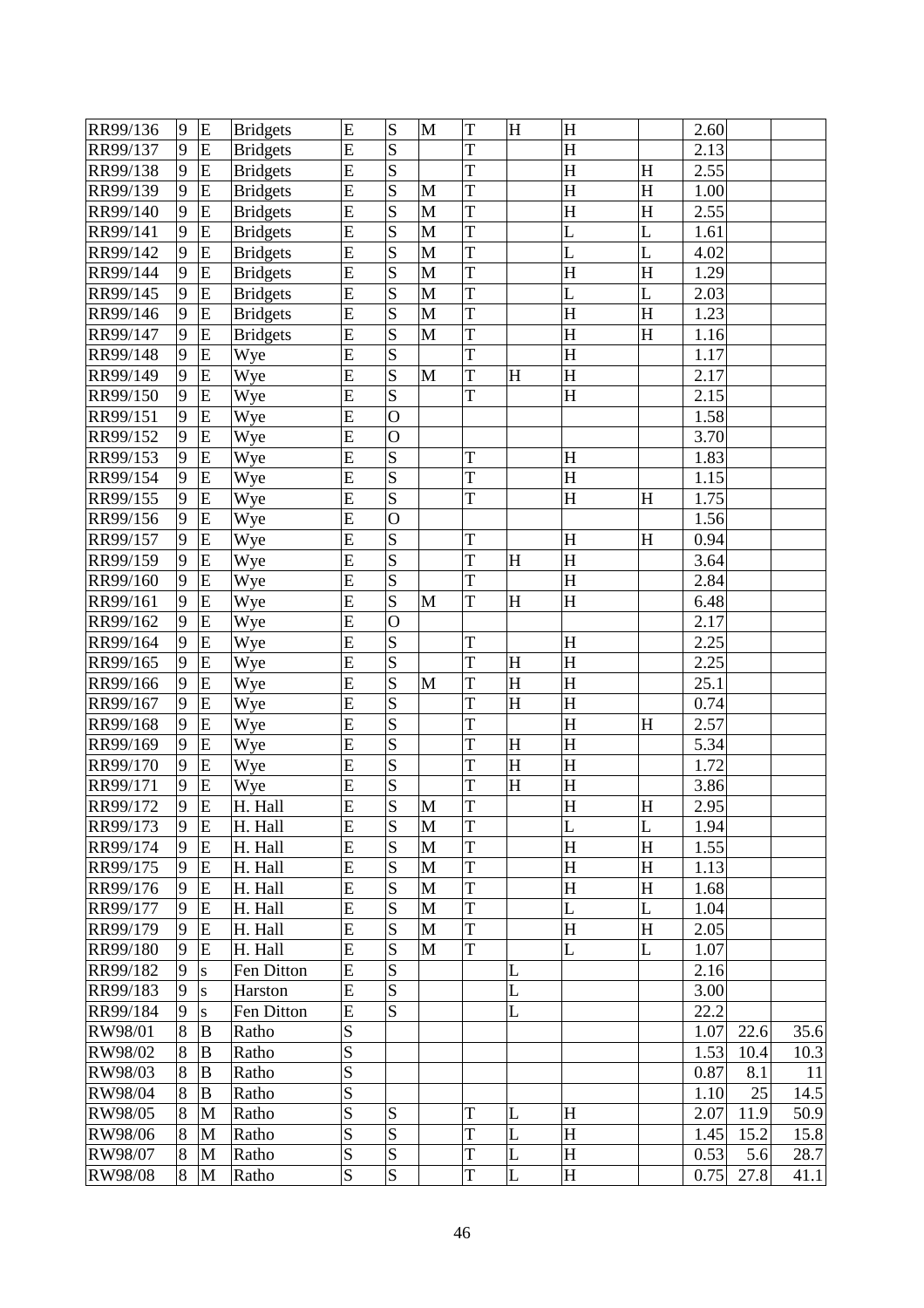| RW98/09 | 8 | M            | Ratho          | S      | S              | T      | L         |           | 2.30 | 20.5        | 45.6  |
|---------|---|--------------|----------------|--------|----------------|--------|-----------|-----------|------|-------------|-------|
| RW98/10 | 8 | M            | Ratho          | S      | S              | T      | L         |           | 0.7  | 18.3        | 27.8  |
| RW98/11 | 8 | M            | Ratho          | S      | S              | T      | L         |           | 2.10 | 20.5        | 22.4  |
| RW98/12 | 8 | $\mathbf{M}$ | Ratho          | S      | S              | T      | L         |           | 1.43 | 15.8        | 33.9  |
| RW98/13 | 8 | M            | Ratho          | S      | S              | T      | L         |           | 2.01 | 19.7        | 35.7  |
| RW98/14 | 8 | M            | Ratho          | S      | S              | T      | L         |           | 4.56 | 32          | 50.6  |
| RW98/15 | 8 | M            | Ratho          | S      | S              | T      | L         |           | 1.32 | 25.4        | 17.2  |
| RW98/16 | 8 | M            | Ratho          | S      | S              | T      | L         |           | 2.37 | 17.6        | 52.8  |
| RW98/17 | 8 | $\mathbf{M}$ | Ratho          | S      | S              | T      | L         | H         | 1.84 | 11.4        | 21.5  |
| RW98/18 | 8 | M            | Ratho          | S      | $\overline{S}$ | T      | L         | H         | 0.97 | 9.08        | 10.3  |
| RW98/19 | 8 | M            | Ratho          | S      | S              | T      | L         | H         | 2.51 | 16.3        | 21.6  |
| RW98/20 | 8 | M            | Ratho          | S      | S              | T      | L         | H         | 3.50 | 10.3        | 18.7  |
| RW98/21 | 8 | M            | Ratho          | S      | S              | T      | L         | H         | 2.51 | 8.7         | 36.7  |
| RW98/22 | 8 | $\mathbf{M}$ | Ratho          | S      | S              | T      | L         | H         | 2.05 | 17.8        | 43.5  |
| RW98/23 | 8 | M            | Ratho          | S      | S              | T      | L         | H         | 1.77 | 24.3        | 33.5  |
| RW98/24 | 8 | M            | Ratho          | S      | S              | T      | L         | H         | 0.75 | 9.62        | 26.4  |
| RW98/25 | 8 | M            | Ratho          | S      | $\overline{O}$ |        |           |           | 0.99 | 2.11        | 40.6  |
| RW98/26 | 8 | M            | Ratho          | S      | $\overline{O}$ |        |           |           | 1.20 | 17.3        | 27.2  |
| RW98/27 | 8 | $\mathbf{M}$ | Ratho          | S      | $\overline{O}$ |        |           |           | 1.15 | 34.1        | 50.1  |
| RW98/28 | 8 | M            | Ratho          | S      | $\overline{O}$ |        |           |           | 2.05 | 7.45        | 60.5  |
| RW98/29 | 8 | M            | Ratho          | S      | S              | T      |           | H         | 1.23 | 32          | 28.2  |
| RW98/30 | 8 | M            | Ratho          | S      | S              | T      |           | H         | 1.42 | 25.8        | 24.8  |
| RW98/31 | 8 | M            | Ratho          | S      | S              | T      |           | H         | 3.41 | 15.6        | 17.2  |
| RW98/32 | 8 | $\mathbf{M}$ | Ratho          | S      | S              | T      |           | H         | 1.78 | 26.5        | 29    |
| RW98/33 | 8 | M            | Ratho          | S      | S              | T      | H         | H         | 1.16 | 10.5        | 19.5  |
| RW98/34 | 8 | M            | Ratho          | S      | S              | T      | H         | H         | 4.65 | 28.3        | 36.3  |
| RW98/35 | 8 | M            | Ratho          | S      | S              | T      | H         | H         | 0.74 | 12.2        | 30.7  |
| RW98/36 | 8 | M            | Ratho          | S      | S              | T      | $H_{\rm}$ | $H_{\rm}$ | 5.64 | 32.1        | 43.5  |
| RW98/37 | 8 | M            | Ratho          | S      |                |        |           |           | 0.98 | 19.1        | 39.8  |
| RW98/38 | 8 | M            | Ratho          | S      |                |        |           |           | 3.20 | 9.5         | 27.8  |
| RW98/39 | 8 | $\mathbf{M}$ | Ratho          | S      |                |        |           |           | 1.10 | 10.9        | 30.7  |
| RW98/40 | 8 | M            | Ratho          | S      |                |        |           |           | 2.57 | 11.6        | 49.6  |
| RW98/41 | 8 | E            |                | S      | S              |        |           | $H_{\rm}$ | 1.56 |             | 38.9  |
| RW98/42 | 8 | E            | Ratho<br>Ratho | S      | S              | T<br>T | L<br>L    | H         | 0.67 | 12.3<br>8.5 | 37.5  |
|         |   |              |                |        | S              |        |           |           |      |             |       |
| RW98/43 | 8 | E<br>E       | Ratho          | S<br>S | S              | T<br>T | L<br>L    | H<br>H    | 2.65 | 14.4        | 123.8 |
| RW98/44 | 8 |              | Ratho          | S      | S              | T      | L         |           | 1.05 | 98.5        | 33.9  |
| RW98/45 | 8 | ${\bf E}$    | Ratho          | S      | S              | T      |           |           | 3.25 | 22.6        | 43.1  |
| RW98/46 | 8 | E            | Ratho          |        |                |        | L         |           | 3.07 | 20.4        | 24.8  |
| RW98/47 | 8 | E            | Ratho          | S      | S<br>S         | T      | L         |           | 2.95 | 10.6        | 29.3  |
| RW98/48 | 8 | E            | Ratho          | S      |                | T      | L         |           | 2.85 | 19.5        | 63.2  |
| RW98/49 | 8 | E            | Ratho          | S<br>S | S<br>S         | T      | L         |           | 1.22 | 14.1        | 27.6  |
| RW98/50 | 8 | E            | Ratho          |        |                | T      | L         |           | 1.81 | 11.6        | 54.8  |
| RW98/51 | 8 | E            | Ratho          | S      | S              | T      | L         |           | 5.04 | 20.5        | 15.2  |
| RW98/52 | 8 | E            | Ratho          | S      | S              | T      | L         |           | 4.43 | 17.9        | 28.7  |
| RW98/53 | 8 | E            | Ratho          | S      | S              | T      | L         | H         | 3.21 | 14.3        | 25.6  |
| RW98/54 | 8 | E            | Ratho          | S      | S              | T      | L         | H         | 1.91 | 30.1        | 43.7  |
| RW98/55 | 8 | ${\bf E}$    | Ratho          | S      | S              | T      | L         | $H_{\rm}$ | 0.95 | 27.8        | 28.9  |
| RW98/56 | 8 | E            | Ratho          | S      | S              | T      | L         | H         | 1.28 | 16.4        | 14.1  |
| RW98/57 | 8 | E            | Ratho          | S      | S              | T      | L         | H         | 1.85 | 22.8        | 32.4  |
| RW98/58 | 8 | E            | Ratho          | S      | S              | T      | L         | H         | 1.29 | 15.3        | 16.2  |
| RW98/59 | 8 | E            | Ratho          | S      | S              | T      | L         | H         | 2.10 | 12.7        | 19.5  |
| RW98/60 | 8 | E            | Ratho          | S      | $\overline{S}$ | T      | L         | $H_{\rm}$ | 1.78 | 8.32        | 41.8  |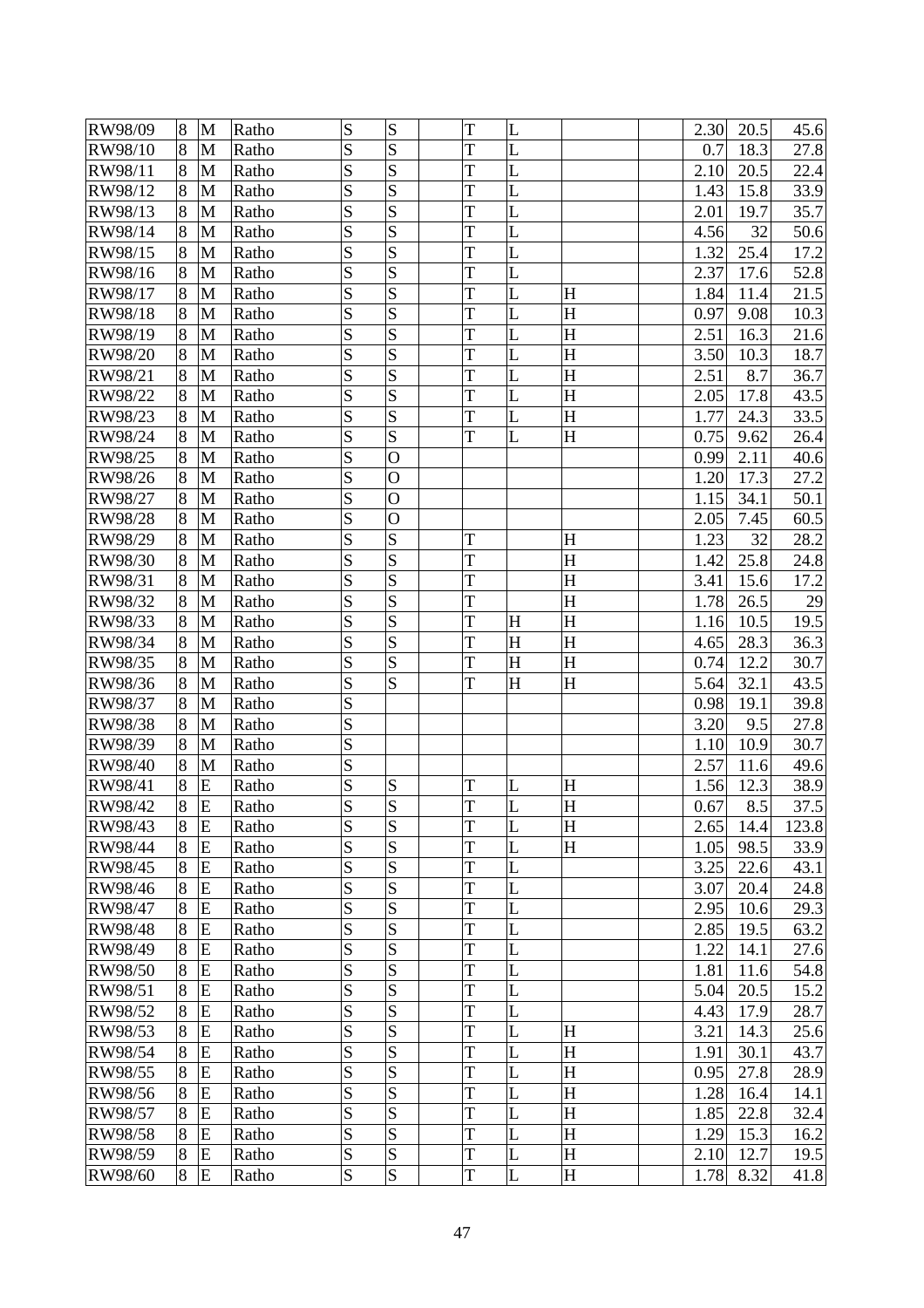| RW98/61 | 8 | E              | Ratho               | S | $\mathbf O$    |   |   |   | 0.99 | 27.1 | 50.2 |
|---------|---|----------------|---------------------|---|----------------|---|---|---|------|------|------|
| RW98/62 | 8 | E              | Ratho               | S | $\mathbf O$    |   |   |   | 0.74 | 28.3 | 14   |
| RW98/63 | 8 | E              | Ratho               | S | $\overline{O}$ |   |   |   | 0.76 | 21.6 | 19.6 |
| RW98/64 | 8 | E              | Ratho               | S | $\overline{O}$ |   |   |   | 0.95 | 16.4 | 27.3 |
| RW98/65 | 8 | E              | Ratho               | S | S              | T |   | H | 1.95 | 15.7 | 17.7 |
| RW98/66 | 8 | E              | Ratho               | S | S              | T |   | H | 2.8  | 27.3 | 32.4 |
| RW98/67 | 8 | E              | Ratho               | S | S              | T |   | H | 0.7  | 11.9 | 40.7 |
| RW98/68 | 8 | E              | Ratho               | S | $\overline{S}$ | T |   | H | 1.34 | 8.7  | 60.4 |
| RW98/69 | 8 | E              | Ratho               | S | S              | T | H | H | 2.06 | 24.6 | 24   |
| RW98/70 | 8 | E              | Ratho               | S | $\overline{S}$ | T | H | H | 2.25 | 17.3 | 18.6 |
| RW98/71 | 8 | E              | Ratho               | S | S              | T | H | H | 1.79 | 19.8 | 50.3 |
| RW98/72 | 8 | E              | Ratho               | S | S              | T | H | H | 0.63 | 16.4 | 49.8 |
| RW98/73 | 8 | E              | Ratho               | S |                |   |   |   | 0.95 | 12.9 | 37.6 |
| RW98/74 | 8 | E              | Ratho               | S |                |   |   |   | 1.39 | 10   | 32.3 |
| RW98/75 | 8 | E              | Ratho               | S |                |   |   |   | 0.75 | 26.2 | 39.5 |
| RW98/76 | 8 | E              | Ratho               | S |                |   |   |   | 1.78 | 11.5 | 27.8 |
| FW99/01 | 9 | $\mathbf B$    | <b>FANS</b>         | S |                |   |   |   | 1.10 |      |      |
| FW99/02 | 9 | $\overline{B}$ | <b>FANS</b>         | S |                |   |   |   | 0.92 |      |      |
| FW99/03 | 9 | $\mathbf B$    | <b>FANS</b>         | S |                |   |   |   | 3.79 |      |      |
| FW99/04 | 9 | $\mathbf B$    | <b>FANS</b>         | S |                |   |   |   | 0.87 |      |      |
| FW99/05 | 9 | M1             | <b>FANS</b>         | S |                |   |   |   | 1.75 |      |      |
| FW99/06 | 9 | M1             | <b>FANS</b>         | S |                |   |   |   | 2.51 |      |      |
| FW99/07 | 9 | M1             | <b>FANS</b>         | S |                |   |   |   | 1.74 |      |      |
| FW99/08 | 9 | M1             | FANS                | S |                |   |   |   | 2.24 |      |      |
| FW99/09 | 9 | M1             | FANS                | S |                | T |   |   | 1.35 |      |      |
| FW99/10 | 9 | M1             | <b>FANS</b>         | S |                | T |   |   | 2.55 |      |      |
| FW99/11 | 9 | M1             | <b>FANS</b>         | S |                | T |   |   | 1.61 |      |      |
| FW99/12 | 9 | M1             | <b>FANS</b>         | S |                | T |   |   | 0.94 |      |      |
| FW99/13 | 9 | M1             | FANS                | S |                |   |   |   | 0.69 |      |      |
| FW99/14 | 9 | M1             | FANS                | S |                |   |   |   | 0.76 |      |      |
| FW99/15 | 9 | M1             | FANS                | S |                |   |   |   | 5.15 |      |      |
| FW99/16 | 9 | M1             | FANS                | S |                |   |   |   | 3.51 |      |      |
| FW99/17 | 9 | M1             | FANS                | S |                | T |   |   | 1.01 |      |      |
| FW99/18 | 9 |                | M1 FANS             | S |                | T |   |   | 0.98 |      |      |
| FW99/19 | 9 |                | M1 FANS             | S |                | T |   |   | 1.95 |      |      |
| FW99/20 | 9 |                | M1 FANS             | S |                | T |   |   | 1.00 |      |      |
| FW99/21 | 9 |                | M1 FANS             | S |                | T |   |   | 1.61 |      |      |
| FW99/22 | 9 |                | M1 FANS             | S |                | T |   |   | 0.94 |      |      |
| FW99/23 | 9 |                | M1 FANS             | S |                | T |   |   | 2.10 |      |      |
| FW99/24 | 9 |                | M1 FANS             | S |                | T |   |   | 1.57 |      |      |
| FW99/25 | 9 |                | M1 FANS             | S |                | T |   |   | 1.45 |      |      |
| FW99/26 | 9 |                | M1 FANS             | S |                | T |   |   | 0.89 |      |      |
| FW99/27 | 9 | M1             | FANS                | S |                | T |   |   | 1.24 |      |      |
| FW99/28 | 9 |                | M1 FANS             | S |                | T |   |   | 2.55 |      |      |
| FW99/29 | 9 |                | M <sub>2</sub> FANS | S |                |   |   |   | 1.48 |      |      |
| FW99/30 | 9 |                | M <sub>2</sub> FANS | S |                |   |   |   | 1.94 |      |      |
| FW99/31 | 9 |                | M <sub>2</sub> FANS | S |                |   |   |   | 2.15 |      |      |
| FW99/32 | 9 |                | M <sub>2</sub> FANS | S |                |   |   |   | 1.25 |      |      |
| FW99/33 | 9 |                | M <sub>2</sub> FANS | S | S              | T |   | H | 2.25 |      |      |
| FW99/34 | 9 |                | M <sub>2</sub> FANS | S | S              | T |   | H | 2.18 |      |      |
| FW99/35 | 9 |                | M <sub>2</sub> FANS | S | S              | T |   | H | 2.60 |      |      |
| FW99/36 | 9 |                | M <sub>2</sub> FANS | S | S              | T |   | H | 1.74 |      |      |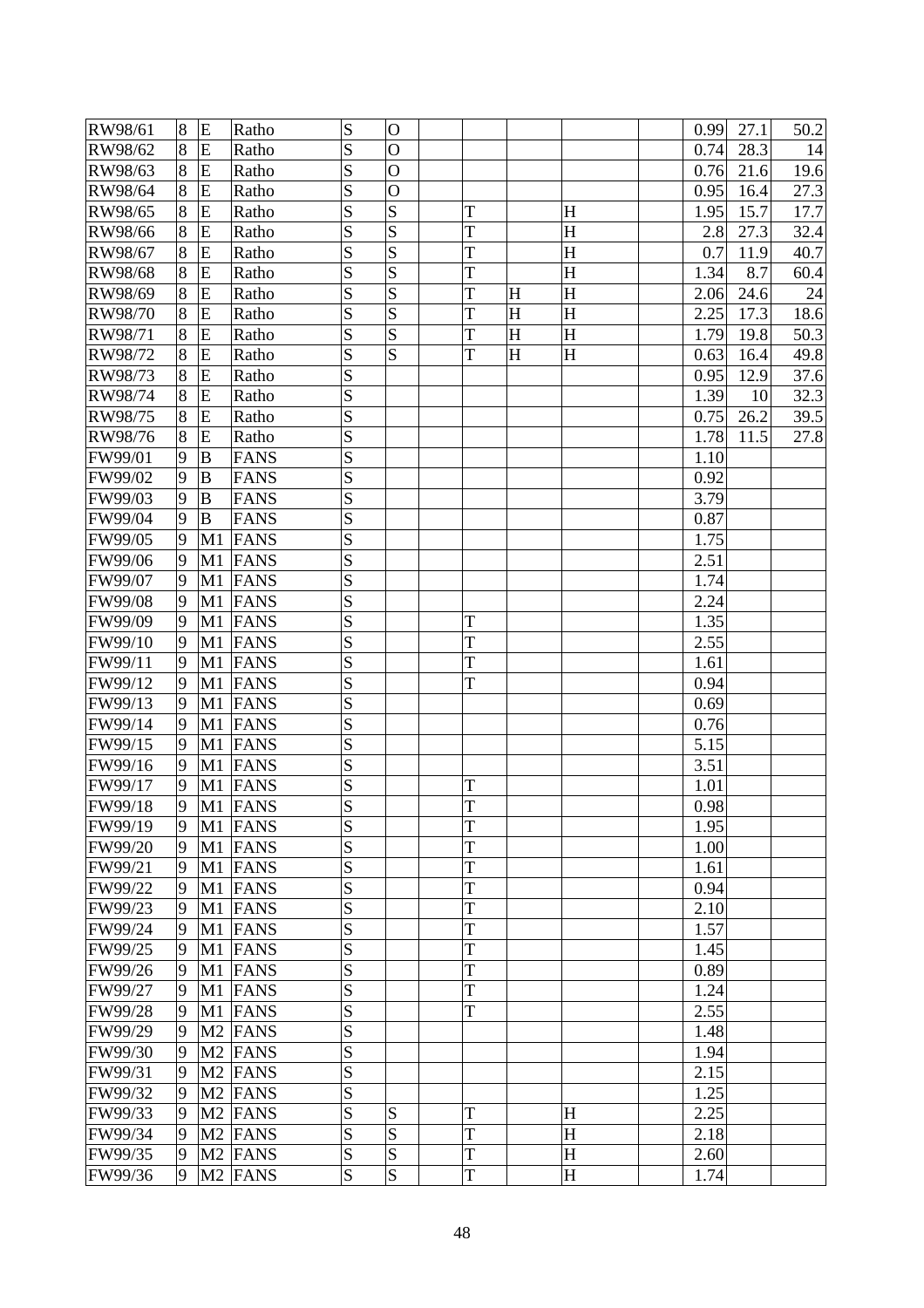| FW99/37 | 9              |                | M <sub>2</sub> FANS   | ${\bf S}$      |                |   |           |           | 1.69         |  |
|---------|----------------|----------------|-----------------------|----------------|----------------|---|-----------|-----------|--------------|--|
| FW99/38 | 9              |                | M <sub>2</sub> FANS   | S              |                |   |           |           | 2.29         |  |
| FW99/39 | 9              |                | M <sub>2</sub> FANS   | S              |                |   |           |           | 1.74         |  |
| FW99/40 | 9              |                | M <sub>2</sub> FANS   | S              |                |   |           |           | 0.95         |  |
| FW99/41 | 9              |                | M <sub>2</sub> FANS   | S              | S              | T | $H_{\rm}$ |           | 4.02         |  |
| FW99/42 | 9              |                | M <sub>2</sub> FANS   | S              | S              | T | H         |           | 2.25         |  |
| FW99/43 | 9              |                | M <sub>2</sub> FANS   | S              | S              | T | $H_{\rm}$ |           | 1.25         |  |
| FW99/44 | 9              | M <sub>2</sub> | <b>FANS</b>           | S              | S              | T | H         |           | 0.95         |  |
| FW99/45 | 9              |                | M <sub>2</sub> FANS   | S              | S              | T | L         |           | 1.97         |  |
| FW99/46 | 9              |                | M <sub>2</sub> FANS   | S              | S              | T | L         |           | 1.45         |  |
| FW99/47 | 9              |                | M <sub>2</sub> FANS   | S              | S              | T | L         |           | 1.95         |  |
| FW99/48 | 9              |                | M <sub>2</sub> FANS   | S              | S              | T | L         |           | 1.17         |  |
| FW99/49 | 9              | M <sub>2</sub> | <b>FANS</b>           | S              | S              | T | L         |           | 1.56         |  |
| FW99/50 | 9              |                | M <sub>2</sub> FANS   | S              | S              | T | L         |           | 1.45         |  |
| FW99/51 | 9              | M <sub>2</sub> | <b>FANS</b>           | S              | S              | T | L         |           | 1.89         |  |
| FW99/52 | 9              | M2             | <b>FANS</b>           | S              | S              | T | L         |           | 1.35         |  |
| FW99/53 | 9              | E              | <b>FANS</b>           | S              |                |   |           |           | 0.95         |  |
| FW99/54 | 9              | ${\bf E}$      | <b>FANS</b>           | S              |                |   |           |           | 1.10         |  |
| FW99/55 | 9              | E              | <b>FANS</b>           | S              |                |   |           |           | 2.10         |  |
| FW99/56 | 9              | E              | <b>FANS</b>           | S              |                |   |           |           | 1.15         |  |
| FW99/57 | 9              | E              | <b>FANS</b>           | S              | S              |   |           | $H_{\rm}$ | 1.65         |  |
| FW99/58 | 9              | E              | <b>FANS</b>           | ${\bf S}$      | S              |   |           | H         | 1.30         |  |
| FW99/59 | 9              | E              | <b>FANS</b>           | S              | S              |   |           | H         | 1.10         |  |
| FW99/60 | 9              | E              | <b>FANS</b>           | S              | S              |   |           | H         | 1.18         |  |
| MW99/01 | 9              | B              | Markle                | S              |                |   |           |           | 1.37         |  |
| MW99/02 | 9              | B              | Markle                | S              |                |   |           |           | 0.98         |  |
| MW99/03 | 9              | B              | Markle                | ${\bf S}$      |                |   |           |           | 1.65         |  |
| MW99/04 | 9              | B              | Markle                | S              |                |   |           |           | 1.82         |  |
| MW99/05 | 9              | M1             | Markle                | S              |                |   |           |           | 0.95         |  |
| MW99/06 | 9              | M1             | Markle                | S              |                |   |           |           | 1.83         |  |
| MW99/07 | 9              | M1             | Markle                | S              |                |   |           |           | 2.94         |  |
| MW99/08 | $\overline{9}$ | M1             | Markle                | S              |                |   |           |           | 1.45         |  |
| MW99/09 | 9              | M1             | Markle                | ${\bf S}$      |                | T |           |           | 0.98         |  |
| MW99/10 | 9              |                | M1 Markle             | $\overline{S}$ |                | T |           |           | 1.10         |  |
| MW99/11 | 9              | M1             | Markle                | ${\bf S}$      |                | T |           |           | 1.50         |  |
| MW99/12 | 9              | M1             | Markle                | S              |                | T |           |           | 1.47         |  |
| MW99/13 | 9              |                | M <sub>2</sub> Markle | S              |                |   |           |           | 0.97         |  |
| MW99/14 | 9              |                | M <sub>2</sub> Markle | S              |                |   |           |           | 1.19         |  |
| MW99/15 | 9              |                | M <sub>2</sub> Markle | S              |                |   |           |           | 1.35         |  |
| MW99/16 | 9              |                | M <sub>2</sub> Markle | S              |                |   |           |           | 1.05         |  |
| MW99/17 | 9              |                | M <sub>2</sub> Markle | S              | S              | T | L         |           | 1.95         |  |
| MW99/18 | 9              |                | M <sub>2</sub> Markle | S              | S              | T | L         |           | 0.95         |  |
| MW99/19 | 9              |                | M <sub>2</sub> Markle | S              | S              | T | L         |           | 0.84         |  |
| MW99/20 | 9              |                | M <sub>2</sub> Markle | S              | $\overline{S}$ | T | L         |           | 0.85         |  |
|         | 9              | E              |                       | S              |                |   |           |           | 1.10         |  |
| MW99/21 |                |                | Markle                |                |                |   |           |           |              |  |
| MW99/22 | 9<br>9         | E              | Markle                | ${\bf S}$<br>S |                |   |           |           | 1.37<br>0.85 |  |
| MW99/23 |                | E              | Markle                | S              |                |   |           |           |              |  |
| MW99/24 | 9              | E              | Markle                | S              | S              | T |           |           | 1.23         |  |
| MW99/25 | 9              | E              | Markle                |                |                |   | L         | H         | 2.10         |  |
| MW99/26 | 9              | E              | Markle                | S              | S              | T | L         | H         | 0.85         |  |
| MW99/27 | 9              | E              | Markle                | ${\bf S}$      | S              | T | L         | H         | 1.36         |  |
| MW99/28 | 9              | E              | Markle                | S              | S              | T | L         | H         | 1.20         |  |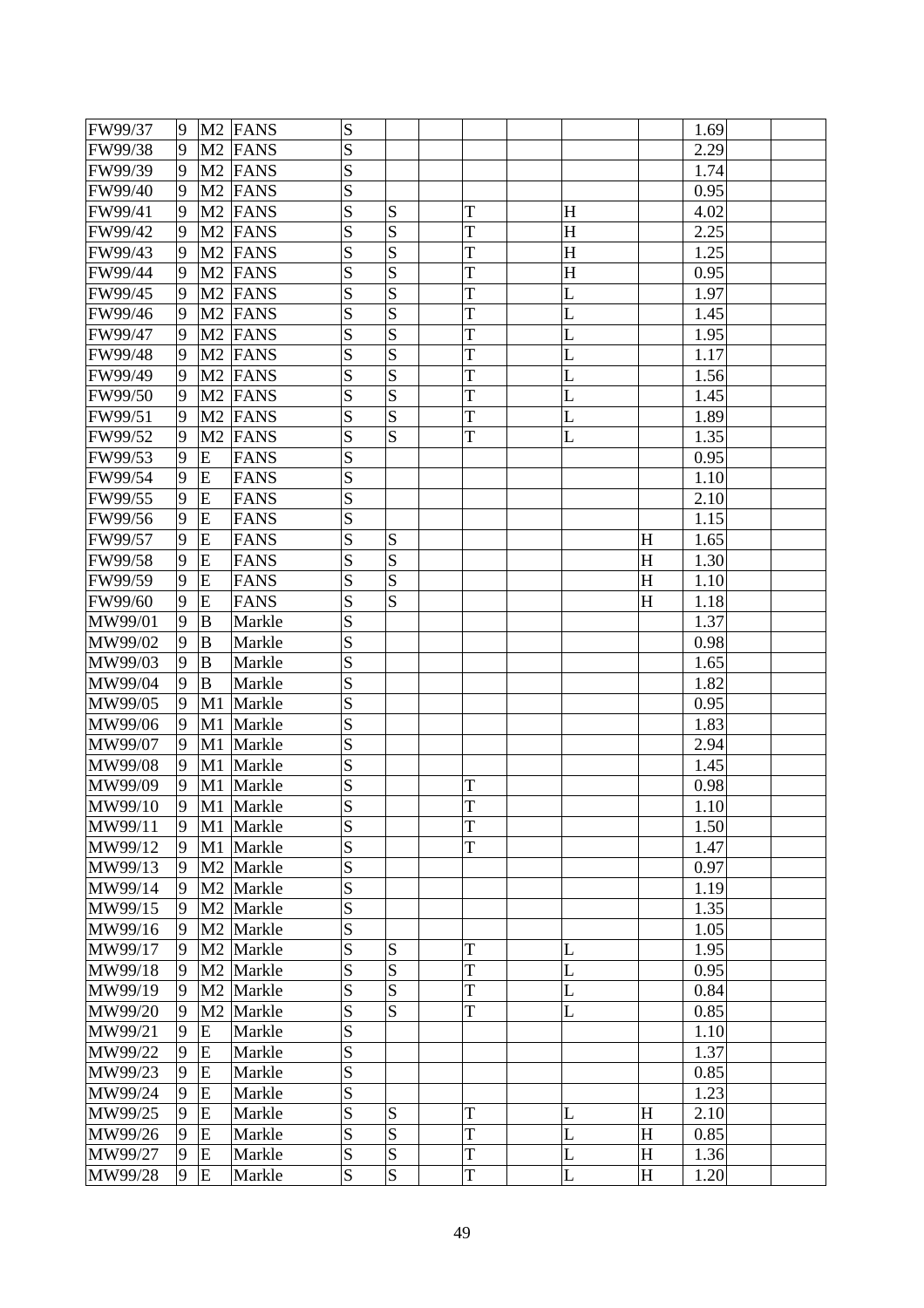| BW99/01 | 9      | $\, {\bf B}$   | <b>Biel Grange</b>         | ${\bf S}$           |                         |        |           |                           | 3.25           |  |
|---------|--------|----------------|----------------------------|---------------------|-------------------------|--------|-----------|---------------------------|----------------|--|
| BW99/02 | 9      | B              | <b>Biel Grange</b>         | S                   |                         |        |           |                           | 0.94           |  |
| BW99/03 | 9      | B              | <b>Biel Grange</b>         | S                   |                         |        |           |                           | 1.50           |  |
| BW99/04 | 9      | $\mathbf B$    | <b>Biel Grange</b>         | $\overline{S}$      |                         |        |           |                           | 2.27           |  |
| BW99/05 | 9      | M <sub>1</sub> | <b>Biel Grange</b>         | S                   |                         |        |           |                           | 1.89           |  |
| BW99/06 | 9      | M1             | <b>Biel Grange</b>         | S                   |                         |        |           |                           | 0.79           |  |
| BW99/07 | 9      | M1             | <b>Biel Grange</b>         | S                   |                         |        |           |                           | 1.23           |  |
| BW99/08 | 9      | M1             | <b>Biel Grange</b>         | S                   |                         |        |           |                           | 1.95           |  |
| BW99/09 | 9      | M1             | <b>Biel Grange</b>         | $\overline{S}$      |                         | T      |           |                           | 2.17           |  |
| BW99/10 | 9      | M1             | <b>Biel Grange</b>         | S                   |                         | T      |           |                           | 2.87           |  |
| BW99/11 | 9      | M1             | <b>Biel Grange</b>         | S                   |                         | T      |           |                           | 1.58           |  |
| BW99/12 | 9      | M1             | <b>Biel Grange</b>         | S                   |                         | T      |           |                           | 1.24           |  |
| BW99/13 | 9      | M1             | <b>Biel Grange</b>         | S                   |                         | T      |           |                           | 1.47           |  |
| BW99/14 | 9      | M1             | <b>Biel Grange</b>         | $\overline{S}$      |                         | T      |           |                           | 1.63           |  |
| BW99/15 | 9      | M1             | <b>Biel Grange</b>         | S                   |                         | T      |           |                           | 2.14           |  |
| BW99/16 | 9      | M1             | <b>Biel Grange</b>         | S                   |                         | T      |           |                           | 2.48           |  |
| BW99/17 | 9      | M1             | <b>Biel Grange</b>         | S                   |                         | T      |           |                           | 0.87           |  |
| BW99/18 | 9      | M1             | <b>Biel Grange</b>         | S                   |                         | T      |           |                           | 1.21           |  |
| BW99/19 | 9      | M1             | <b>Biel Grange</b>         | $\overline{S}$      |                         | T      |           |                           | 1.64           |  |
| BW99/20 | 9      | M1             | <b>Biel Grange</b>         | S                   |                         | T      |           |                           | 1.65           |  |
| BW99/21 | 9      | M1             | <b>Biel Grange</b>         | S                   |                         | T      |           |                           | 1.08           |  |
| BW99/22 | 9      | M1             | <b>Biel Grange</b>         | $\overline{s}$      |                         | T      |           |                           | 1.22           |  |
| BW99/23 | 9      | M1             | <b>Biel Grange</b>         | S                   |                         | T      |           |                           | $\overline{2}$ |  |
| BW99/24 | 9      | M1             | <b>Biel Grange</b>         | $\overline{S}$      |                         | T      |           |                           | 1.17           |  |
| BW99/25 | 9      | M <sub>2</sub> | <b>Biel Grange</b>         | S                   |                         |        |           |                           | 2.15           |  |
| BW99/26 | 9      | M <sub>2</sub> | <b>Biel Grange</b>         | S                   |                         |        |           |                           | 1.52           |  |
| BW99/27 | 9      | M <sub>2</sub> |                            | S                   |                         |        |           |                           | 1.45           |  |
| BW99/28 | 9      | M <sub>2</sub> | <b>Biel Grange</b>         |                     |                         |        |           |                           | 1.24           |  |
| BW99/29 | 9      |                | <b>Biel Grange</b>         | S<br>S              | S                       |        |           |                           |                |  |
|         | 9      | M <sub>2</sub> | <b>Biel Grange</b>         | S                   | S                       | T<br>T | H<br>H    |                           | 1.05           |  |
| BW99/30 |        | M <sub>2</sub> | <b>Biel Grange</b>         |                     |                         |        |           |                           | 1.65           |  |
| BW99/31 | 9      | M <sub>2</sub> | <b>Biel Grange</b>         | S                   | S                       | T      | H         |                           | 2.1            |  |
| BW99/32 | 9      | M <sub>2</sub> | <b>Biel Grange</b>         | S                   | S                       | T      | H         |                           | $\overline{2}$ |  |
| BW99/33 | 9<br>9 | M <sub>2</sub> | <b>Biel Grange</b>         | S<br>$\overline{S}$ | S<br>S                  | T      | L         |                           | 0.94           |  |
| BW99/34 |        |                | M2 Biel Grange             |                     |                         | T      | L         |                           | 1.42           |  |
| BW99/35 | 9      |                | M <sub>2</sub> Biel Grange | ${\bf S}$           | S                       | T      | L         |                           | 1.56           |  |
| BW99/36 | 9      |                | M <sub>2</sub> Biel Grange | S                   | S                       | T      | L         |                           | 1.16           |  |
| BW99/37 | 9      |                | M <sub>2</sub> Biel Grange | S                   | $\overline{S}$          | T      | L         |                           | 2.1            |  |
| BW99/38 | 9      |                | M2 Biel Grange             | S                   | S                       | T      | L         |                           | 5.47           |  |
| BW99/39 | 9      |                | M2 Biel Grange             | S                   | S                       | T      | L         |                           | 0.69           |  |
| BW99/40 | 9      |                | M <sub>2</sub> Biel Grange | S                   | S                       | T      | L         |                           | 1.89           |  |
| BW99/41 | 9      |                | M <sub>2</sub> Biel Grange | S                   | S                       | T      | H         |                           | 1.87           |  |
| BW99/42 | 9      | M <sub>2</sub> | <b>Biel Grange</b>         | S                   | $\overline{S}$          | T      | H         |                           | 2.1            |  |
| BW99/43 | 9      | M2             | <b>Biel Grange</b>         | ${\bf S}$           | S                       | T      | H         |                           | 2.18           |  |
| BW99/44 | 9      |                | M2 Biel Grange             | S                   | $\overline{\mathbf{S}}$ | T      | H         |                           | 1.58           |  |
| BW99/45 | 9      | ${\bf E}$      | <b>Biel Grange</b>         | S                   |                         |        |           |                           | 3.74           |  |
| BW99/46 | 9      | E              | <b>Biel Grange</b>         | S                   |                         |        |           |                           | 2.25           |  |
| BW99/47 | 9      | ${\bf E}$      | <b>Biel Grange</b>         | S                   |                         |        |           |                           | 0.74           |  |
| BW99/48 | 9      | ${\bf E}$      | <b>Biel Grange</b>         | S                   |                         |        |           |                           | 1.53           |  |
| BW99/49 | 9      | E              | <b>Biel Grange</b>         | S                   | S                       | T      | $H_{\rm}$ | $H_{\rm}$                 | 1.57           |  |
| BW99/50 | 9      | ${\bf E}$      | <b>Biel Grange</b>         | S                   | S                       | T      | $H_{\rm}$ | $\boldsymbol{\mathrm{H}}$ | 2.2            |  |
| BW99/51 | 9      | ${\bf E}$      | <b>Biel Grange</b>         | S                   | S                       | T      | H         | H                         | 1.95           |  |
| BW99/52 | 9      | E              | <b>Biel Grange</b>         | S                   | $\overline{S}$          | T      | H         | H                         | 1.45           |  |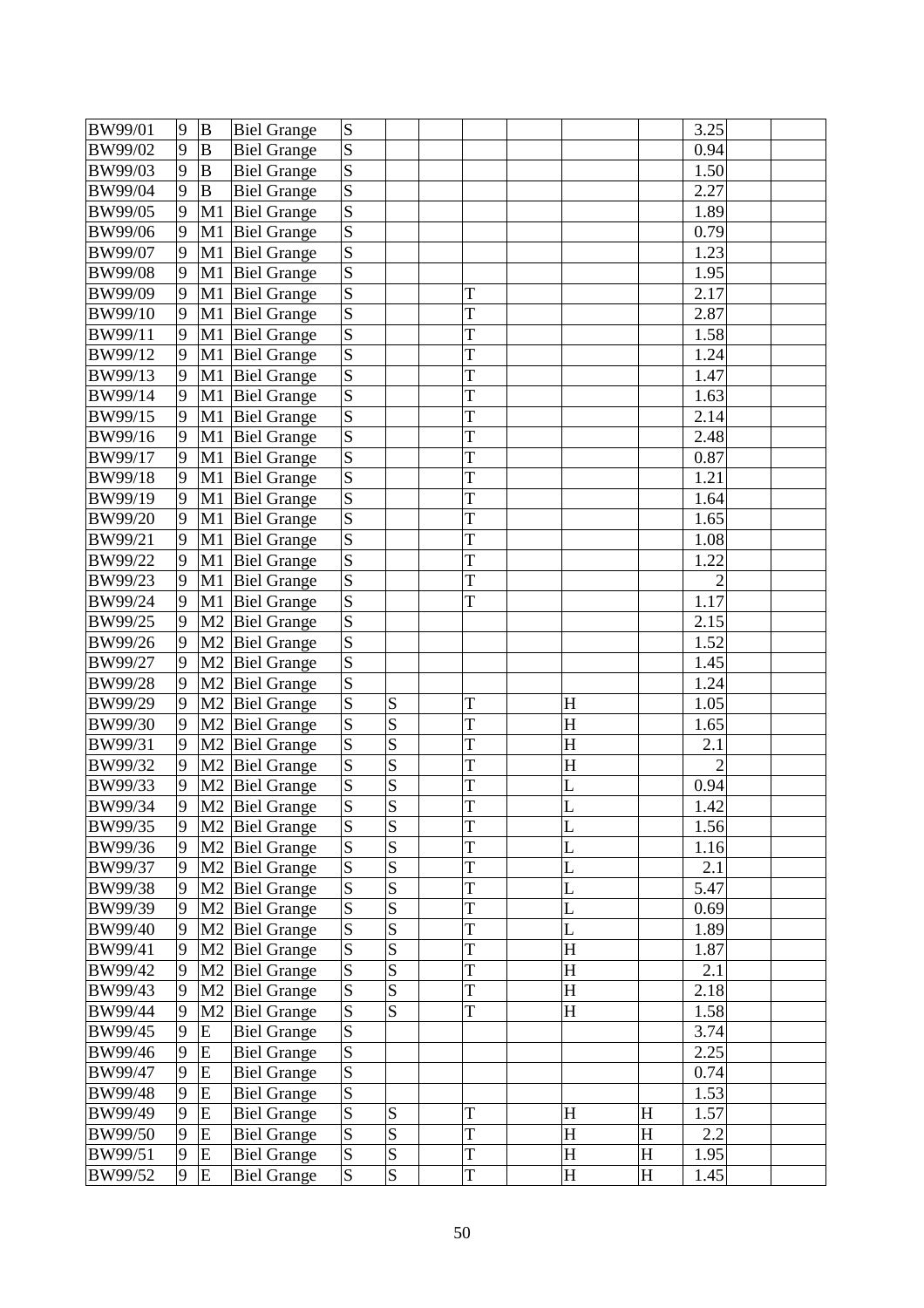| BW99/53  | 9              | E              | <b>Biel Grange</b>         | S                       | S                       | T | L                       | H | 1.65           |  |
|----------|----------------|----------------|----------------------------|-------------------------|-------------------------|---|-------------------------|---|----------------|--|
| BW99/54  | 9              | E              | <b>Biel Grange</b>         | S                       | S                       | T | L                       | H | 0.95           |  |
| BW99/55  | 9              | E              | <b>Biel Grange</b>         | S                       | S                       | T | L                       | H | 1.35           |  |
| BW99/56  | 9              | E              | <b>Biel Grange</b>         | S                       | S                       | T | L                       | H | 1.78           |  |
| B2W99/01 | 9              | B              | <b>Biel Grange</b>         | $\overline{S}$          |                         |   |                         |   | 1.21           |  |
| B2W99/02 | 9              | $\, {\bf B}$   | <b>Biel Grange</b>         | $\vert S \vert$         |                         |   |                         |   | $\overline{c}$ |  |
| B2W99/03 | 9              | $\mathbf B$    | <b>Biel Grange</b>         | S                       |                         |   |                         |   | 1.07           |  |
| B2W99/04 | 9              | $\overline{B}$ | <b>Biel Grange</b>         | $\overline{S}$          |                         |   |                         |   | 1.22           |  |
| B2W99/05 | $\overline{9}$ | M1             | <b>Biel Grange</b>         | S                       |                         |   |                         |   | 2.12           |  |
| B2W99/06 | 9              | M1             | <b>Biel Grange</b>         | $\overline{S}$          |                         |   |                         |   | 0.73           |  |
| B2W99/07 | 9              | M1             | <b>Biel Grange</b>         | S                       |                         |   |                         |   | 0.99           |  |
| B2W99/08 | 9              | M1             | <b>Biel Grange</b>         | $\overline{\mathbf{S}}$ |                         |   |                         |   | 3.21           |  |
| B2W99/09 | 9              | M1             | <b>Biel Grange</b>         | S                       |                         | T |                         |   | 1.94           |  |
| B2W99/10 | 9              | M1             | <b>Biel Grange</b>         | $\overline{S}$          |                         | T |                         |   | 0.73           |  |
| B2W99/11 | 9              | M1             | <b>Biel Grange</b>         | $\overline{S}$          |                         | T |                         |   | 1.37           |  |
| B2W99/12 | 9              | M1             | <b>Biel Grange</b>         | $\vert S \vert$         |                         | T |                         |   | 1.94           |  |
| B2W99/13 | 9              | M1             | <b>Biel Grange</b>         | $\overline{\mathbf{S}}$ |                         | T |                         |   | 1.82           |  |
| B2W99/14 | 9              | M1             | <b>Biel Grange</b>         | S                       |                         | T |                         |   | 0.72           |  |
| B2W99/15 | 9              | M1             | <b>Biel Grange</b>         | S                       |                         | T |                         |   | 1.21           |  |
| B2W99/16 | 9              | M1             | <b>Biel Grange</b>         | S                       |                         | T |                         |   | 1.68           |  |
| B2W99/17 | 9              | M1             | <b>Biel Grange</b>         | S                       |                         | T |                         |   | 0.99           |  |
| B2W99/18 | 9              | M1             | <b>Biel Grange</b>         | $\overline{S}$          |                         | T |                         |   | 1.45           |  |
| B2W99/19 | 9              | M1             | <b>Biel Grange</b>         | S                       |                         | T |                         |   | 1.32           |  |
| B2W99/20 | 9              | M1             | <b>Biel Grange</b>         | S                       |                         | T |                         |   | 1.89           |  |
| B2W99/21 | 9              | M <sub>2</sub> | <b>Biel Grange</b>         | $\overline{S}$          |                         |   |                         |   | 1.65           |  |
| B2W99/22 | 9              | M <sub>2</sub> | <b>Biel Grange</b>         | S                       |                         |   |                         |   | 1.85           |  |
| B2W99/23 | 9              | M <sub>2</sub> | <b>Biel Grange</b>         | $\overline{S}$          |                         |   |                         |   | 3.45           |  |
| B2W99/24 | 9              | M <sub>2</sub> | <b>Biel Grange</b>         | S                       |                         |   |                         |   | 0.86           |  |
| B2W99/25 | 9              | M <sub>2</sub> | <b>Biel Grange</b>         | S                       | S                       | T | $H_{\rm}$               |   | 1.08           |  |
| B2W99/26 | 9              | M <sub>2</sub> | <b>Biel Grange</b>         | $\overline{S}$          | S                       | T | $\overline{\mathrm{H}}$ |   | 2.35           |  |
| B2W99/27 | 9              | M <sub>2</sub> | <b>Biel Grange</b>         | S                       | S                       | T | H                       |   | 1.21           |  |
| B2W99/28 | 9              | M <sub>2</sub> | <b>Biel Grange</b>         | S                       | S                       | T | H                       |   | $\overline{c}$ |  |
| B2W99/29 | 9              | M <sub>2</sub> | <b>Biel Grange</b>         | S                       | S                       | T | $H_{\rm}$               |   | 2.16           |  |
| B2W99/30 | 9              | M <sub>2</sub> | <b>Biel Grange</b>         | $\overline{S}$          | S                       | T | H                       |   | 2.49           |  |
| B2W99/31 | 9              |                | M2 Biel Grange             | S                       | S                       | T | H                       |   | $1.5\,$        |  |
| B2W99/32 | 9              |                | M <sub>2</sub> Biel Grange | S                       | S                       | T | H                       |   | 1.47           |  |
| B2W99/33 | 9              |                | M <sub>2</sub> Biel Grange | S                       | $\overline{\mathbf{S}}$ | T | H                       |   | 1.55           |  |
| B2W99/34 | 9              |                | M2 Biel Grange             | S                       | S                       | T | H                       |   | 1.68           |  |
| B2W99/35 | 9              |                | M2 Biel Grange             | S                       | S                       | T | H                       |   | 0.82           |  |
| B2W99/36 | 9              | M <sub>2</sub> | <b>Biel Grange</b>         | S                       | $\overline{\mathbf{S}}$ | T | H                       |   | 1.19           |  |
| B2W99/37 | 9              | ${\bf E}$      | <b>Biel Grange</b>         | S                       |                         |   |                         |   | 1.85           |  |
| B2W99/38 | 9              | E              | <b>Biel Grange</b>         | $\overline{S}$          |                         |   |                         |   | 0.85           |  |
| B2W99/39 | 9              | E              | <b>Biel Grange</b>         | $\overline{S}$          |                         |   |                         |   | 1.32           |  |
| B2W99/40 | 9              | E              | <b>Biel Grange</b>         | $\overline{S}$          |                         |   |                         |   | 2.35           |  |
| B2W99/41 | 9              | ${\bf E}$      | <b>Biel Grange</b>         | S                       | S                       | T | H                       | H | 1.25           |  |
| B2W99/42 | 9              | E              | <b>Biel Grange</b>         | $\vert S \vert$         | S                       | T | H                       | H | 2.04           |  |
| B2W99/43 | 9              | E              | <b>Biel Grange</b>         | S                       | $\overline{\mathbf{S}}$ | T | H                       | H | 1.98           |  |
| B2W99/44 | 9              | ${\bf E}$      | <b>Biel Grange</b>         | $\vert S \vert$         | S                       | T | H                       | H | 1.54           |  |

Key

Year  $8 = 1998, 9 = 1999.$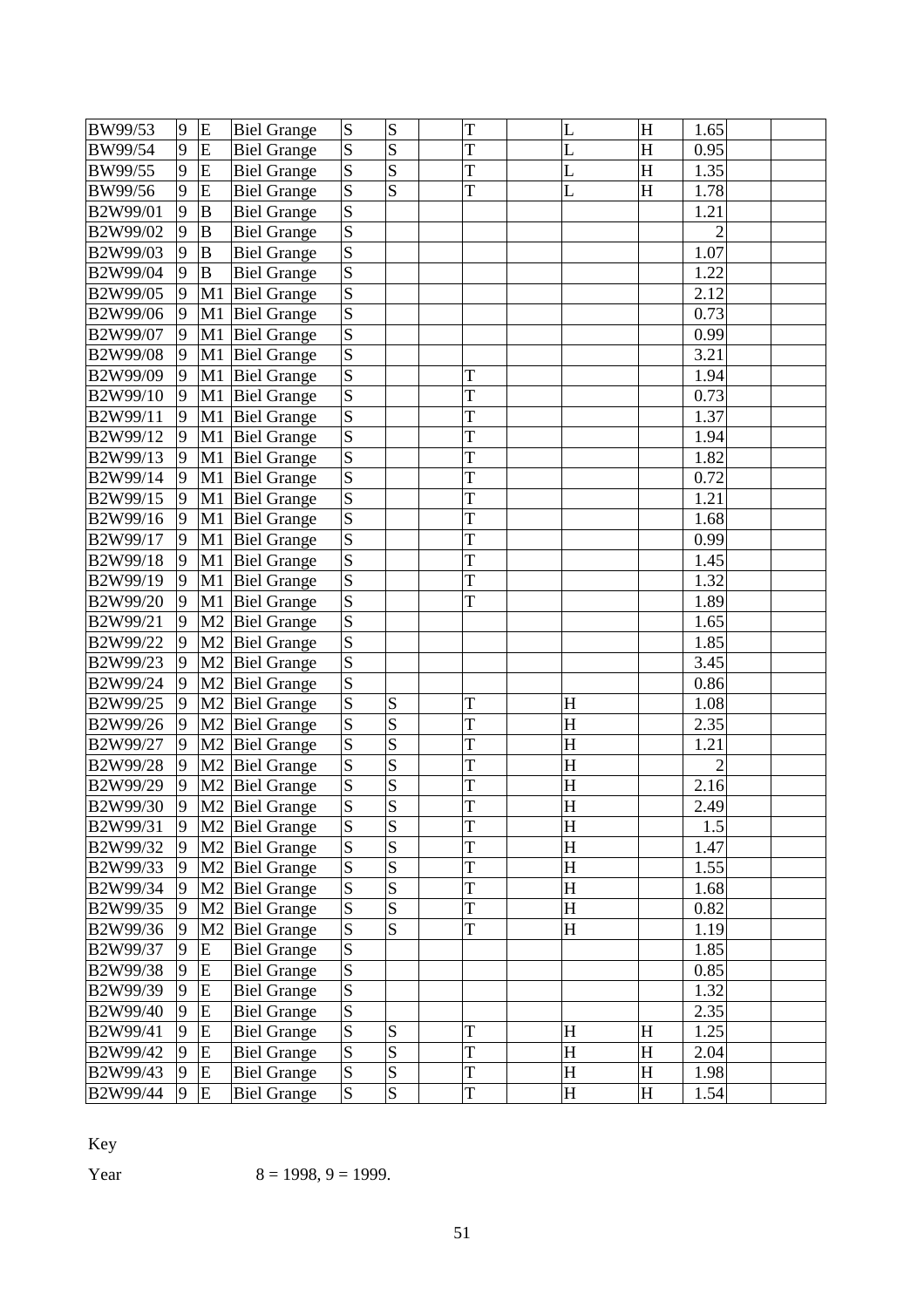| Sampling time | $B =$ Before start of spray programme; $M =$ Before end of spray programme |
|---------------|----------------------------------------------------------------------------|
|               | $E =$ After end of spray programme; s = seedling trap plants               |
|               | Geographical location $E =$ England; $S =$ Scotland                        |
| Strobilurin   | $S =$ Strobilurin; O = Other; blank = Untreated                            |
|               | $M = Morpholine; T = DMI$                                                  |
| Doses         | $L =$ low dose, < half rate; $H =$ high dose rate, half rate or above.     |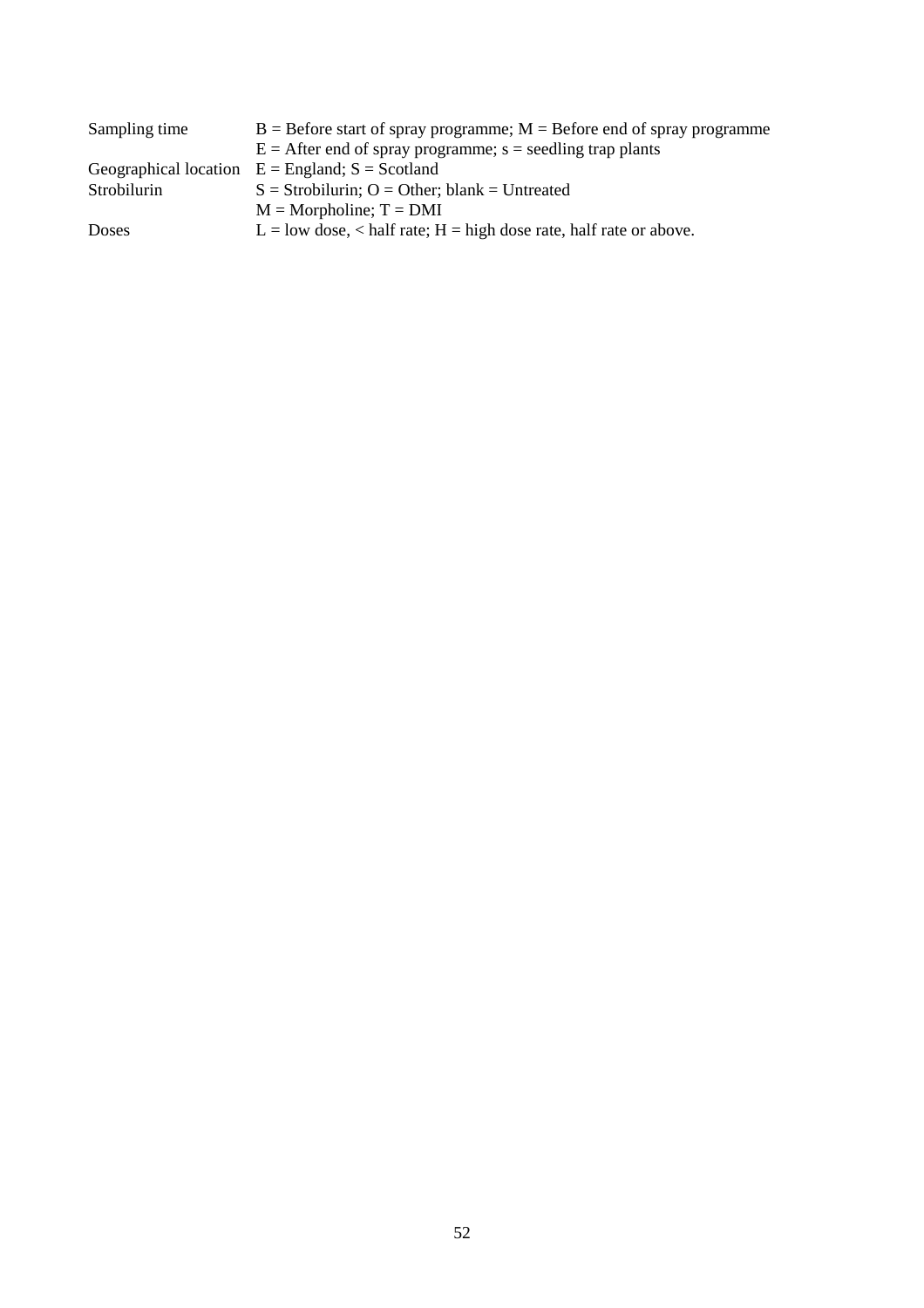# APPENDIX 4

# **Barley mildew isolate details**

|                  |                |                  |                      |                |                         |                                      |                                                 | Fungicide treatment                                   |                                |                   |             |              | RF         |            |
|------------------|----------------|------------------|----------------------|----------------|-------------------------|--------------------------------------|-------------------------------------------------|-------------------------------------------------------|--------------------------------|-------------------|-------------|--------------|------------|------------|
|                  |                |                  |                      |                |                         |                                      |                                                 |                                                       |                                | prior to sampling |             |              |            |            |
| Isolate code     | Year           | Sampling time    | Trial identification | Geographic     | Strobilurin?            | if strobilurin, $+\/-$<br>morpholine | $\underline{\text{if}}$ strobilurin, +/-<br>DMI | $\underline{\text{if}}$ strobilurin +/-<br>quinoxyfen | Strobilurin timing<br>and dose |                   |             | azoxystrobin | morpholine | <b>INC</b> |
|                  |                |                  |                      |                |                         |                                      |                                                 |                                                       | GS31                           | GS37/39 later     |             |              |            |            |
| HHT1             | $\bf 8$        | ${\bf E}$        | H. Hall              | E              |                         |                                      |                                                 |                                                       |                                |                   |             | 1.03         | 3.96       | 10.18      |
| HHT2             | 8              | E                | H. Hall              | E              | $\mathbf{O}$            |                                      |                                                 |                                                       |                                |                   |             | 0.47         | 7.59       | 7.43       |
| HH T4            | 8              | E                | H. Hall              | E              | $\frac{S}{S}$           |                                      | T                                               |                                                       | H                              |                   | H           | 1.82         | 5.97       | 7.98       |
| HH T6            | $\overline{8}$ | $\mathbf E$      | H. Hall              | E              |                         | M                                    |                                                 |                                                       | H                              |                   | H           | 1.12         | 11.82      | 7.53       |
| HHT7             | $\overline{8}$ | E                | H. Hall              | E              | $\overline{S}$          | $\mathbf{M}$                         | T                                               |                                                       | $H_{\rm}$                      |                   |             | 0.87         | 25.70      | 10.63      |
| SH <sub>T1</sub> | $\overline{8}$ | $\overline{E}$   | Seale Hayne          | $\overline{E}$ |                         |                                      |                                                 |                                                       |                                |                   |             | 1.67         | 4.21       | 21.26      |
| SHT <sub>2</sub> | $\overline{8}$ | E                | Seale Hayne          | E              | $\overline{O}$          |                                      |                                                 |                                                       |                                |                   |             | 0.76         | 3.53       | 16.31      |
| HAT1             | $\overline{8}$ | E                | H. Adams             | E              |                         |                                      |                                                 |                                                       |                                |                   |             | 1.19         | 4.59       | 24.75      |
| HAT6             | $\overline{8}$ | E                | H. Adams             | $\mathbf E$    | ${\bf S}$               | $\mathbf M$                          |                                                 |                                                       | H                              |                   | H           | 1.28         | 9.00       | 25.28      |
| <b>WYES</b>      | $\overline{8}$ | $\mathbf E$      | Wye                  | E              | $\overline{\mathbf{S}}$ | $\mathbf{M}$                         |                                                 |                                                       | H                              |                   | $\mathbf H$ | 0.94         | 6.89       | 23.92      |
| MOR T6           | $\overline{8}$ | $\overline{E}$   | Morley               | $\overline{E}$ | $\overline{S}$          | $\mathbf{M}$                         |                                                 |                                                       | $\overline{\mathrm{H}}$        |                   | H           | 1.52         | 11.02      | 33.05      |
| CP <sub>T1</sub> | 8              | E                | Cockle Park          | E              |                         |                                      |                                                 |                                                       |                                |                   |             | 1.19         | 4.81       | 23.66      |
| RR99/1           | 9              | $\, {\bf B}$     | Morley               | E              |                         |                                      |                                                 |                                                       |                                |                   |             | 0.90         |            |            |
| RR99/2           | 9              | $\, {\bf B}$     | Morley               | $\mathbf E$    |                         |                                      |                                                 |                                                       |                                |                   |             | 0.46         |            |            |
| RR99/3           | $\overline{9}$ | $\, {\bf B}$     | Morley               | E              |                         |                                      |                                                 |                                                       |                                |                   |             | 0.93         |            |            |
| RR99/4           | 9              | $\overline{B}$   | H. Adams             | $\overline{E}$ |                         |                                      |                                                 |                                                       |                                |                   |             | 1.11         |            |            |
| RR99/5           | 9              | $\, {\bf B}$     | H. Adams             | $\mathbf E$    |                         |                                      |                                                 |                                                       |                                |                   |             | 0.56         |            |            |
| RR99/7           | 9              | $\, {\bf B}$     | H. Hall              | E              |                         |                                      |                                                 |                                                       |                                |                   |             | 0.84         |            |            |
| RR99/8           | 9              | $\, {\bf B}$     | H. Hall              | $\mathbf E$    |                         |                                      |                                                 |                                                       |                                |                   |             | 0.65         |            |            |
| RR99/9           | $\overline{9}$ | $\, {\bf B}$     | H. Hall              | E              |                         |                                      |                                                 |                                                       |                                |                   |             | 0.39         |            |            |
| RR99/10          | 9              | $\, {\bf B}$     | H. Hall              | $\overline{E}$ |                         |                                      |                                                 |                                                       |                                |                   |             | 1.37         |            |            |
| RR99/11          | 9              | $\, {\bf B}$     | <b>Bridgets</b>      | E              |                         |                                      |                                                 |                                                       |                                |                   |             | 1.67         |            |            |
| RR99/12          | 9              | $\bf{B}$         | <b>Bridgets</b>      | E              |                         |                                      |                                                 |                                                       |                                |                   |             | 1.51         |            |            |
| RR99/13          | 19             | B                | <b>Bridgets</b>      | E              |                         |                                      |                                                 |                                                       |                                |                   |             | 1.37         |            |            |
| RR99/14          | 9              | B                | <b>Bridgets</b>      | ${\bf E}$      |                         |                                      |                                                 |                                                       |                                |                   |             | 0.43         |            |            |
| RR99/15          | 9              | $\, {\bf B}$     | <b>Bridgets</b>      | E              |                         |                                      |                                                 |                                                       |                                |                   |             | 2.23         |            |            |
| RR99/16          | 9              | B                | <b>Bridgets</b>      | ${\bf E}$      |                         |                                      |                                                 |                                                       |                                |                   |             | 0.77         |            |            |
| RR99/17          | 9              | B                | <b>Bridgets</b>      | ${\bf E}$      |                         |                                      |                                                 |                                                       |                                |                   |             | 0.99         |            |            |
| RR99/18          | 9              | B                | <b>Bridgets</b>      | ${\bf E}$      |                         |                                      |                                                 |                                                       |                                |                   |             | 0.42         |            |            |
| RR99/19          | 9              | $\boldsymbol{B}$ | <b>Bridgets</b>      | ${\bf E}$      |                         |                                      |                                                 |                                                       |                                |                   |             | 0.80         |            |            |
| RR99/20          | 9              | ${\bf E}$        | H. Adams             | E              | $\mathbf{O}$            |                                      |                                                 |                                                       |                                |                   |             | 0.35         |            |            |
| RR99/32          | 9              | E                | Gwent                | E              | $\overline{O}$          |                                      |                                                 |                                                       |                                |                   |             | 0.63         |            |            |
| RR99/33          | 9              | E                | Gwent                | E              | $\mathbf O$             |                                      |                                                 |                                                       |                                |                   |             | 1.71         |            |            |
| RR99/34          | $\mathbf{Q}$   | E                | Gwent                | E              | $\overline{O}$          |                                      |                                                 |                                                       |                                |                   |             | 6.09         |            |            |
| RR99/36          | 9              | ${\bf E}$        | Gwent                | ${\bf E}$      | $\overline{O}$          |                                      |                                                 |                                                       |                                |                   |             | 0.54         |            |            |
| RR99/37          | 9              | ${\bf E}$        | Gwent                | E              | $\overline{S}$          | $\mathbf M$                          |                                                 |                                                       | H                              |                   | $\rm H$     | 1.76         |            |            |
|                  |                |                  |                      |                |                         |                                      |                                                 |                                                       |                                |                   |             |              |            |            |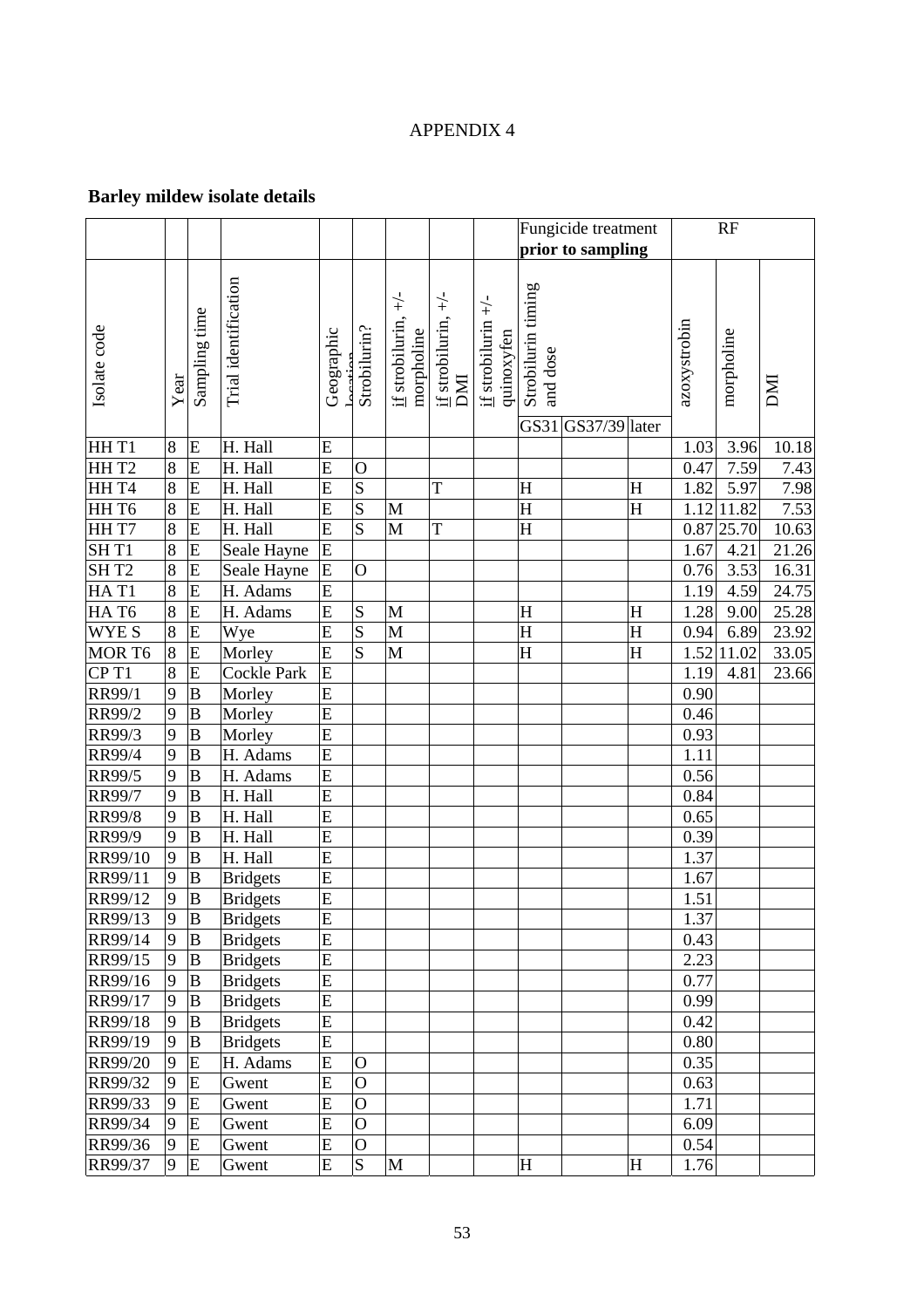| RR99/38        | 9 | ${\bf E}$ | Gwent           | E         | ${\bf S}$      | M            |   |   | H                         |   | H | 0.37 |      |      |
|----------------|---|-----------|-----------------|-----------|----------------|--------------|---|---|---------------------------|---|---|------|------|------|
| RR99/43        | 9 | E         | Wye             | E         | $\overline{O}$ |              |   |   |                           |   |   | 0.58 |      |      |
| RR99/45        | 9 | E         | Wye             | E         | S              | M            |   | Q | H                         |   | H | 0.79 |      |      |
| RR99/46        | 9 | E         | Wye             | E         | S              | M            |   | Q | H                         |   | H | 1.56 |      |      |
| RR99/47        | 9 | E         | Wye             | E         | $\overline{S}$ | M            |   | Q | H                         |   | H | 1.83 |      |      |
| RR99/48        | 9 | ${\bf E}$ | Wye             | E         | $\overline{S}$ | M            |   | Q | $\overline{\mathrm{H}}$   |   | H | 0.99 |      |      |
| RR99/49        | 9 | E         | <b>Bridgets</b> | E         | S              |              | T |   | H                         |   | H | 2.14 |      |      |
| RR99/51        | 9 | E         | <b>Bridgets</b> | E         | $\overline{O}$ |              |   |   |                           |   |   | 2.06 |      |      |
| RR99/53        | 9 | E         | <b>Bridgets</b> | E         | $\overline{O}$ |              |   |   |                           |   |   | 0.26 |      |      |
| RR99/54        | 9 | E         | <b>Bridgets</b> | E         | $\overline{O}$ |              |   |   |                           |   |   | 1.02 |      |      |
| RR99/55        | 9 | E         | <b>Bridgets</b> | E         | S              | M            |   |   | H                         |   | H | 2.98 |      |      |
| RR99/56        | 9 | E         | <b>Bridgets</b> | E         | $\overline{S}$ |              | T |   | H                         |   | H | 1.89 |      |      |
| RR99/57        | 9 | E         | <b>Bridgets</b> | E         | $\overline{S}$ | M            |   |   | $\overline{\mathrm{H}}$   |   | H | 2.12 |      |      |
| RR99/58        | 9 | E         | <b>Bridgets</b> | E         | S              | $\mathbf{M}$ | T |   | H                         |   | H | 2.88 |      |      |
| RR99/59        | 9 | E         | <b>Bridgets</b> | E         | $\overline{O}$ |              |   |   |                           |   |   | 2.37 |      |      |
| RR99/61        | 9 | E         | <b>Bridgets</b> | E         | $\overline{O}$ |              |   |   |                           |   |   | 0.64 |      |      |
| RR99/79        | 9 | E         | H. Hall         | E         | $\overline{O}$ |              |   |   |                           |   |   | 1.12 |      |      |
| RR99/81        | 9 | E         | H. Hall         | E         | $\overline{O}$ |              |   |   |                           |   |   | 2.72 |      |      |
| RR99/82        | 9 | E         | H. Hall         | E         | S              | $\mathbf{M}$ |   |   | $H_{\rm}$                 |   | H | 1.49 |      |      |
| RR99/83        | 9 | E         | H. Hall         | E         | $\overline{O}$ |              |   |   |                           |   |   | 1.00 |      |      |
| RR99/84        | 9 | ${\bf E}$ | H. Adams        | E         | $\overline{O}$ |              |   |   |                           |   |   | 0.93 |      |      |
| RR99/85        | 9 | E         | H. Adams        | E         | S              |              | T |   | $H_{\rm}$                 |   | H | 1.45 |      |      |
| RR99/86        | 9 | ${\bf E}$ | H. Adams        | E         | $\overline{O}$ |              |   |   |                           |   |   | 1.11 |      |      |
| RR99/87        | 9 | E         | H. Adams        | E         | $\overline{S}$ | $\mathbf{M}$ |   |   | H                         |   | H | 1.76 |      |      |
| RR99/88        | 9 | E         | H. Adams        | E         | $\overline{S}$ |              | T |   | H                         |   | H | 1.03 |      |      |
| RR99/89        | 9 | E         | H. Adams        | E         | $\overline{S}$ | M            |   |   | $\boldsymbol{\mathrm{H}}$ |   | H | 0.84 |      |      |
| RR99/90        | 9 | E         | H. Adams        | E         | $\overline{O}$ |              |   |   |                           |   |   | 1.15 |      |      |
| RR99/91        | 9 | ${\bf E}$ | H. Adams        | E         | $\overline{O}$ |              |   |   |                           |   |   | 1.33 |      |      |
| RR99/92        | 9 | E         | H. Adams        | E         | $\overline{O}$ |              |   |   |                           |   |   | 1.36 |      |      |
| RR99/93        | 9 | E         | H. Adams        | E         | $\overline{S}$ | M            |   |   | H                         |   | H | 1.63 |      |      |
| RR99/94        | 9 | E         | H. Adams        | E         | $\overline{S}$ |              | T |   | $\overline{\mathrm{H}}$   |   | H | 0.71 |      |      |
| RR99/96        | 9 | S         | Hilton          | E         | S              |              |   |   | L                         |   |   | 1.78 |      |      |
| RR99/99        | 9 | E         | Morley          | E         | $\overline{O}$ |              |   |   |                           |   |   | 3.54 |      |      |
| RR99/104       | 9 | E         | H. Adams        | E         | $\overline{O}$ |              |   |   |                           |   |   | 1.13 |      |      |
| RR99/106 9     |   | E         | H. Adams        | E         | $\overline{O}$ |              |   |   |                           |   |   | 2.73 |      |      |
| RR99/108 9     |   | E         | H. Adams        | E         | S              | M            |   |   | H                         |   | H | 0.95 |      |      |
| RR99/111       | 9 | E         | H. Adams        | ${\bf E}$ | S              | M            |   |   | H                         |   | H | 2.54 |      |      |
| BB98/01        | 8 | B         | <b>BUSH</b>     | S         |                |              |   |   |                           |   |   | 3.2  | 11.7 | 10.7 |
| <b>BB98/02</b> | 8 | $\bf{B}$  | <b>BUSH</b>     | S         |                |              |   |   |                           |   |   | 2.7  | 9.7  | 30.6 |
| BB98/03        | 8 | B         | <b>BUSH</b>     | S         |                |              |   |   |                           |   |   | 1.0  | 4.3  | 22.6 |
| <b>BB98/04</b> | 8 | $\bf{B}$  | <b>BUSH</b>     | S         |                |              |   |   |                           |   |   | 1.4  | 2.8  | 12.9 |
| BB98/05        | 8 | M         | <b>BUSH</b>     | S         |                |              |   |   |                           |   |   | 1.7  | 13.4 | 29.6 |
| <b>BB98/06</b> | 8 | M         | <b>BUSH</b>     | S         |                |              |   |   |                           |   |   | 1.7  | 14.6 | 23.8 |
| <b>BB98/07</b> | 8 | M         | <b>BUSH</b>     | S         |                |              |   |   |                           |   |   | 1.6  | 10.8 | 29.4 |
| <b>BB98/08</b> | 8 | M         | <b>BUSH</b>     | S         |                |              |   |   |                           |   |   | 2.0  | 12.6 | 14.5 |
| <b>BB98/09</b> | 8 | M         | <b>BUSH</b>     | ${\bf S}$ | $\Omega$       |              |   |   |                           |   |   | 0.8  | 15.4 | 24.6 |
| <b>BB98/10</b> | 8 | M         | <b>BUSH</b>     | S         | $\mathbf O$    |              |   |   |                           |   |   | 1.5  | 12.8 | 12.4 |
| BB98/11        | 8 | M         | <b>BUSH</b>     | S         | $\overline{O}$ |              |   |   |                           |   |   | 2.0  | 11.7 | 18.9 |
| BB98/12        | 8 | M         | <b>BUSH</b>     | S         | $\overline{O}$ |              |   |   |                           |   |   | 1.8  | 9.8  | 12.4 |
| BB98/13        | 8 | M         | <b>BUSH</b>     | S         | S              |              | T |   | H                         | H |   | 1.56 | 3.62 | 25.6 |
| BB98/14        | 8 | M         | <b>BUSH</b>     | ${\bf S}$ | S              |              | T |   | H                         | H |   | 1.98 | 12.4 | 22.4 |
| BB98/15        | 8 | M         | <b>BUSH</b>     | S         | S              |              | T |   | H                         | H |   | 0.95 | 11.5 | 40.7 |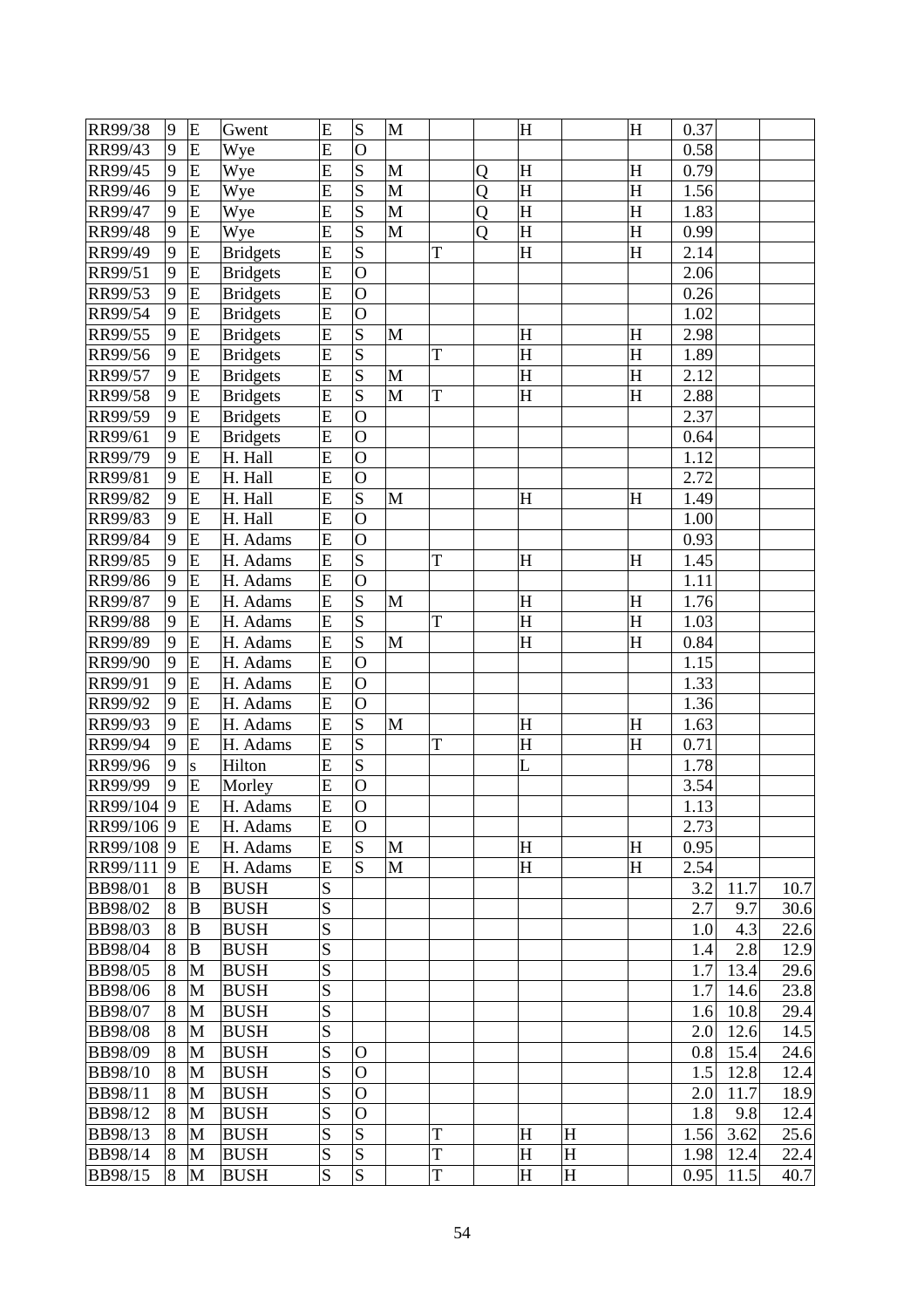| BB98/16                          | 8 | M            | <b>BUSH</b> | S              | S              |              | T |   | H | H         | 1.1  | 16.9 | 10.3 |
|----------------------------------|---|--------------|-------------|----------------|----------------|--------------|---|---|---|-----------|------|------|------|
| BB98/17                          | 8 | M            | <b>BUSH</b> | S              | S              | M            |   |   | L | L         | 2.16 | 8.4  | 40.8 |
| <b>BB98/18</b>                   | 8 | M            | <b>BUSH</b> | S              | S              | $\mathbf{M}$ |   | L |   | L         | 1.44 | 3.2  | 44.6 |
| BB98/19                          | 8 | M            | <b>BUSH</b> | S              | S              | M            |   | L |   | L         | 3.1  | 2.5  | 10.5 |
| BB98/20                          | 8 | M            | <b>BUSH</b> | S              | S              | $\mathbf{M}$ |   | L |   | L         | 1.25 | 6.3  | 39.6 |
| BB98/21                          | 8 | M            | <b>BUSH</b> | S              | S              | $\mathbf{M}$ |   |   | L | L         | 1.37 | 10.5 | 15.7 |
| BB98/22                          | 8 | M            | <b>BUSH</b> | S              | S              | M            |   |   | L | L         | 4.05 | 14.3 | 26.2 |
| BB98/23                          | 8 | M            | <b>BUSH</b> | S              | S              | $\mathbf{M}$ |   |   | L | L         | 2.1  | 4.7  | 8.1  |
| BB98/24                          | 8 | M            | <b>BUSH</b> | S              | S              | $\mathbf{M}$ |   |   | L | L         | 0.99 | 15.7 | 19.6 |
| BB98/25                          | 8 | M            | <b>BUSH</b> | S              | $\overline{O}$ |              |   |   |   |           | 1.15 | 11.5 | 8.7  |
| BB98/26                          | 8 | $\mathbf{M}$ | <b>BUSH</b> | S              | $\mathbf O$    |              |   |   |   |           | 2.86 | 10.7 | 15.6 |
| BB98/27                          | 8 | M            | <b>BUSH</b> | S              | $\mathbf O$    |              |   |   |   |           | 1.97 | 17.6 | 27.3 |
| <b>BB98/28</b>                   | 8 | M            | <b>BUSH</b> | S              | $\mathbf{O}$   |              |   |   |   |           | 1.86 | 15.4 | 20.8 |
| BB98/29                          | 8 | M            | <b>BUSH</b> | S              | $\mathbf{O}$   |              |   |   |   |           | 1.5  | 12.6 | 13.5 |
| BB98/30                          | 8 | M            | <b>BUSH</b> | S              | $\mathbf O$    |              |   |   |   |           | 0.94 | 2.86 | 39.4 |
| BB98/31                          | 8 | $\mathbf{M}$ | <b>BUSH</b> | S              | $\overline{O}$ |              |   |   |   |           | 2    | 9.82 | 45.8 |
| BB98/32                          | 8 | M            | <b>BUSH</b> | S              | $\mathbf{O}$   |              |   |   |   |           | 1.87 | 10.9 | 26.3 |
| BB98/33                          | 8 | E            | <b>BUSH</b> | S              |                |              |   |   |   |           | 1.42 | 8.75 | 34.5 |
| BB98/34                          | 8 | E            | <b>BUSH</b> | S              |                |              |   |   |   |           | 1.66 | 6.93 | 25.6 |
| BB98/35                          | 8 | E            | <b>BUSH</b> | S              |                |              |   |   |   |           | 1.51 | 7.36 | 32.1 |
| BB98/36                          | 8 | E            | <b>BUSH</b> | S              |                |              |   |   |   |           | 1.67 | 3.24 | 9.64 |
| BB98/37                          | 8 | E            | <b>BUSH</b> | S              | $\mathbf{O}$   |              |   |   |   |           | 0.79 | 6.59 | 35.6 |
| <b>BB98/38</b>                   | 8 | E            | <b>BUSH</b> | S              | $\mathbf{O}$   |              |   |   |   |           | 2.1  | 15.7 | 30.2 |
| BB98/39                          | 8 | E            | <b>BUSH</b> | S              | $\overline{O}$ |              |   |   |   |           | 0.32 | 12.8 | 25.4 |
| BB98/40                          | 8 | E            | <b>BUSH</b> | S              | $\mathbf O$    |              |   |   |   |           | 1.98 | 11.4 | 19.1 |
| BB98/41                          | 8 | E            | <b>BUSH</b> | S              | S              |              | T |   | H | H         | 0.72 | 3.6  | 17.6 |
| BB98/42                          | 8 | E            | <b>BUSH</b> | S              | S              |              | T |   | H | H         | 2.13 | 9.78 | 25.1 |
| BB98/43                          | 8 | E            | <b>BUSH</b> | S              | S              |              | T |   | H | $H_{\rm}$ | 2.55 | 2.13 | 15.8 |
| <b>BB98/44</b>                   | 8 | E            | <b>BUSH</b> | S              | S              |              | T |   | H | H         | 2.18 | 16.6 | 27.3 |
| BB98/45                          | 8 | E            | <b>BUSH</b> | S              | S              | $\mathbf{M}$ |   |   | L | L         | 2.29 | 17.1 | 22.6 |
| BB98/46                          | 8 | E            | <b>BUSH</b> | S              | S              | $\mathbf{M}$ |   |   | L | L         | 1.01 | 19.2 | 24.7 |
| <b>BB98/47</b>                   | 8 | E            | <b>BUSH</b> | S              | S              | M            |   | L |   | L         | 1.41 | 15.3 | 12.4 |
| <b>BB98/48</b>                   | 8 | E            | <b>BUSH</b> | S              | S              | $\mathbf{M}$ |   |   | L | L         | 1.15 | 11.9 | 40.1 |
| BB98/49                          | 8 | E            | <b>BUSH</b> | $\overline{S}$ | S              | $\mathbf{M}$ |   | L |   | L         | 0.61 | 12.9 | 8.1  |
| <b>BB98/50</b>                   | 8 | E            | <b>BUSH</b> | S              | S              | M            |   | L |   | L         | 1.96 | 24.2 | 15.6 |
| BB98/51                          | 8 | E            | <b>BUSH</b> | S              | S              | $\mathbf{M}$ |   |   | L | L         | 2.15 | 3.8  | 20.5 |
| <b>BB98/52</b>                   | 8 | E            | <b>BUSH</b> | S              | S              | $\mathbf{M}$ |   |   | L | L         | 2.13 | 11.5 | 23.6 |
| <b>BB98/53</b>                   | 8 | E            | <b>BUSH</b> | S              | $\overline{O}$ |              |   |   |   |           | 2.55 | 15.4 | 25.7 |
| <b>BB98/54</b>                   | 8 | E            | <b>BUSH</b> | S              | $\mathbf{O}$   |              |   |   |   |           | 1.61 | 10.7 | 31.7 |
| BB98/55                          | 8 | E            | <b>BUSH</b> | S              | O              |              |   |   |   |           | 1.58 | 11.1 | 36.4 |
| BB98/56                          | 8 | E            | <b>BUSH</b> | S              | $\mathbf O$    |              |   |   |   |           | 3.7  | 20.2 | 35.3 |
| BB98/57                          | 8 | E            | <b>BUSH</b> | S              | $\mathbf O$    |              |   |   |   |           | 1.75 | 16.5 | 33.1 |
| <b>BB98/58</b>                   | 8 | E            | <b>BUSH</b> | S              | $\mathbf{O}$   |              |   |   |   |           | 0.94 | 10.8 | 38.2 |
| BB98/59                          | 8 | E            | <b>BUSH</b> | S              | $\mathbf{O}$   |              |   |   |   |           | 3.25 | 22.3 | 31.4 |
|                                  | 8 | E            | <b>BUSH</b> | S              | $\mathbf{O}$   |              |   |   |   |           | 2.1  | 12.8 | 37.2 |
| <b>BB98/60</b><br><b>BB99/01</b> | 9 | B            | <b>BUSH</b> | S              |                |              |   |   |   |           | 4.1  |      |      |
| <b>BB99/02</b>                   | 9 | B            | <b>BUSH</b> | S              |                |              |   |   |   |           | 0.95 |      |      |
| <b>BB99/03</b>                   | 9 | B            | <b>BUSH</b> | S              |                |              |   |   |   |           | 2.38 |      |      |
| BB99/04                          | 9 | B            | <b>BUSH</b> | S              |                |              |   |   |   |           | 1.37 |      |      |
| BB99/05                          | 9 | M            | <b>BUSH</b> | S              |                |              |   |   |   |           | 2.68 |      |      |
| <b>BB99/06</b>                   | 9 | M            | <b>BUSH</b> | S              |                |              |   |   |   |           | 3.41 |      |      |
| BB99/07                          | 9 | M            | <b>BUSH</b> | S              |                |              |   |   |   |           | 2.87 |      |      |
|                                  |   |              |             |                |                |              |   |   |   |           |      |      |      |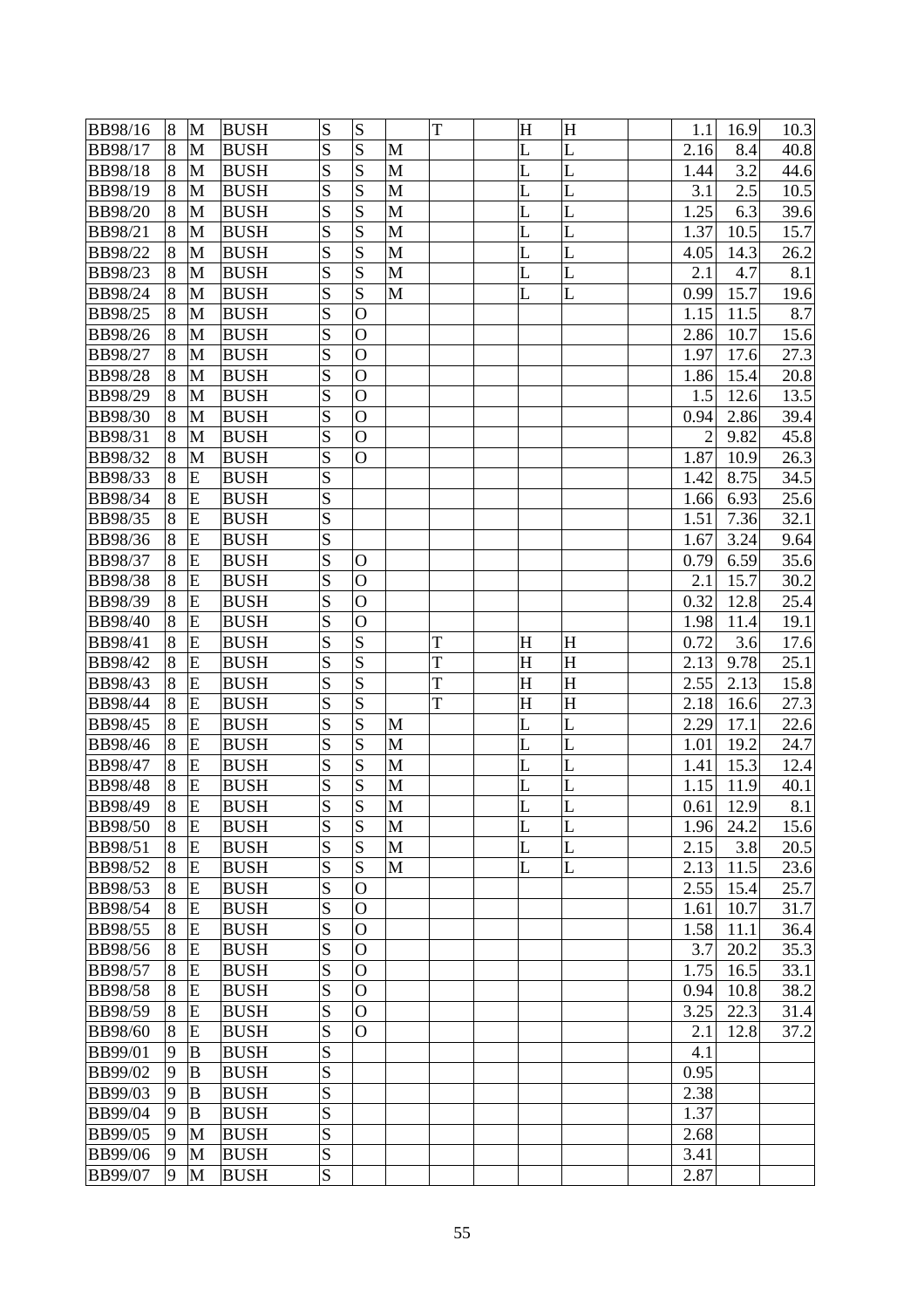| <b>BB99/08</b>  | 9              | M            | <b>BUSH</b> | S |                         |   |   |             |   | 0.72 |  |
|-----------------|----------------|--------------|-------------|---|-------------------------|---|---|-------------|---|------|--|
| <b>BB99/09</b>  | 9              | M            | <b>BUSH</b> | S | $\mathbf O$             |   | T |             |   | 0.53 |  |
| <b>BB99/10</b>  | 9              | M            | <b>BUSH</b> | S | $\mathbf O$             |   | T |             |   | 2.78 |  |
| <b>BB99/11</b>  | 9              | M            | <b>BUSH</b> | S | $\overline{O}$          |   | T |             |   | 1.35 |  |
| <b>BB99/12</b>  | 9              | M            | <b>BUSH</b> | S | $\overline{O}$          |   | T |             |   | 1.94 |  |
| BB99/13         | 9              | M            | <b>BUSH</b> | S | S                       | M |   | L           |   | 1.81 |  |
| <b>BB99/14</b>  | 9              | M            | <b>BUSH</b> | S | $\overline{S}$          | M |   | L           |   | 2.24 |  |
| <b>BB99/15</b>  | 9              | M            | <b>BUSH</b> | S | S                       | M |   | L           |   | 1.83 |  |
| BB99/16         | 9              | M            | <b>BUSH</b> | S | $\overline{S}$          | M |   | L           |   | 4.35 |  |
| <b>BB99/13</b>  | 9              | M            | <b>BUSH</b> | S | $\overline{S}$          | M |   | $\mathbf H$ |   | 2.49 |  |
| <b>BB99/14</b>  | 9              | $\mathbf{M}$ | <b>BUSH</b> | S | $\overline{S}$          | M |   | H           |   | 4.37 |  |
| <b>BB99/15</b>  | 9              | M            | <b>BUSH</b> | S | S                       | M |   | $H_{\rm}$   |   | 2.56 |  |
| <b>BB99/16</b>  | 9              | M            | <b>BUSH</b> | S | S                       | M |   | $H_{\rm}$   |   | 3.1  |  |
| BB99/13         | 9              | E            | <b>BUSH</b> | S |                         |   |   |             |   | 1.75 |  |
| <b>BB99/14</b>  | 9              | E            | <b>BUSH</b> | S |                         |   |   |             |   | 1.25 |  |
| <b>BB99/15</b>  | 9              | E            | <b>BUSH</b> | S |                         |   |   |             |   | 1.48 |  |
| <b>BB99/16</b>  | 9              | E            | <b>BUSH</b> | S |                         |   |   |             |   | 1.37 |  |
| BB299/01        | 9              | B            | <b>BUSH</b> | S |                         |   |   |             |   | 2.73 |  |
| BB299/02        | $\overline{9}$ | B            | <b>BUSH</b> | S |                         |   |   |             |   | 0.87 |  |
| <b>BB299/03</b> | $\vert 9$      | B            | <b>BUSH</b> | S |                         |   |   |             |   | 1.25 |  |
| <b>BB299/04</b> | 9              | B            | <b>BUSH</b> | S |                         |   |   |             |   | 1.98 |  |
| <b>BB299/05</b> | 9              | M            | <b>BUSH</b> | S |                         |   |   |             |   | 1.37 |  |
| BB299/06 9      |                | M            | <b>BUSH</b> | S |                         |   |   |             |   | 2.23 |  |
| BB299/07 9      |                | M            | <b>BUSH</b> | S |                         |   |   |             |   | 1.45 |  |
| <b>BB299/08</b> | 9              | M            | <b>BUSH</b> | S |                         |   |   |             |   | 1.34 |  |
| <b>BB299/09</b> | 9              | M            | <b>BUSH</b> | S |                         |   |   |             |   | 1.95 |  |
| <b>BB299/10</b> | 9              | M            | <b>BUSH</b> | S |                         |   |   |             |   | 0.96 |  |
| BB299/11        | 9              | M            | <b>BUSH</b> | S |                         |   |   |             |   | 2.1  |  |
| BB299/12 9      |                | M            | <b>BUSH</b> | S |                         |   |   |             |   | 3.1  |  |
| <b>BB299/13</b> | $\vert 9$      | M            | <b>BUSH</b> | S | S                       |   | T | H           |   | 1.38 |  |
| <b>BB299/14</b> | 9              | M            | <b>BUSH</b> | S | S                       |   | T | $H_{\rm}$   |   | 2.37 |  |
| <b>BB299/15</b> | $ 9\rangle$    | M            | <b>BUSH</b> | S | $\overline{\mathbf{S}}$ |   | T | H           |   | 2.65 |  |
| BB299/16 9      |                | M            | <b>BUSH</b> | S | S                       |   | T | H           |   | 4.91 |  |
| <b>BB299/17</b> | $\vert 9$      | M            | <b>BUSH</b> | S | $\overline{O}$          |   |   |             |   | 0.85 |  |
| BB299/18 9      |                | M            | <b>BUSH</b> | S | $\mathbf{O}$            |   |   |             |   | 1.72 |  |
| BB299/19 9      |                | M            | <b>BUSH</b> | S | $\overline{O}$          |   |   |             |   | 1.98 |  |
| <b>BB299/20</b> | 9              | M            | <b>BUSH</b> | S | $\overline{O}$          |   |   |             |   | 0.72 |  |
| <b>BB299/21</b> | 9              | E            | <b>BUSH</b> | S | S                       |   | T |             | H | 2.63 |  |
| <b>BB299/22</b> | 9              | E            | <b>BUSH</b> | S | S                       |   | T |             | H | 3.32 |  |
| <b>BB299/23</b> | 9              | E            | <b>BUSH</b> | S | S                       |   | T |             | H | 1.58 |  |
| <b>BB299/24</b> | 9              | E            | <b>BUSH</b> | S | S                       |   | T |             | H | 3.1  |  |
| BF99/01         | 9              | B            | <b>FANS</b> | S |                         |   |   |             |   | 0.99 |  |
| <b>BF99/02</b>  | 9              | B            | <b>FANS</b> | S |                         |   |   |             |   | 1.45 |  |
| <b>BF99/03</b>  | 9              | B            | <b>FANS</b> | S |                         |   |   |             |   | 0.73 |  |
| <b>BF99/04</b>  | 9              | B            | <b>FANS</b> | S |                         |   |   |             |   | 1.99 |  |
| <b>BF99/05</b>  | 9              | M            | <b>FANS</b> | S |                         |   |   |             |   | 4.55 |  |
| <b>BF99/06</b>  | 9              | M            | <b>FANS</b> | S |                         |   |   |             |   | 0.84 |  |
| <b>BF99/07</b>  | 9              | M            | <b>FANS</b> | S |                         |   |   |             |   | 0.96 |  |
| <b>BF99/08</b>  | 9              | M            | <b>FANS</b> | S |                         |   |   |             |   | 0.83 |  |
| <b>BF99/09</b>  | 9              | M            | <b>FANS</b> | S | $\mathbf O$             |   |   |             |   | 1.25 |  |
| <b>BF99/10</b>  | 9              | M            | <b>FANS</b> | S | $\overline{O}$          |   |   |             |   | 0.89 |  |
| BF99/11         | 9              | M            | <b>FANS</b> | S | $\overline{O}$          |   |   |             |   | 2.11 |  |
|                 |                |              |             |   |                         |   |   |             |   |      |  |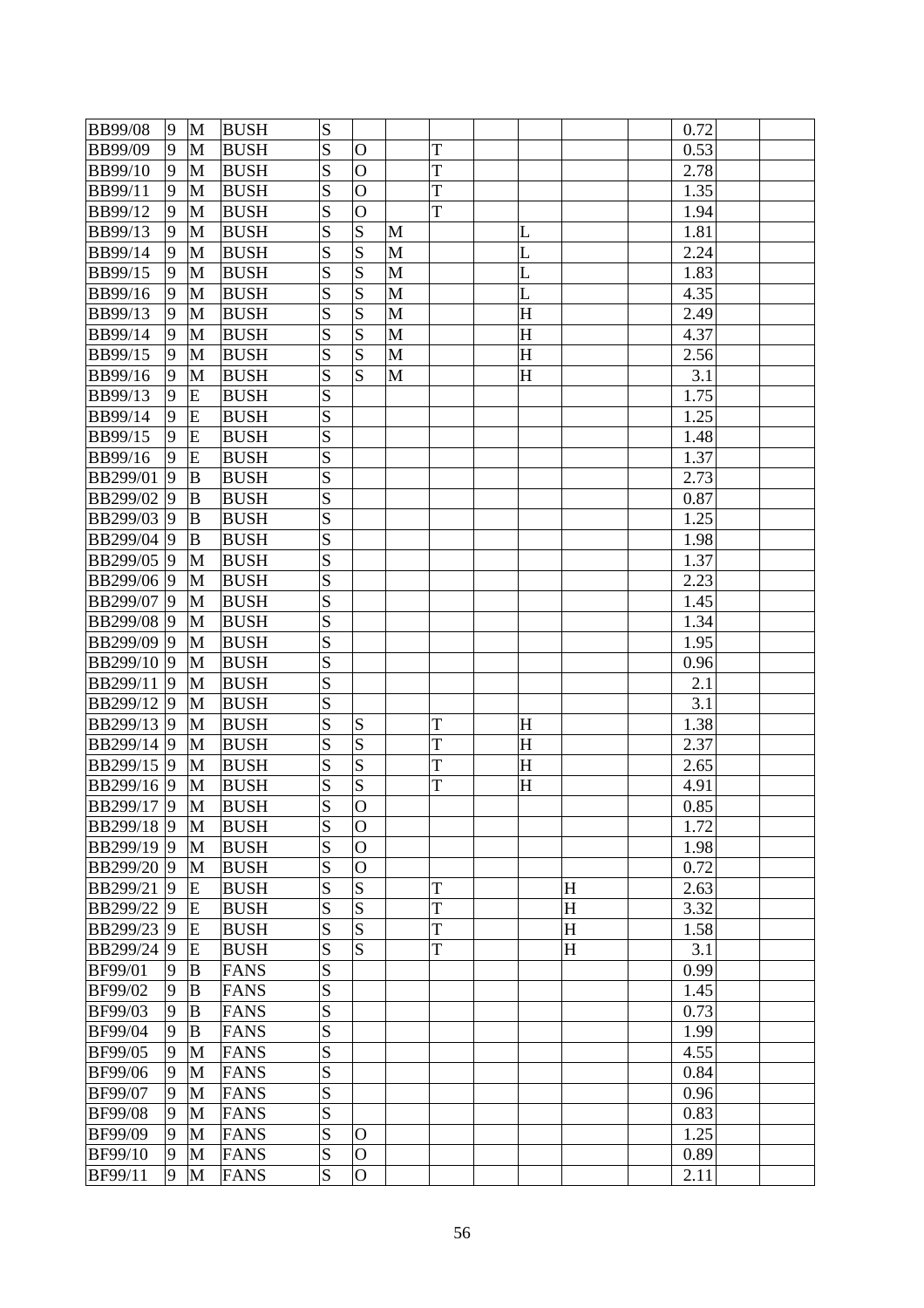| BF99/12         | 9              | M            | <b>FANS</b>        | S         | $\overline{O}$          |   |   |                         |           |   | 0.92 |  |
|-----------------|----------------|--------------|--------------------|-----------|-------------------------|---|---|-------------------------|-----------|---|------|--|
| BF99/13         | 9              | E            | <b>FANS</b>        | S         |                         |   |   |                         |           |   | 1.23 |  |
| <b>BF99/14</b>  | 9              | E            | <b>FANS</b>        | S         |                         |   |   |                         |           |   | 1.18 |  |
| BF99/15         | 9              | E            | <b>FANS</b>        | S         |                         |   |   |                         |           |   | 1.58 |  |
| BF99/16         | 9              | E            | <b>FANS</b>        | S         |                         |   |   |                         |           |   | 2.75 |  |
| BF299/01        | 9              | $\bf{B}$     | <b>FANS</b>        | S         |                         |   |   |                         |           |   | 2.61 |  |
| BF299/02        | 9              | $\bf{B}$     | <b>FANS</b>        | S         |                         |   |   |                         |           |   | 1.69 |  |
| BF299/03        | 9              | B            | <b>FANS</b>        | S         |                         |   |   |                         |           |   | 1.75 |  |
| BF299/04        | 9              | B            | <b>FANS</b>        | S         |                         |   |   |                         |           |   | 2.27 |  |
| BF299/05        | 9              | M            | <b>FANS</b>        | S         |                         |   |   |                         |           |   | 2.23 |  |
| BF299/06        | 9              | $\mathbf{M}$ | <b>FANS</b>        | S         |                         |   |   |                         |           |   | 3.39 |  |
| BF299/07        | 9              | M            | <b>FANS</b>        | S         |                         |   |   |                         |           |   | 1.91 |  |
| <b>BF299/08</b> | 9              | M            | <b>FANS</b>        | S         |                         |   |   |                         |           |   | 1.95 |  |
| BF299/09        | $ 9\rangle$    | M            | <b>FANS</b>        | S         | S                       | M | Q | L                       |           |   | 0.98 |  |
| BF299/10        | 9              | M            | <b>FANS</b>        | S         | $\overline{S}$          | M | Q | L                       |           |   | 1.15 |  |
| BF299/11        | 9              | M            | <b>FANS</b>        | S         | S                       | M | Q | L                       |           |   | 1.67 |  |
| BF299/12        | 9              | M            | <b>FANS</b>        | S         | $\overline{S}$          | M | Q | L                       |           |   | 1.34 |  |
| BF299/13        | 9              | E            | <b>FANS</b>        | S         |                         |   |   |                         |           |   | 2.1  |  |
| BF299/14        | $\overline{9}$ | E            | <b>FANS</b>        | S         |                         |   |   |                         |           |   | 0.87 |  |
| BF299/15        | 9              | E            | <b>FANS</b>        | S         |                         |   |   |                         |           |   | 2.64 |  |
| BF299/16        | 9              | E            | <b>FANS</b>        | S         |                         |   |   |                         |           |   | 1.94 |  |
| BGB99/019       |                | B            | <b>Biel Grange</b> | S         |                         |   |   |                         |           |   | 1.15 |  |
| BGB99/029       |                | B            | <b>Biel Grange</b> | S         |                         |   |   |                         |           |   | 1.56 |  |
| BGB99/039       |                | B            | <b>Biel Grange</b> | S         |                         |   |   |                         |           |   | 3.97 |  |
| BGB99/049       |                | B            | <b>Biel Grange</b> | S         |                         |   |   |                         |           |   | 2.58 |  |
| BGB99/059       |                | M            | <b>Biel Grange</b> | S         |                         |   |   |                         |           |   | 1.39 |  |
| BGB99/069       |                | M            | <b>Biel Grange</b> | S         |                         |   |   |                         |           |   | 1.75 |  |
| BGB99/079       |                | M            | <b>Biel Grange</b> | S         |                         |   |   |                         |           |   | 1.15 |  |
| BGB99/089       |                | M            | <b>Biel Grange</b> | S         |                         |   |   |                         |           |   | 0.89 |  |
| BGB99/099       |                | M            | <b>Biel Grange</b> | S         | S                       | M |   | H                       |           |   | 3.1  |  |
| BGB99/109       |                | M            | <b>Biel Grange</b> | S         | S                       | M |   | $H_{\rm}$               |           |   | 2.87 |  |
| BGB99/119       |                | M            | <b>Biel Grange</b> | S         | $\overline{S}$          | M |   | H                       |           |   | 3.58 |  |
| BGB99/129       |                | M            | <b>Biel Grange</b> | S         | S                       | M |   | $H_{\rm}$               |           |   | 2.19 |  |
| BGB99/139       |                | M            | <b>Biel Grange</b> | S         | $\overline{O}$          |   |   |                         |           |   | 0.98 |  |
| BGB99/149       |                | $\mathbf M$  | <b>Biel Grange</b> | ${\bf S}$ | $\overline{O}$          |   |   |                         |           |   | 1.15 |  |
| BGB99/159       |                | M            | <b>Biel Grange</b> | S         | $\overline{O}$          |   |   |                         |           |   | 2.25 |  |
| BGB99/169       |                | M            | <b>Biel Grange</b> | ${\bf S}$ | $\overline{O}$          |   |   |                         |           |   | 2.98 |  |
| BGB99/179       |                | M            | <b>Biel Grange</b> | S         | $\overline{S}$          |   |   | L                       | L         |   | 0.91 |  |
| BGB99/189       |                | M            | <b>Biel Grange</b> | S         | $\overline{S}$          |   |   | L                       | L         |   | 0.85 |  |
| BGB99/199       |                | M            | <b>Biel Grange</b> | S         | $\overline{\mathbf{S}}$ |   |   | L                       | L         |   | 0.83 |  |
| BGB99/209       |                | M            | <b>Biel Grange</b> | S         | $\overline{\mathbf{S}}$ |   |   | L                       | L         |   | 1.25 |  |
| BGB99/219       |                | M            | <b>Biel Grange</b> | ${\bf S}$ | $\overline{\mathbf{S}}$ |   |   | H                       | H         |   | 1.25 |  |
| BGB99/229       |                | $\mathbf M$  | <b>Biel Grange</b> | S         | $\overline{\mathbf{S}}$ |   |   | $\overline{\mathrm{H}}$ | $H_{\rm}$ |   | 3.05 |  |
| BGB99/239       |                | M            | <b>Biel Grange</b> | S         | S                       |   |   | H                       | H         |   | 0.95 |  |
| BGB99/249       |                | M            | <b>Biel Grange</b> | S         | $\overline{\mathbf{S}}$ |   |   | H                       | H         |   | 2.63 |  |
| BGB99/259       |                | M            | <b>Biel Grange</b> | S         | $\overline{\mathbf{S}}$ |   |   | H                       | H         |   | 1.56 |  |
| BGB99/269       |                | M            | <b>Biel Grange</b> | S         | $\overline{\mathbf{S}}$ |   |   | H                       | $H_{\rm}$ |   | 1.25 |  |
| BGB99/279       |                | M            | <b>Biel Grange</b> | S         | $\overline{S}$          |   |   | H                       | H         |   | 1.64 |  |
| BGB99/289       |                | M            | <b>Biel Grange</b> | S         | $\overline{S}$          |   |   | H                       | H         |   | 0.95 |  |
| BGB99/259       |                | E            | <b>Biel Grange</b> | S         | $\overline{\mathbf{S}}$ |   |   | L                       | L         | L | 1.57 |  |
| BGB99/269       |                | E            | <b>Biel Grange</b> | S         | $\overline{\mathbf{S}}$ |   |   | L                       | L         | L | 2.1  |  |
| BGB99/279       |                | E            | <b>Biel Grange</b> | S         | S                       |   |   | L                       | L         | L | 0.96 |  |
|                 |                |              |                    |           |                         |   |   |                         |           |   |      |  |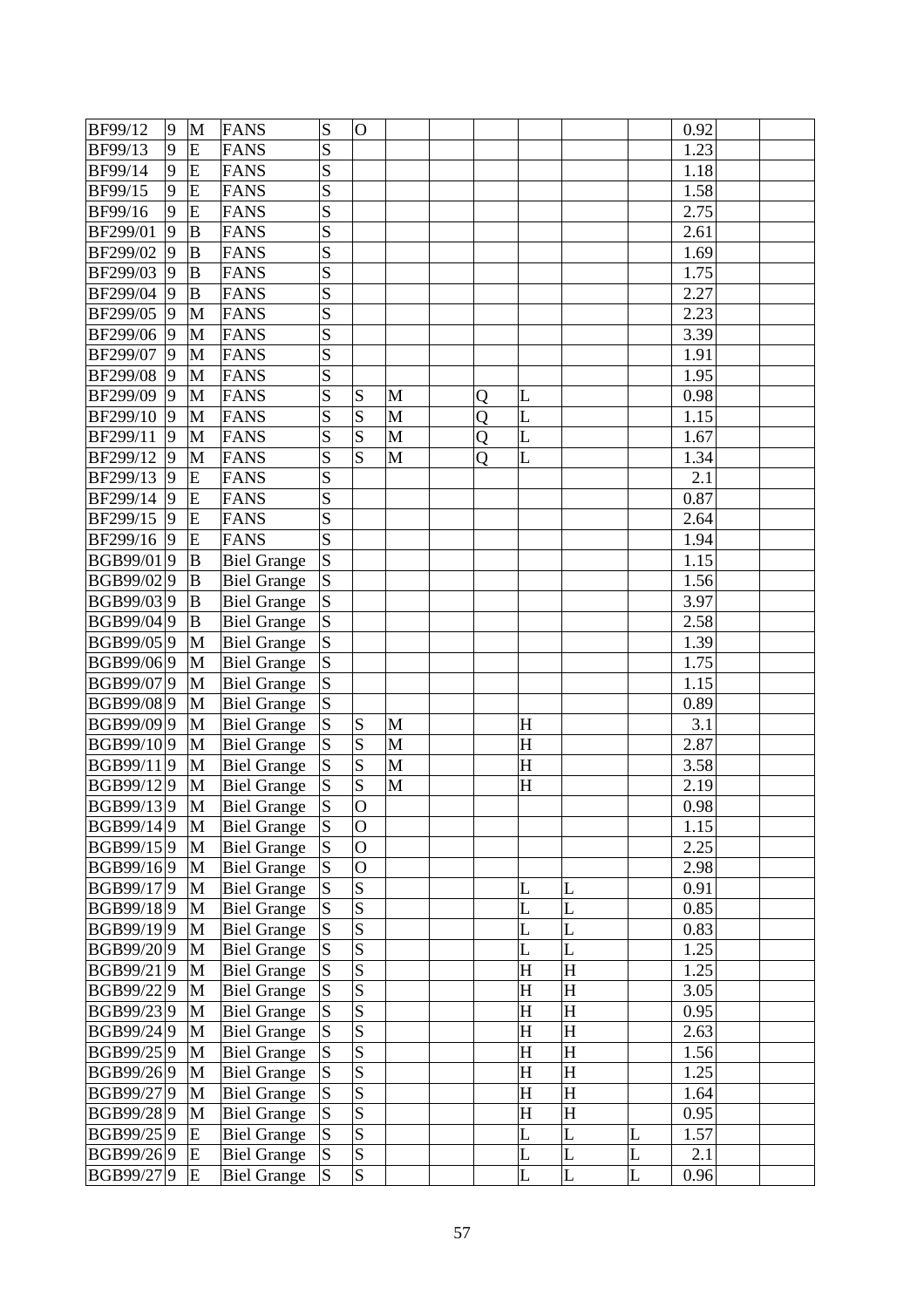| <b>BC</b><br>$\mathbf{A}$ | л. | ื‴anoe | ∼ |  |  |  | ۰۱۸ |  |
|---------------------------|----|--------|---|--|--|--|-----|--|

Key

| Year          | $8 = 1998, 9 = 1999.$                                                      |
|---------------|----------------------------------------------------------------------------|
| Sampling time | $B =$ Before start of spray programme; $M =$ Before end of spray programme |
|               | $E =$ After end of spray programme; s = seedling trap plants               |
|               | Geographical location $E =$ England; $S =$ Scotland                        |
| Strobilurin   | $S =$ Strobilurin; O = Other; blank = Untreated                            |
|               | $M = \text{Morpholine}; T = \text{DMI}; Q = \text{Quinoxyfen}$             |
| Doses         | $L =$ low dose, < half rate; $H =$ high dose rate, half rate or above.     |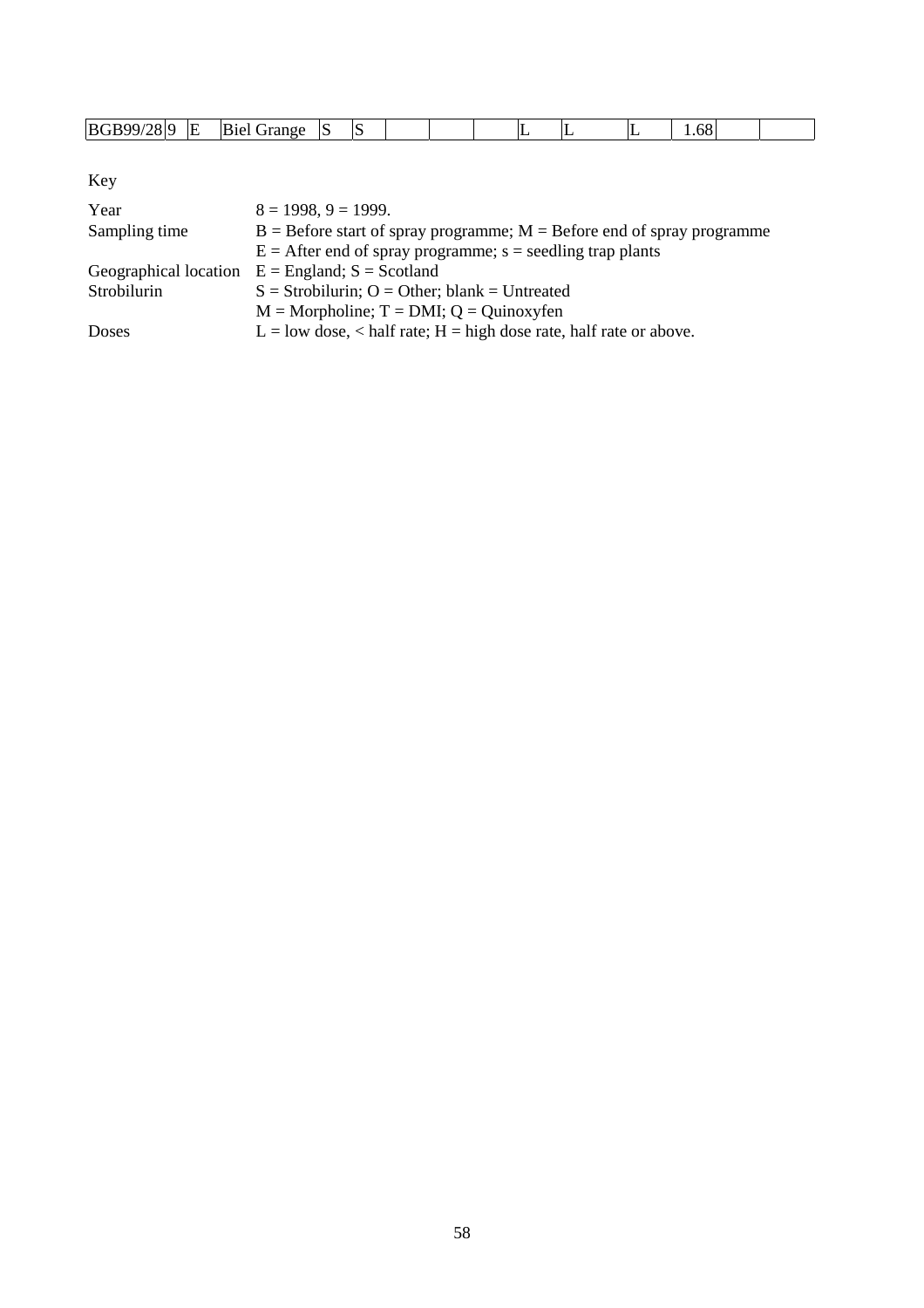# APPENDIX 5

# **Wheat yellow rust isolate details**

|                    |                |                         |                         |                        |                         |                                          |                                   |                                | Fungicide treatment prior |             | RF           |
|--------------------|----------------|-------------------------|-------------------------|------------------------|-------------------------|------------------------------------------|-----------------------------------|--------------------------------|---------------------------|-------------|--------------|
|                    |                |                         |                         |                        |                         |                                          |                                   | to sampling                    |                           |             |              |
| Isolate code       | Year           | Sampling time           | identification<br>Trial | Geographic<br>location | Strobilurin?            | $+\prime$ -morpholine<br>if strobilurin, | if strobilurin,<br>$+\!\!-\!$ DMI | timing and dose<br>Strobilurin |                           |             | azoxystrobin |
|                    |                |                         |                         |                        |                         |                                          |                                   | GS31                           | GS37/39                   | later       |              |
| 98/1               | 8              | M                       | L. Sutton               | E                      |                         |                                          |                                   |                                |                           |             | 0.20         |
| 98/2               | 8              | $\mathbf{M}$            | L. Sutton               | E                      | $\mathbf O$             |                                          |                                   |                                |                           |             | 4.14         |
| 98/3               | 8              | M                       | L. Sutton               | $\overline{E}$         | $\overline{O}$          |                                          |                                   |                                |                           |             | 2.12         |
| 98/6               | 8              | $\mathbf{M}$            | L. Sutton               | E                      |                         |                                          |                                   |                                |                           |             | 3.88         |
| 98/7               | 8              | M                       | L. Sutton               | E                      |                         |                                          |                                   |                                |                           |             | 2.12         |
| 98/8               | 8              | M                       | L. Sutton               | $\mathbf E$            | S                       |                                          | T                                 |                                | L                         |             | 1.33         |
| 98/9               | 8              | $\mathbf{M}$            | L. Sutton               | E                      | S                       |                                          | T                                 |                                | H                         |             | 0.57         |
| 98/10              | 8              | M                       | L. Sutton               | $\overline{E}$         | $\overline{O}$          |                                          |                                   |                                |                           |             | 2.66         |
| 98/11              | 8              | M                       | L. Sutton               | E                      | S                       |                                          | T                                 |                                | $H_{\rm}$                 |             | 1.21         |
| 98/12              | 8              | M                       | L. Sutton               | E                      | S                       |                                          | T                                 |                                | H                         |             | 2.95         |
| 98/13              | 8              | M                       | L. Sutton               | $\mathbf E$            | S                       |                                          | T                                 |                                | $H_{\rm}$                 |             | 1.18         |
| 98/14              | 8              | $\mathbf{M}$            | L. Sutton               | E                      | S                       |                                          | T                                 | L                              | $H_{\rm}$                 |             | 0.04         |
| 98/15              | 8              | M                       | L. Sutton               | E                      | S                       |                                          | T                                 | L                              | L                         |             | 2.43         |
| 98/16              | 8              | $\mathbf{M}$            | L. Sutton               | E                      | S                       |                                          |                                   | L                              | L                         |             | 2.92         |
| 98/17              | 8              | M                       | L. Sutton               | E                      | S                       |                                          | T                                 | L                              | L                         |             | 4.65         |
| 98/18              | 8              | M                       | L. Sutton               | $\mathbf E$            | $\mathcal{O}$           |                                          |                                   |                                |                           |             | 3.53         |
| 98/19              | 8              | M                       | L. Sutton               | E                      | S                       |                                          | T                                 |                                | H                         |             | 1.13         |
| 98/21              | 8              | ${\bf E}$               | <b>B.</b> Butlins       | E                      |                         |                                          |                                   |                                |                           |             | 1.16         |
| $\overline{98}/23$ | 8              | E                       | <b>B.</b> Butlins       | E                      | S                       |                                          |                                   | H                              | H                         |             | 1.55         |
| 98/31              | 8              | E                       | Upton                   | E                      |                         |                                          |                                   |                                |                           |             | 1.47         |
| 98/32              | 8              | E                       | Upton                   | $\mathbf E$            | S                       |                                          |                                   | L                              | $\overline{\mathrm{H}}$   | H           | 0.97         |
| 98/34              | 8              | E                       | Upton                   | $\mathbf E$            | S                       | M                                        | T                                 |                                |                           | H           | 1.87         |
| 98/36              | 8              | E                       | Upton                   | $\overline{E}$         |                         |                                          |                                   |                                |                           |             | 1.49         |
| 98/37              | 8              | E                       | Upton                   | $\mathbf E$            | S                       | M                                        |                                   | H                              | L                         |             | 1.30         |
| 99/19              | $\overline{9}$ | $\overline{\mathrm{E}}$ | Morley                  | $\overline{E}$         | $\overline{\mathbf{S}}$ | $\mathbf M$                              | T                                 |                                | L                         | $\mathbf L$ | 0.60         |
| 99/22              | 9              | E                       | Morley                  | $\overline{E}$         | S                       |                                          | T                                 |                                | H                         | H           | 0.65         |
| 99/26              | 9              | E                       | Morley                  | ${\bf E}$              | S                       | M                                        | T                                 |                                | H                         | H           | 1.47         |
| 99/30              | 9              | E                       | Cambridge               | E                      | S                       | M                                        | T                                 |                                | H                         | H           | $0.01\,$     |
| 99/31              | 9              | E                       | Cambridge               | E                      | S                       | M                                        | T                                 |                                | $H_{\rm}$                 | H           | 0.99         |
| 99/32              | 9              | E                       | Cambridge               | E                      | S                       | M                                        | T                                 |                                | $H_{\rm}$                 | H           | 0.32         |
| 99/33              | 9              | ${\bf E}$               | Cambridge               | ${\bf E}$              | S                       | $\mathbf{M}$                             | T                                 |                                | L                         | L           | 0.91         |
| 99/34              | 9              | E                       | Cambridge               | ${\bf E}$              | S                       | M                                        | T                                 |                                | L                         | L           | 1.65         |
| 99/35              | 9              | E                       | Cambridge               | E                      | ${\bf S}$               | M                                        | T                                 |                                | L                         | L           | 2.10         |